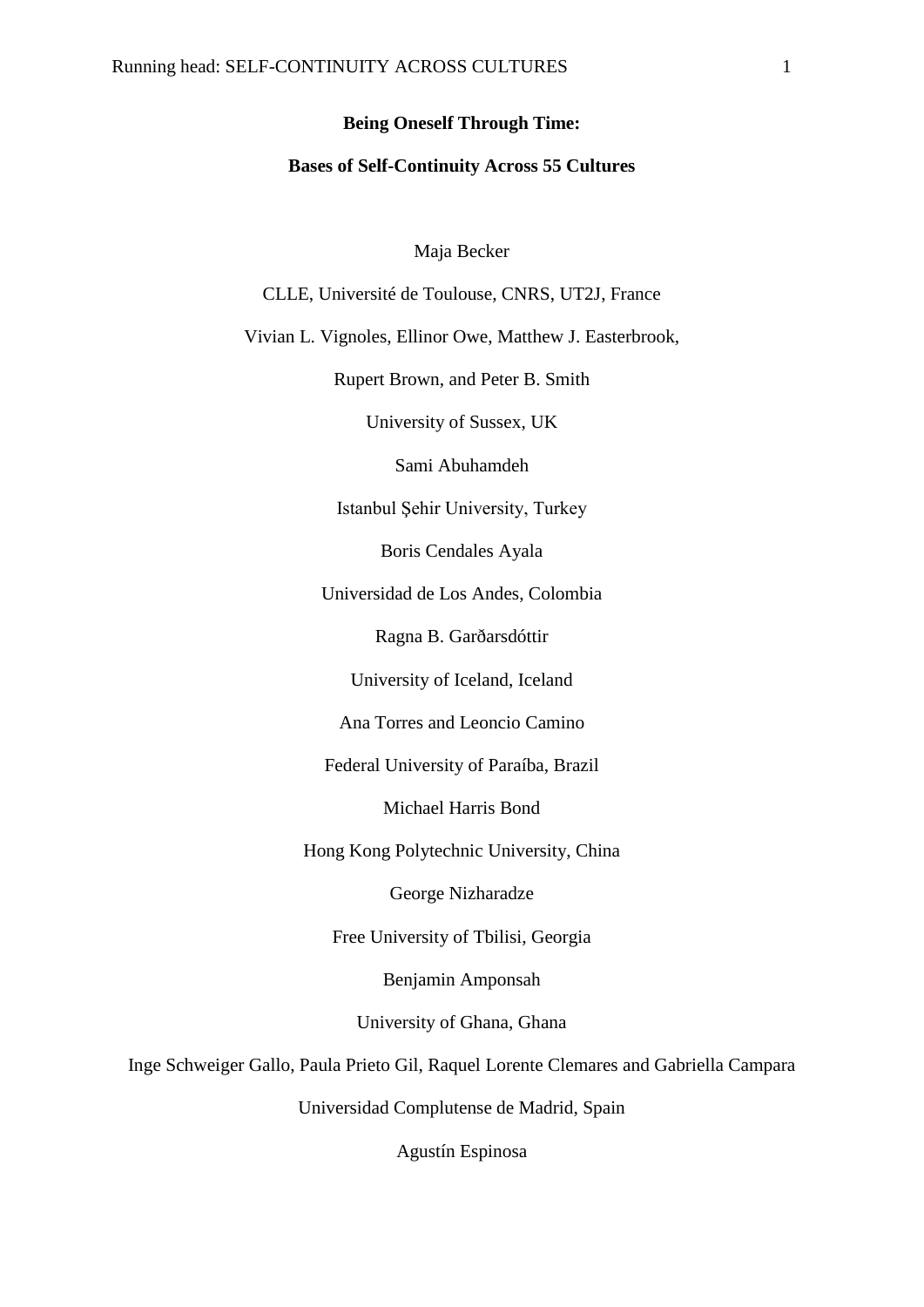Pontificia Universidad Católica del Perú, Peru

Masaki Yuki

Hokkaido University, Japan

Xiao Zhang

Osaka University, Japan

Jianxin Zhang

Chinese Academy of Sciences, China

Martina Zinkeng

University of Buea, Cameroon

Juan A. Villamar

Northwestern University, USA

Ersin Kusdil

Uludag University, Turkey

Selinay Çağlar

Ankara University, Turkey

Camillo Regalia and Claudia Manzi

Catholic University of Milan, Italy

Maria Brambilla

University of Bergamo, Italy

David Bourguignon

Lorraine University, France

Bettina Möller

Friedrich-Schiller-Universität Jena, Germany

Márta Fülöp

Hungarian Academy of Sciences, Hungary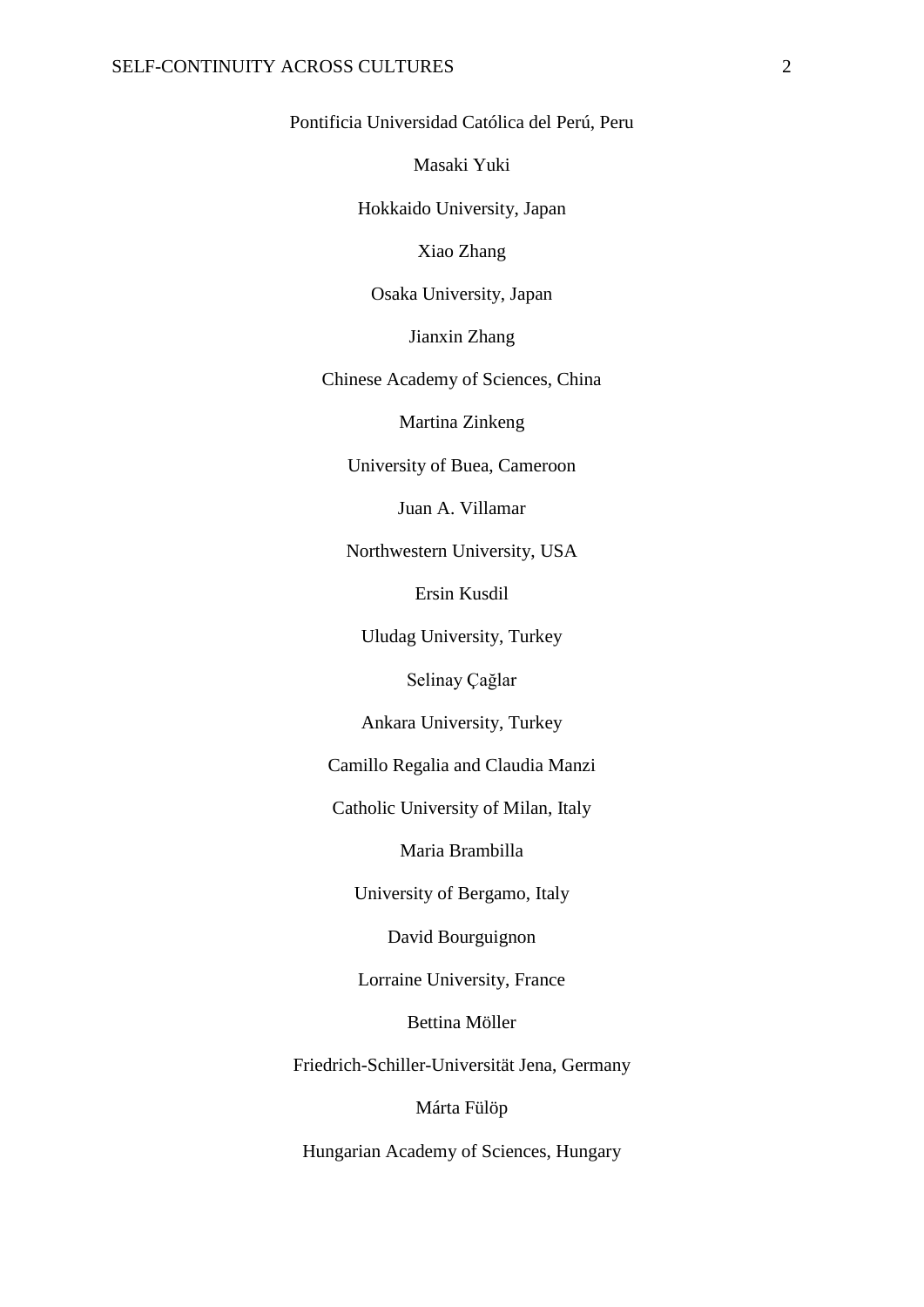Ma. Elizabeth J. Macapagal

Ateneo de Manila University, Philippines

Tom Pyszczynski

University of Colorado at Colorado Springs, USA

Phatthanakit Chobthamkit

Thammasat University, Thailand

Nicolay Gausel

University of Agder, Norway

Pelin Kesebir

University of Wisconsin–Madison

Ginette Herman and Marie Courtois

Université Catholique de Louvain, Belgium

Charles Harb

American University of Beirut, Lebanon

Baland Jalal

University of Cambridge, UK

Alexander Tatarko

National Research University 'Higher School of Economics', Russia

Said Aldhafri

Sultan Qaboos University, Oman

Robert Kreuzbauer

University of Surrey, UK

Silvia H. Koller

Universidade Federal do Rio Grande do Sul, Brazil

Kassahun Habtamu Mekonnen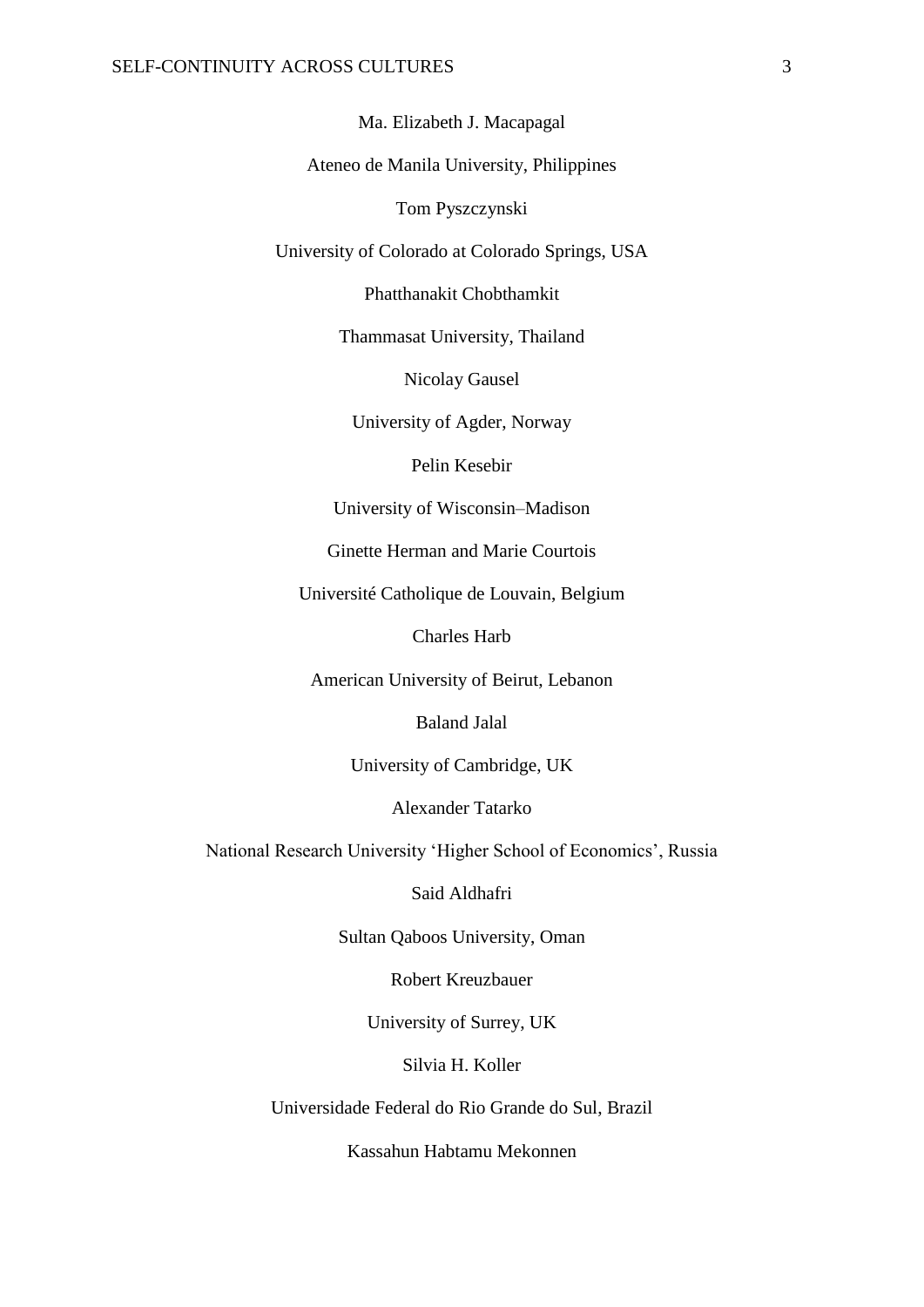## University of Addis Ababa, Ethiopia

## Ronald Fischer and Taciano L. Milfont

Victoria University of Wellington, New Zealand

Sabrina E. Des Rosiers

Barry University, USA

Jas Laile Jaafar

University of Malaya, Malaysia

Mariana Martin

University of Namibia, Namibia

Peter Baguma

Makerere University, Uganda

Shaobo Lv

North China University of Science and Technology, China

Seth J. Schwartz

University of Miami, USA

Alin Gavreliuc

West University of Timisoara, Romania

Immo Fritsche

University of Leipzig

Roberto González, Nicolas Didier, Diego Carrasco, and Siugmin Lay

Pontificia Universidad Católica de Chile, Chile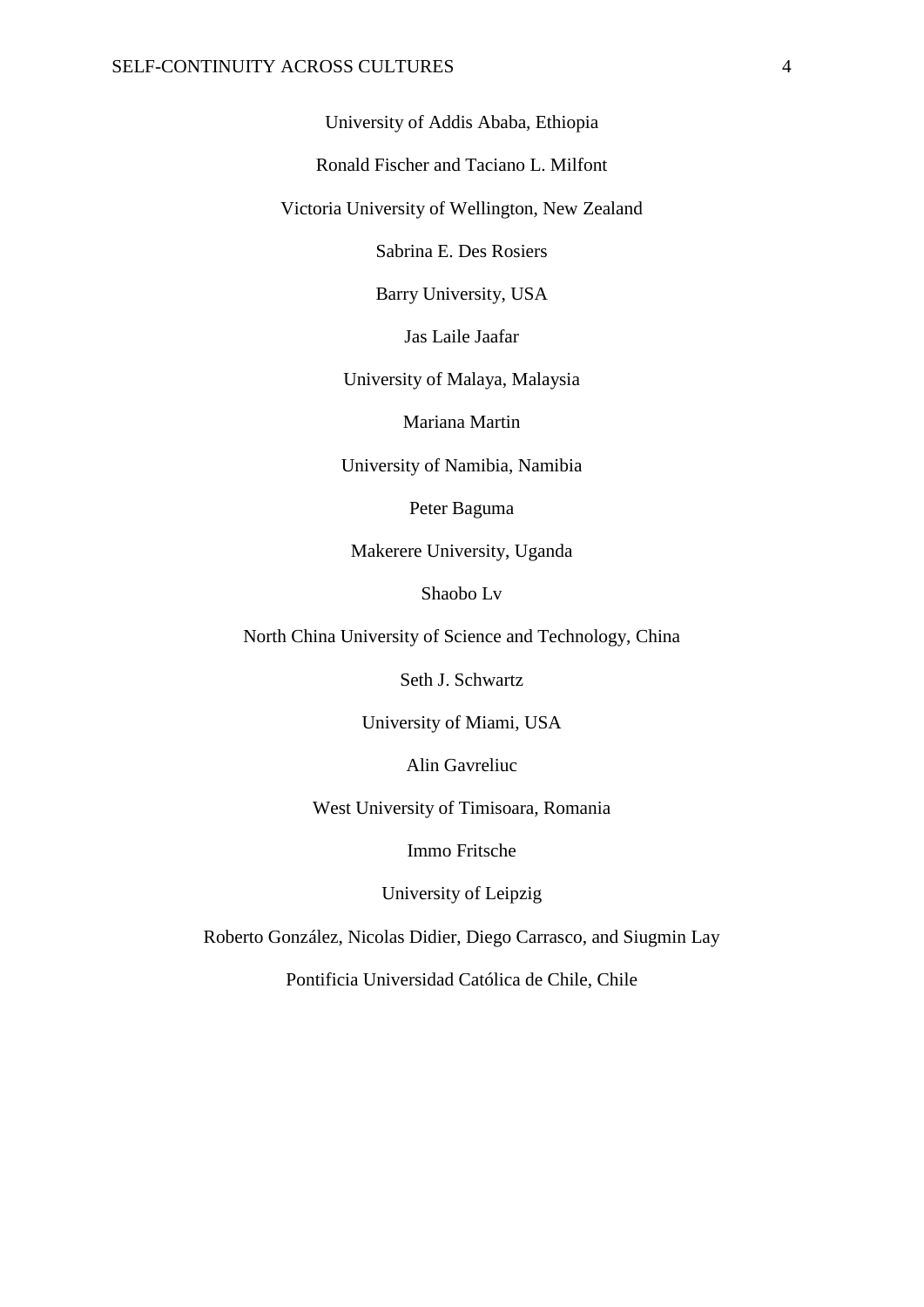Corresponding author: Maja Becker, CLLE, Université Toulouse Jean Jaurès, Maison de la recherche, 5 allées A. Machado, 31058 Toulouse Cedex 9, France, e-mail: mbecker@univtlse2.fr.

May 6, 2017

Word count: 8475 words (including abstract, text, references, footnotes, tables, and figures)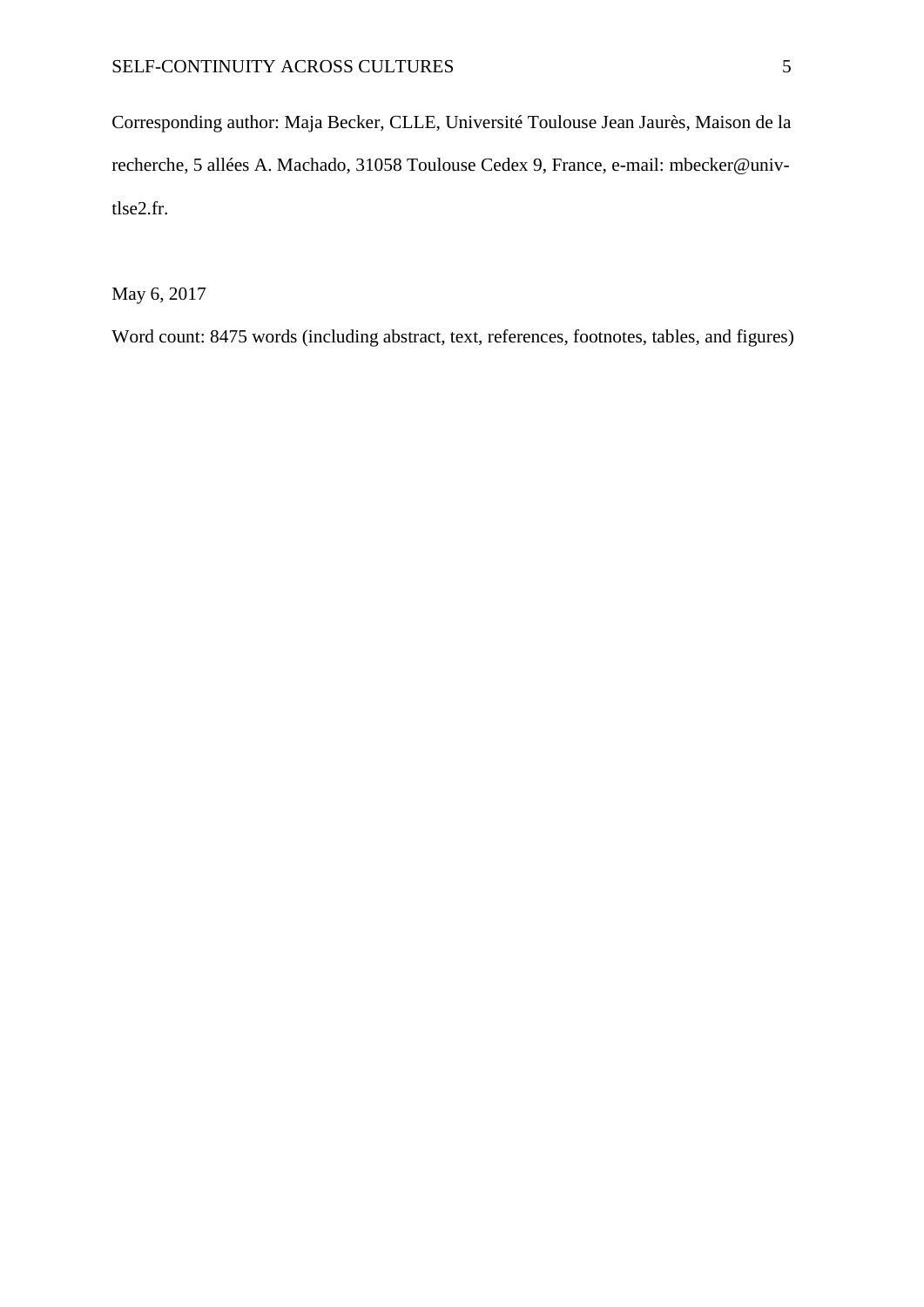#### **Abstract**

Self-continuity—the sense that one's past, present, and future are meaningfully connected is considered a defining feature of personal identity. However, bases of self-continuity may depend on cultural beliefs about personhood. In multilevel analyses of data from 7,287 adults from 55 cultural groups in 33 nations, we tested a new tripartite theoretical model of bases of self-continuity. As expected, perceptions of stability, sense of narrative, and associative links to one's past each contributed to predicting the extent to which people derived a sense of selfcontinuity from different aspects of their identities. Ways of constructing self-continuity were moderated by cultural and individual differences in mutable (vs. immutable) personhood beliefs—the belief that human attributes are malleable. Individuals with lower mutability beliefs based self-continuity more on stability; members of cultures where mutability beliefs were higher based self-continuity more on narrative. Bases of self-continuity were also moderated by cultural variation in contextualized (vs. decontextualized) personhood beliefs, indicating a link to cultural individualism-collectivism. Our results illustrate the cultural flexibility of the motive for self-continuity.

*Keywords*: Identity, Culture, Self-Continuity, Mutability, Personhood Beliefs, Mindset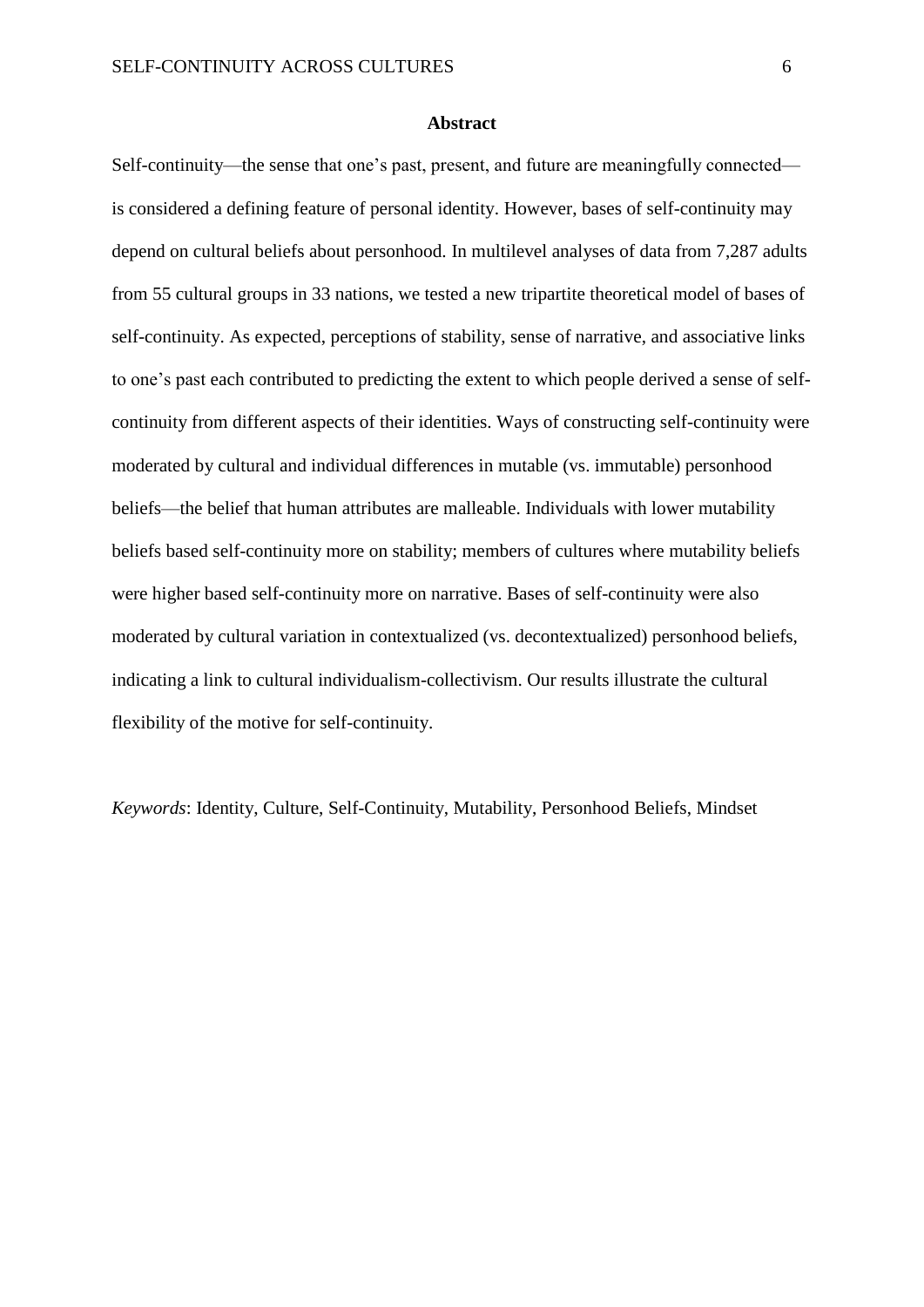#### **Being Oneself Through Time:**

#### **Bases of Self-Continuity Across 55 Cultures**

Self-continuity can be defined as the sense that past, present, and future time-slices of one's identity are meaningfully connected. Philosophers (Taylor, 1989; Wiggins, 2001), as well as both classic (Erikson, 1968; James, 1892) and contemporary (Chandler, Lalonde, Sokol, & Hallett, 2003; Vignoles, Sani, Easterbrook, & Cvetkovska, 2017) psychologists, portray self-continuity as a defining feature of personal identity. Both personal and societal functioning arguably depend on people's forming identities that are seen to persist over time—not just from past to present but also into the future. Without self-continuity, people could not learn from experience, be held accountable for their past actions, make plans for their future, nor cooperate with others in the present to secure future benefits.

During the life-course, however, people experience physical, psychological and social changes, and neither past nor future selves can be directly experienced in the present. Hence, people's sense of being the same person through time is not a given, but must be actively constructed—and both individuals and cultural groups may prioritize different bases of selfcontinuity within identity construction (Chandler et al., 2003). In the current paper, we examine the role of cultural and personal beliefs about personhood in moderating the ways in which people construct their personal sense of self-continuity.

#### **Self-Continuity and its Bases**

Motivated Identity Construction Theory (Vignoles, 2011) portrays self-continuity as a core identity motive. The theory states that people strive to construct and maintain a sense of self-continuity, and that succeeding in this task may have important implications for personal and societal well-being. Studies have shown evidence that individuals strive to achieve and maintain a sense of self-continuity (Sedikides, Wildschut, Routledge, & Arndt, 2015; Shrauger, 1975; Troll & Skaff, 1997; Vignoles, Regalia, Manzi, Golledge, & Scabini, 2006;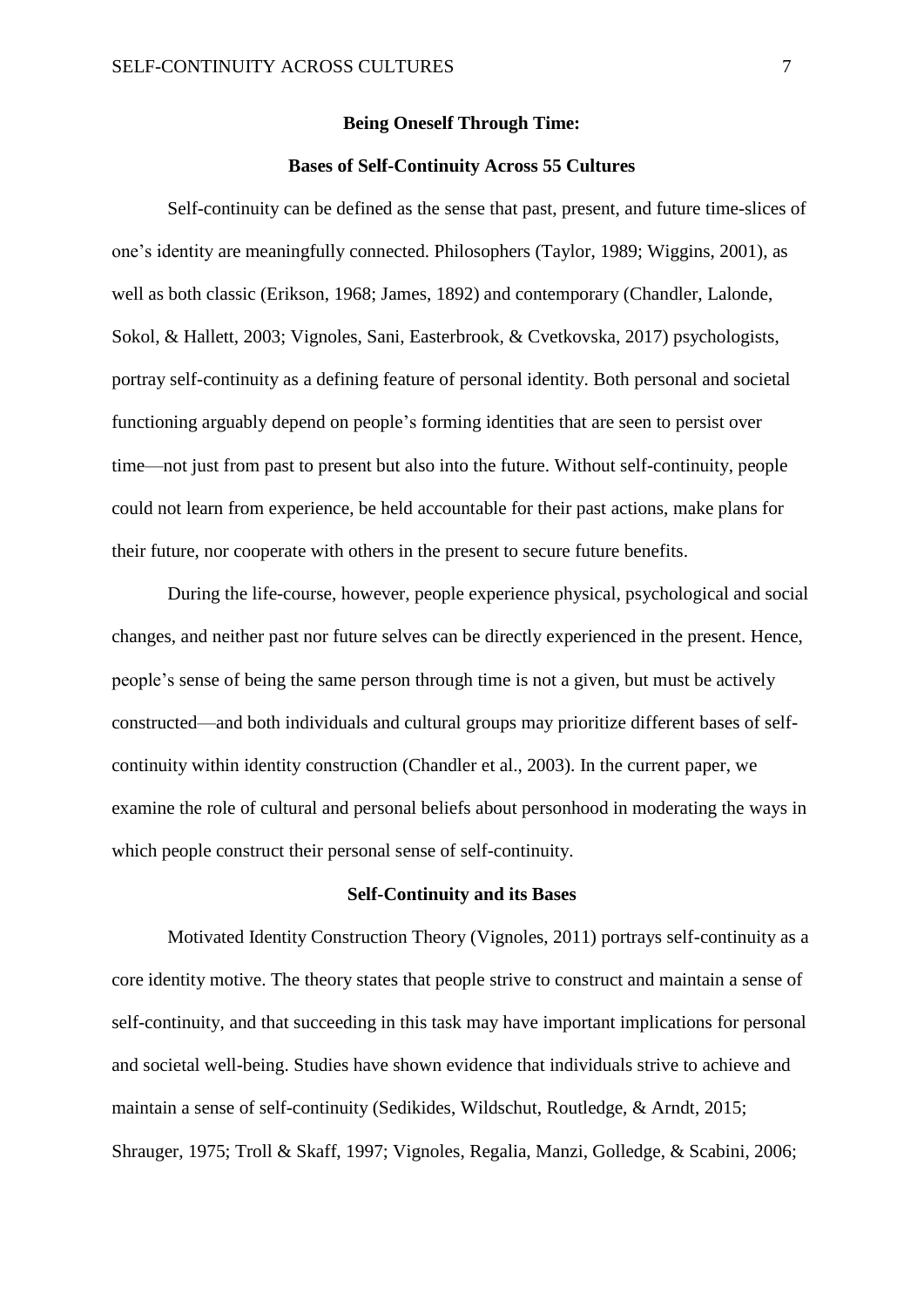Vignoles, Manzi, Regalia, Jemmolo, & Scabini, 2008), and that deficits or threats to selfcontinuity are associated with negative personal and societal outcomes, including low selfesteem, dissociation, negative intergroup attitudes, and suicidality (Ball & Chandler, 1989; Lampinen, Odegard, & Leding, 2004; Rosenberg, 1986; Smeekes & Verkuyten, 2015).

People may construct a sense of self-continuity in different ways. Focusing on pastto-present continuity, Chandler and colleagues (2003) proposed and found that "continuity warrants"—the reasons that people gave when asked explicitly to justify their selfcontinuity—could be classified into two different 'streams', which they called 'essentialist' and 'narrativist'. Essentialist strategies involved emphasizing *stability* of the self over time, by either trivializing, or denying, change (see also Ross, 1989). Chandler et al. related these strategies to the belief that a person has an underlying and fixed essence, a "true nature". However, they proposed that individuals can construct their sense of self-continuity alternatively through developing *narratives* that account for change. Through narratives, people can connect different parts of their past and tell the story of how they became who they are in the present, adopting narrative devices such as causal progressions and turning points to make sense of change and instability within a single storyline (see also Hammack, 2008; McAdams, 2011; McLean, Pasupathi, & Pals, 2007).

Both stability and narrative might be used to form reasoned arguments for one's selfcontinuity. However, people may also bolster their sense of self-continuity on a more implicit and intuitive level, without engaging in explicit reasoning. Sedikides et al. (2015) showed that feelings of nostalgia for one's past can increase self-continuity, and that people may compensate for discontinuities by using nostalgia to restore self-continuity. Research has also suggested that people use cherished possessions to bolster self-continuity, especially during major life-transitions (Habermas & Paha, 2002; Kroger & Adair, 2008). Without resorting to explicit reasoning about stability or storylines, people seemingly can derive a sense of self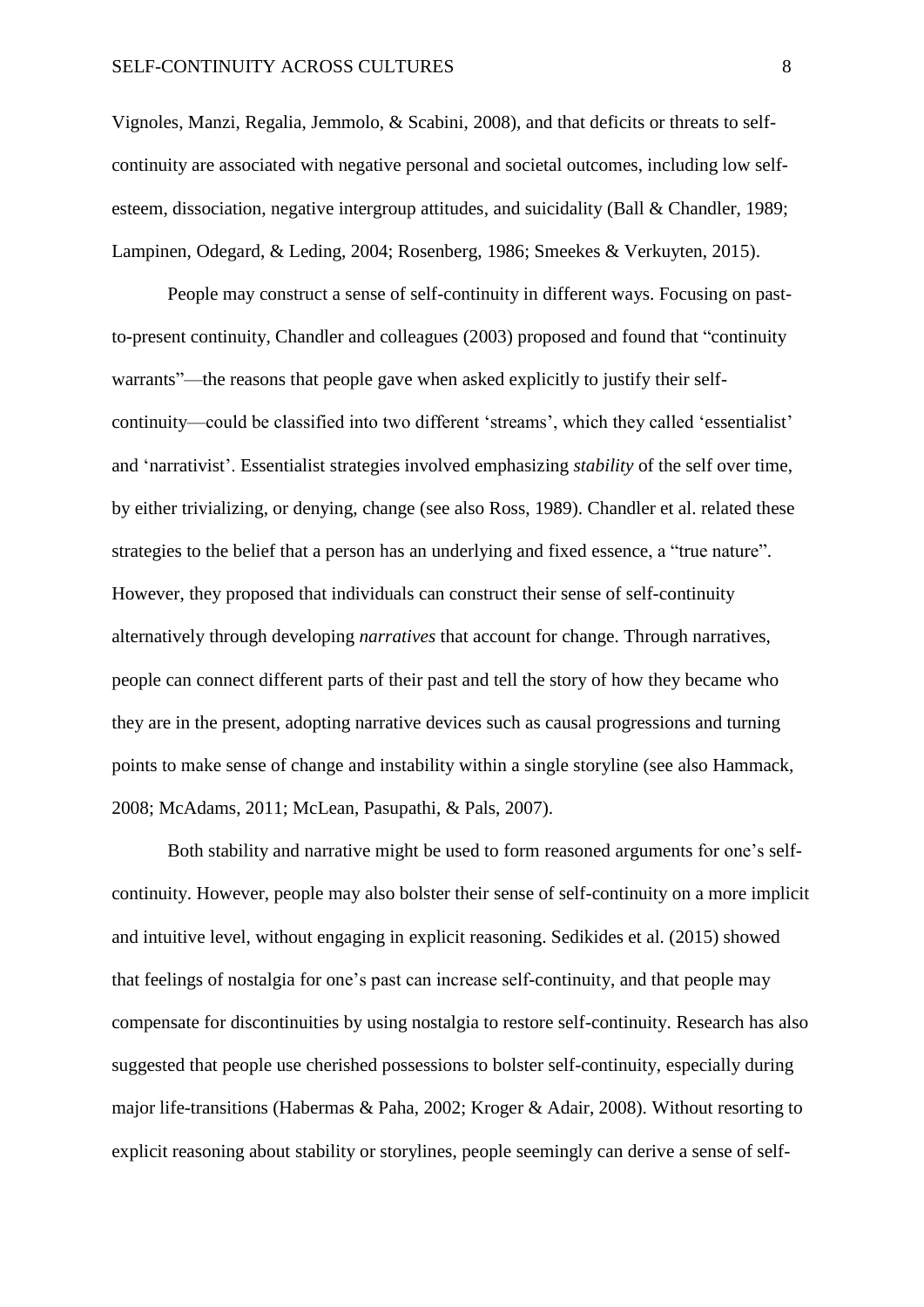continuity from thoughts, feelings, actions or objects that remind them of, or make them feel close to, their past selves. Hence, Vignoles et al. (2017) proposed a third basis for selfcontinuity, beyond stability and narrative: *associative links to one's past*. They argued that a single basis, or any combination of the three, could be used to achieve a sense of selfcontinuity. Theoretically, the three bases might contradict each other (e.g., a story of how one has changed contradicts the belief that one has been stable) and they might substitute for each other (e.g., attachment to an object that reminds one of one's childhood might compensate for catastrophic change or for a broken narrative). Use of the three bases would depend on their contextual availability as well as individuals' beliefs and cognitive styles.

All three bases may underlie experiences of self-continuity not just from past to present but also into the future. Attributes that have remained stable in the past—especially if linked to belief in an unchanging essence—may be projected onto the future self. Significant self-narratives will often extend beyond the present, encompassing future goals or expectations. Objects or memories that make people feel close to their past self are likely to be cherished and preserved into the future. Indeed, there is evidence that past-to-present and present-to-future continuity are positively correlated (Sokol & Eisenheim, 2016). Although individuals may differ in levels of past-, present- or future-orientation (Zimbardo & Boyd, 1999), neurological and clinical studies reveal substantial overlap between the neural substrates of memory and imagining the future (El Haj, Antoine, & Kapogiannis, 2015; Schacter et al., 2012), and patterns of past and future self-continuity show similar trends over the life-span (Rutt & Löckenhoff, 2016). Moreover, experimentally induced nostalgia for one's past fosters greater optimism for one's future (Cheung et al., 2013), whereas a lack of past-to-present self-continuity is associated with suicidality—implying an ultimate level of disregard for one's future self (Ball & Chandler, 1987; Sokol & Eisenheim, 2016).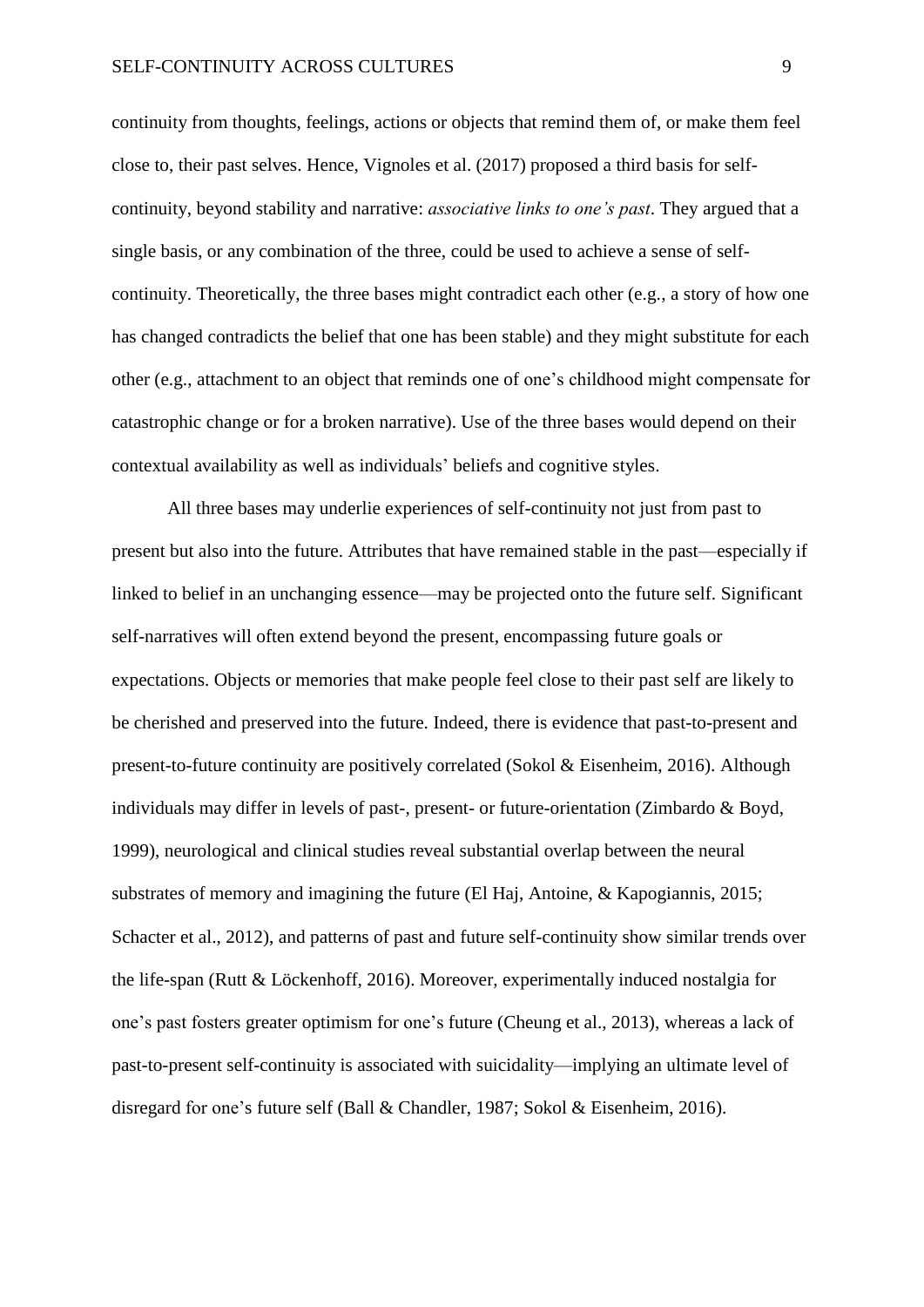## **Constructing Self-Continuity Across Cultures**

Motivated Identity Construction Theory emphasizes that identity motives can be satisfied in different ways across cultures, depending on the context of prevailing beliefs, values and practices (Becker et al., 2012, 2014; Vignoles, 2011). We consider here whether there are cross-cultural differences in how self-continuity is achieved. Chandler et al. (2003) compared how European-heritage and First Nations Canadian adolescents constructed a sense of self-continuity. They found that these two cultural groups tended to privilege essentialist or narrativist strategies, respectively, illustrating that people living in different socio-cultural contexts may emphasize different bases of self-continuity. However, conclusions are limited by the bicultural nature of the comparison. Two cultural groups may differ on any number of dimensions, and one cannot establish which cultural dimension is responsible for an observed difference unless one studies a wide sample of cultural groups (Becker et al., 2012).

We theorized that constructions of self-continuity should be grounded in beliefs, or implicit theories, about personhood (after Chandler et al., 2003; Ross, 1989). Personhood beliefs refer to people's understandings of what it is to be a person, or what it is that defines human beings (see Church et al., 2003; Dweck, 2000; Haslam, Bastian, & Bissett, 2004; Norenzayan, Choi, & Nisbett, 2002; Owe et al., 2013). Among these beliefs, *mutable (vs. immutable) personhood beliefs* appear especially relevant to the construction of a sense of self-continuity: This dimension opposes an incremental or dynamic theory, which sees persons as malleable and able to change over time, with an entity or fixed theory, the belief that human beings are stable and immutable entities who cannot change even when they try (Dweck, 2000). Indeed, in Chandler and colleagues' (2003) studies, participants privileging an essentialist strategy were more likely to believe in an immutable view of personhood, whereas participants favoring a narrativist strategy endorsed a more mutable view. We thus expected that mutability beliefs—the belief that human attributes are malleable and able to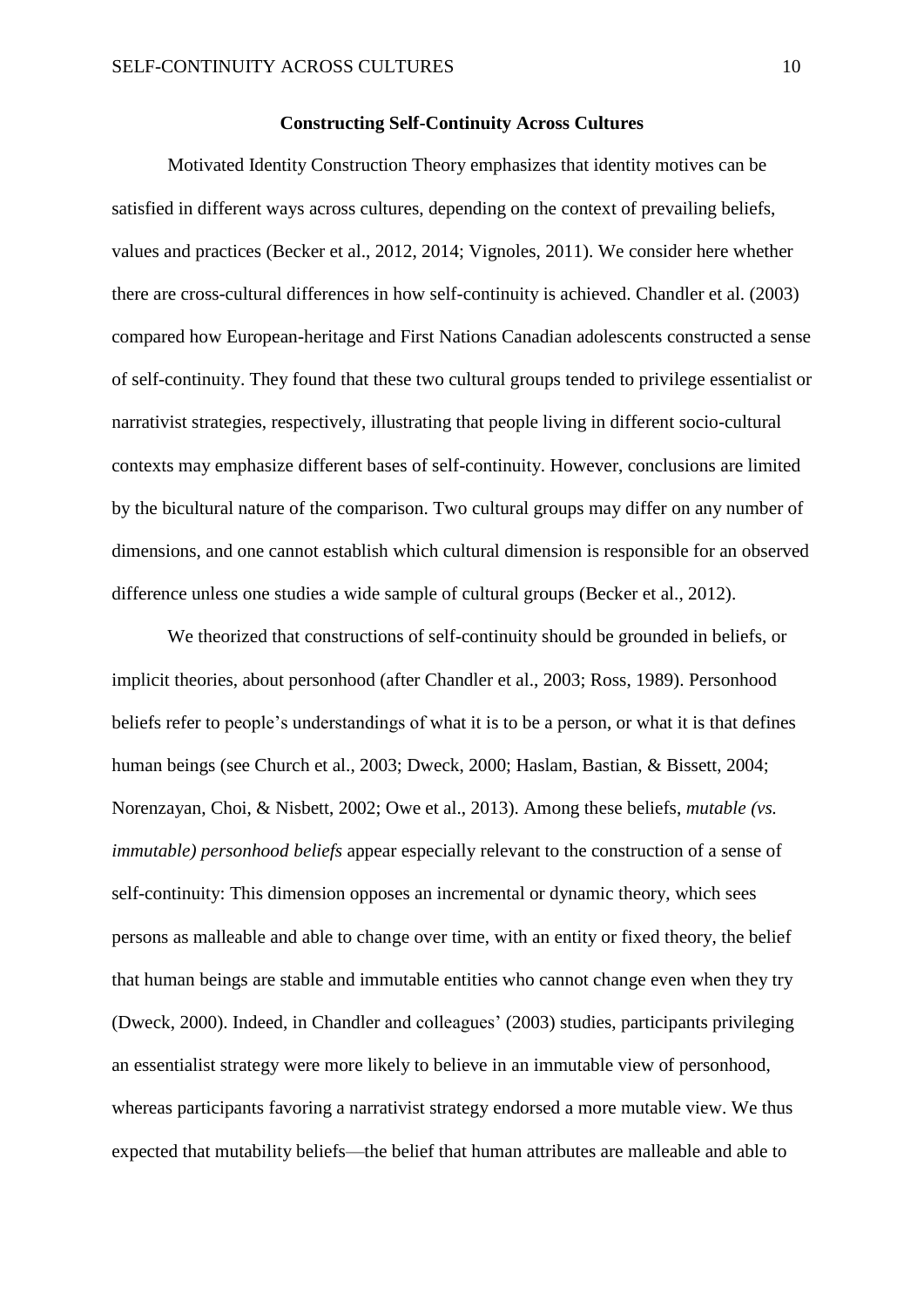change—would moderate which bases of self-continuity are used by members of a given cultural group. Although few studies have investigated cross-cultural variations of mutable (vs. immutable) personhood beliefs, some findings suggest that they are less endorsed in Latin American and East-Asian than in North American cultures (Chiu, Dweck, Tong & Fu 1997; Church et al., 2003, 2005; but see also Chiu, Hong & Dweck 1997; Kashima et al., 2005; Norenzayan et al., 2002). Notably, when cultural differences in mutability beliefs are found, these do not seem to map onto variation in the commonly studied cultural dimension of individualism-collectivism (Hofstede, 1980; Triandis, 1995).

We contrasted mutability beliefs with a second dimension of personhood beliefs: *contextualized (vs. decontextualized) personhood beliefs* (Owe et al., 2013). This dimension opposes a contextualized view of personhood—the belief that contextual information, such as one's family, place of origin, social position and group memberships, is important for understanding a person—with a decontextualized view of personhood—the belief that individuals can be understood in their own terms, without reference to contextual information. Thus, where mutable (vs. immutable) personhood beliefs focus on the individual in relation to time, contextualized (vs. decontetxualized) personhood beliefs focus on the individual in relation to others. Unlike mutability beliefs, contextualism beliefs are viewed as a facet of cultural individualism-collectivism, and they are closely related to other indicators of this dimension (Owe et al., 2013; Vignoles et al., 2016). Since Chandler et al. (2003) claimed that the strategies used to construct a sense of self-continuity are based on mutability beliefs, not on individualism-collectivism, we were interested to compare mutability beliefs and contextualism beliefs as potential moderators of the bases of self-continuity.

Motivated Identity Construction Theory predicts that bases of identity motive satisfaction will depend not simply on an individual's personal endorsement of relevant beliefs or values, but on the prevailing beliefs and values within their cultural environment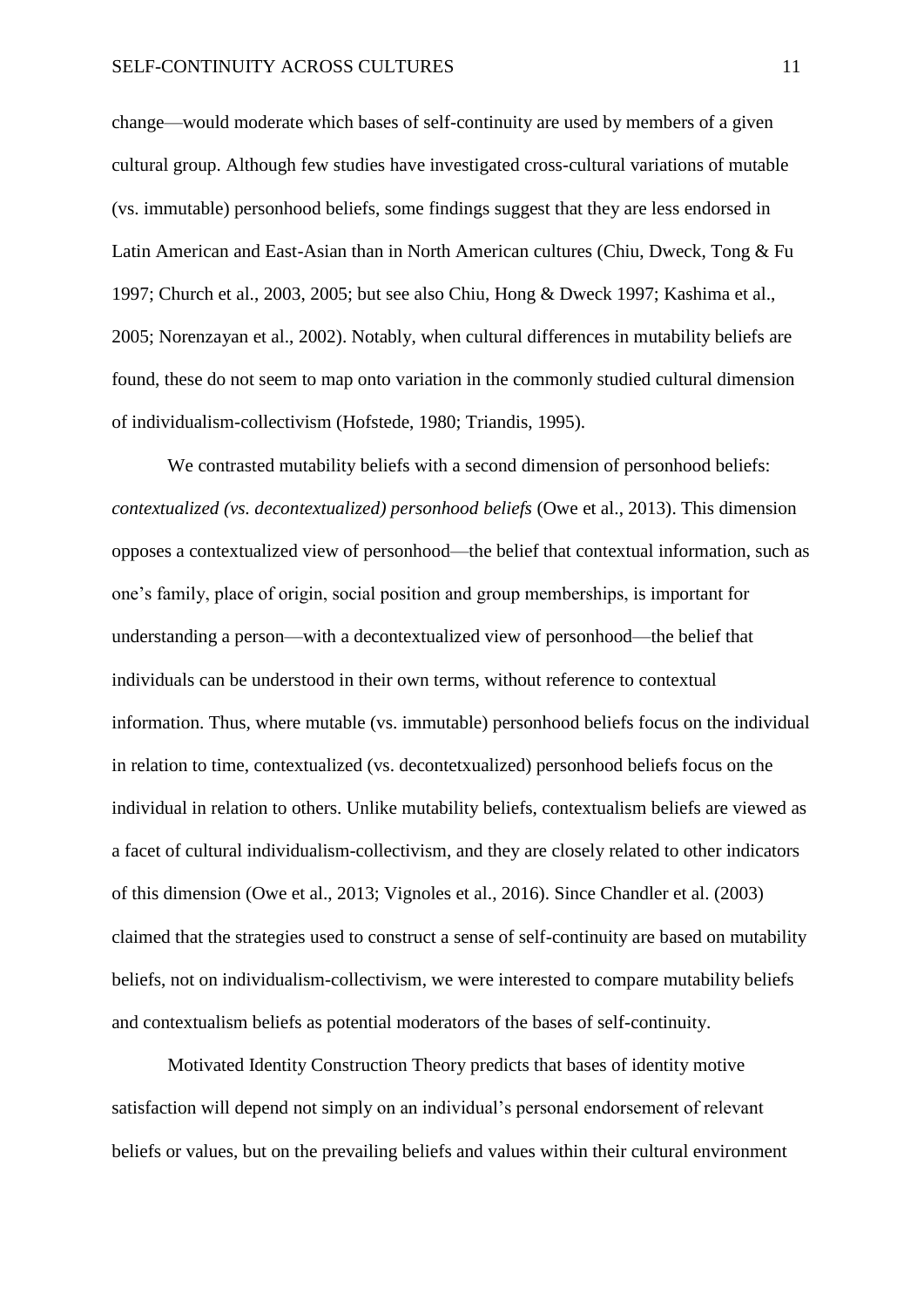(Vignoles, 2011). Constructing an identity is not a lone enterprise, and identity claims must be recognized—although not necessarily accepted—by others in order to be believable (Swann & Bosson, 2008; Vignoles, in press). Hence, the personhood beliefs of surrounding others may be as important as the individual's own personhood beliefs in determining what constitutes a viable sense of self-continuity. Researching two other identity motives, Becker et al. (2012, 2014) found that bases of both self-esteem and distinctiveness were moderated mainly by *culture-level* variation in relevant beliefs and values, rather than by individuallevel variation on the same dimensions. Hence, we were interested to test here to what extent bases of self-continuity would be moderated by individuals' personal beliefs about personhood and/or by the prevailing cultural climate of such beliefs.

#### **Research Aims and Hypotheses**

In a major extension of previous research, we conducted a large-scale, cross-cultural study aiming to test a culturally contextualized model of self-continuity among adult members of a highly diverse set of 55 cultural groups. Our study included semi-literate as well as educated participants recruited from rural as well as urban communities across 33 developed and developing nations spanning all inhabited continents.

Rather than focus on self-reported individual differences in the construction of selfcontinuity, we modeled this as a within-person process that might be moderated by cultural and/or individual differences in personhood beliefs. Correspondingly, we used a withinperson methodology to measure the strength of association of self-continuity with each of the three bases (illustrated in Figure 1). Each participant listed freely several aspects of his/her identity (e.g., "woman", "musician", "ambitious"), then rated each identity aspect (1) for the extent to which it provided a sense of self-continuity, and (2) for each of the three bases of self-continuity, i.e., stability, narrative, and associative links to one's past. Ratings of stability, narrative, and associative links were used to predict *within-person variation* in the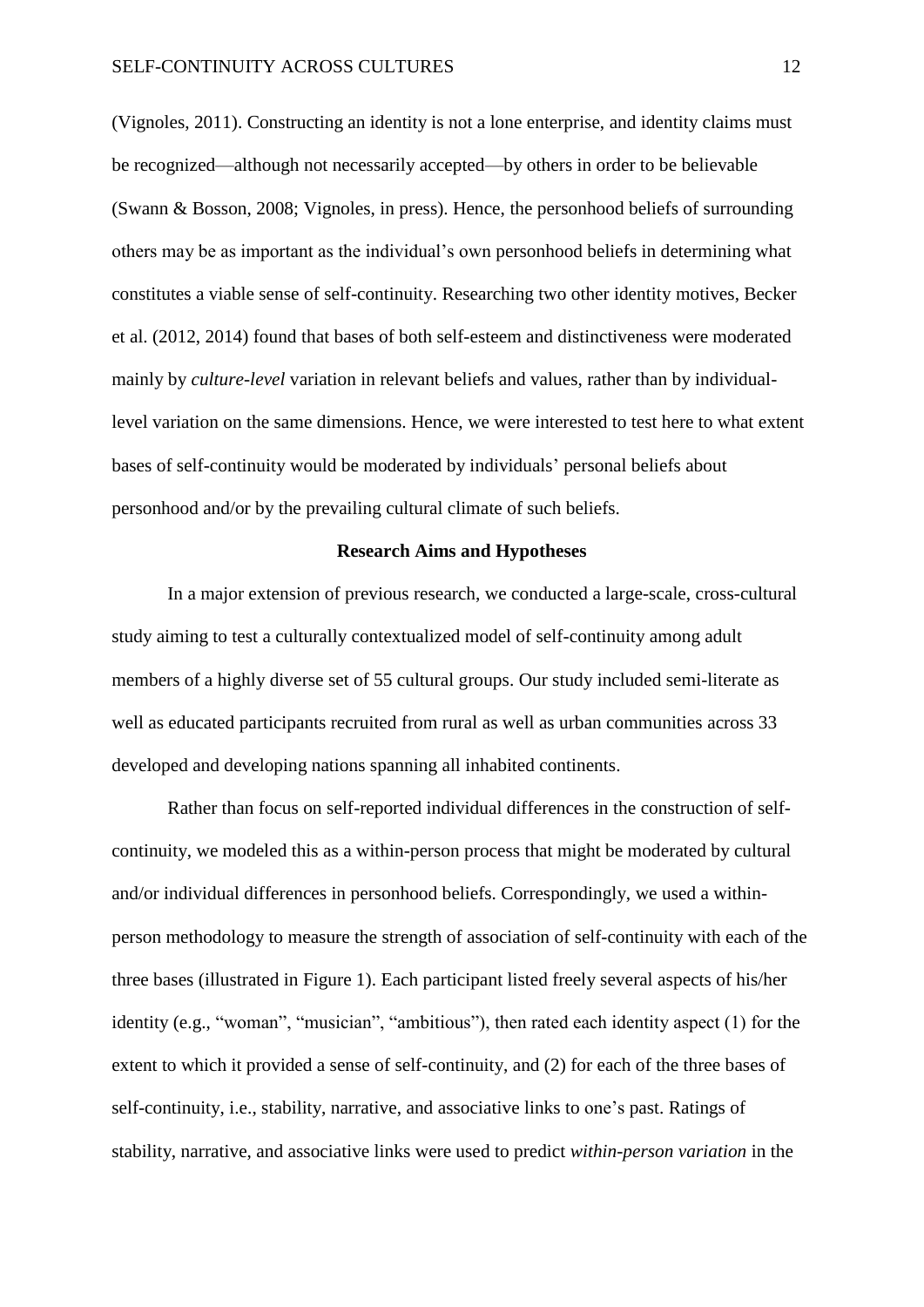self-continuity ratings. Thus, rather than ask people directly on what they based their sense of self-continuity (cf., Chandler et al., 2003), we measured these bases indirectly through statistical patterns in their data (Becker et al., 2012, 2014). A notable advantage of this technique is that, by focusing on within-person variance (i.e., analyzing patterns in responses from each individual to a series of questions), the results are insulated from several common sources of methodological bias in cross-cultural research, including the reference-group effect (Heine, Lehman, Peng, & Greenholtz, 2002) and acquiescent response styles (Smith, 2004). Such potential effects should not confound our within-person analyses, as they will be stable for an individual across his or her ratings of different identity aspects.

Moreover, our study was designed to test whether cultural and/or personal mutability beliefs would moderate the degree to which individuals used stability, narrative, or associative links to one's past in their construction of a sense of self-continuity. Using multilevel analyses, we were able to evaluate 1) to what extent living in a specific cultural context (i.e., cultural beliefs) predicted differences in the strategies that people use; and 2) to what extent personally endorsing specific beliefs predicted such differences. Thus, across cultures, we expected that the degree to which people used each of these strategies would vary depending on cultural and/or personally endorsed mutable (vs. immutable) personhood beliefs.

Based on the theorizing of Chandler et al. (2003), we hypothesized:

H1: On average, participants would derive a sense of self-continuity from aspects of their identity that made them see themselves as *stable* (H1a). This tendency would be stronger among members of *cultural groups with lower mutability beliefs* (H1b) and/or among participants with *lower personal endorsement of mutability beliefs* (H1c).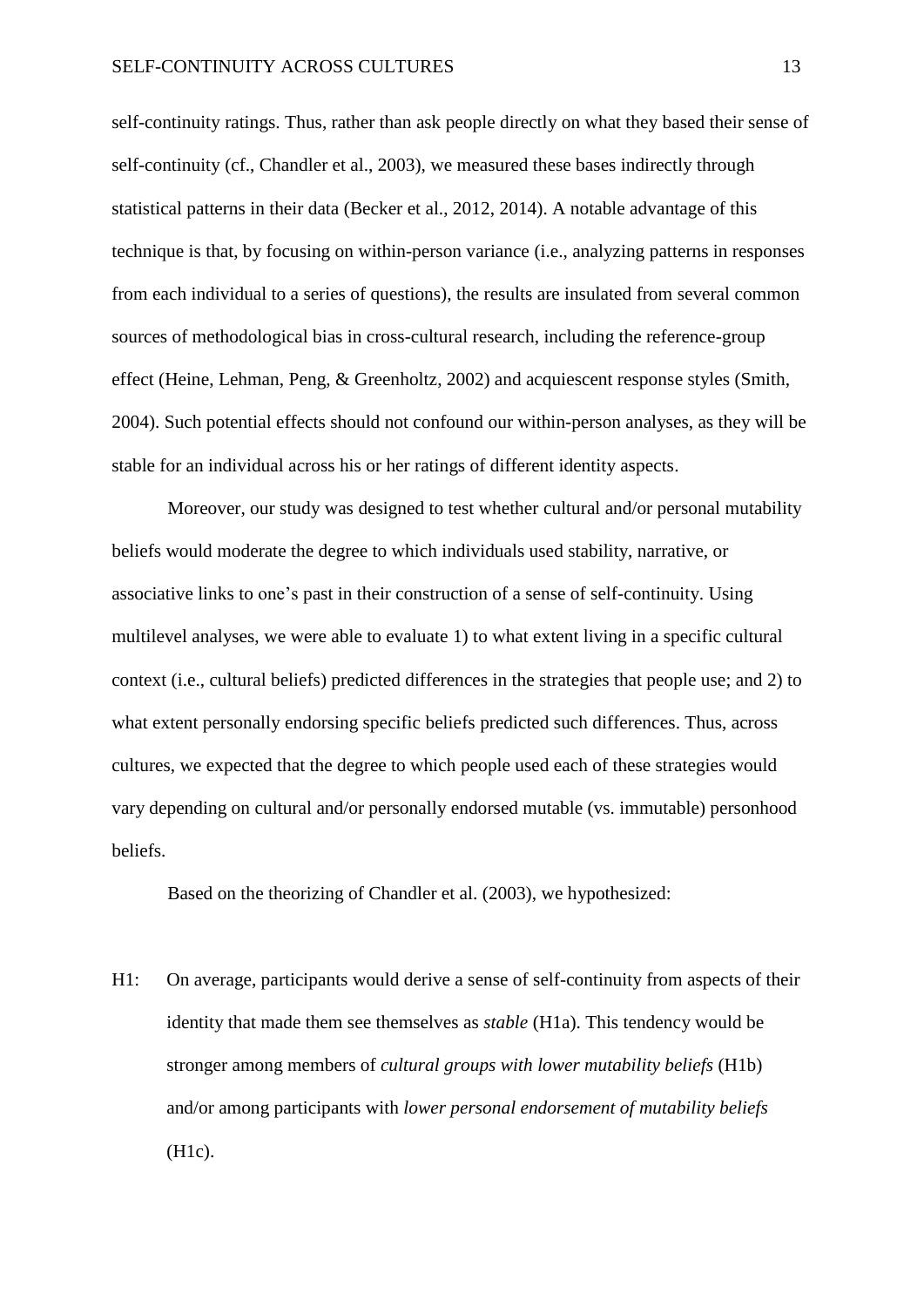H2: On average, participants would derive a sense of self-continuity from aspects of their identity that made them think of their lives as a *narrative* (H2a). This tendency would be stronger among members of *cultural groups with higher mutability beliefs* (H2b) and/or among participants with *higher personal endorsement of mutability beliefs* (H2c).

Based on the theorizing of Vignoles et al. (2017), we hypothesized:

H3: On average, participants would derive a sense of self-continuity from aspects of their identity that provided *associative links to their past* (H3a). This tendency would be moderated by *cultural group differences in mutability beliefs* (H3b) and/or by participants' *personal endorsement of mutability beliefs* (H3c).

Note that hypotheses H3b and H3c are two-tailed and exploratory, since we had no a priori basis to predict how, if at all, the importance of associative links to the past might be related to mutable (vs. immutable) personhood beliefs. We included these hypotheses for completeness and for consistency with H1 and H2. To assess the specificity of the hypothesized effects of mutability beliefs, we also tested in parallel for potential moderating effects of contextualized (vs. decontextualized) personhood beliefs (Owe et al., 2013), about which we made no specific predictions.

#### **Method**

## **Participants and Procedure**

We included measures in a large multinational study into culture and identity processes (see also Owe et al., 2013, Study 2; Vignoles & Brown, 2011, Study 2; Vignoles,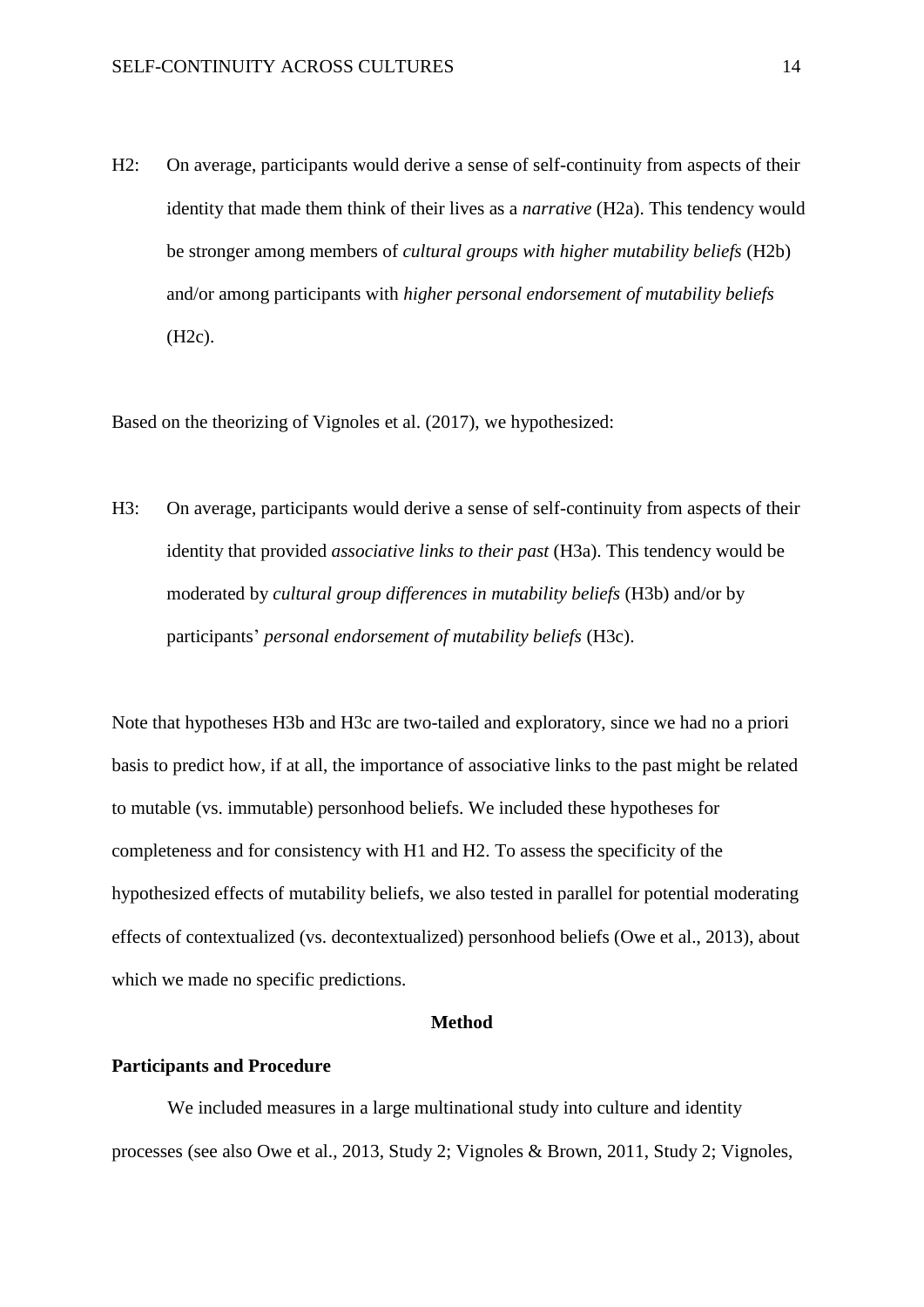Owe et al., 2016, Study 2). Various means were used to recruit convenience samples of adults in different locations, including a snowballing technique among the researchers' social networks, through community groups and nongovernmental organizations, and with the help of university students who collected data from their relatives.

We thus sampled and distinguished between diverse cultural groups within each nation. A total of 7,287 adults from 55 cultural groups in 33 nations participated in the study. The mean age of the overall sample was 35.27 years, and 57% of participants were female. Additional descriptive data, including sample size, gender, and age distribution for each sample are provided in the online supplement. Sample sizes in our analyses differ slightly because of missing data on the variables included in the models.

## **Measures**

Collaborators translated the questionnaire from English into the main language of each country (see online supplement). Bilinguals unfamiliar with the research topic and hypotheses provided independent back-translations. Ambiguities and inconsistencies were identified and resolved by discussion, and the translations adjusted.

**Generation of identity aspects.** First, we asked participants to generate freely eight answers to the question, "Who are you?" (hereafter, *identity aspects*), using an adapted version of the Twenty Statements Test (Kuhn & McPartland, 1954). This task was at the beginning, so that responses would be constrained as little as possible by theoretical expectations or demand characteristics. It was printed on a page that folded out to the side of the questionnaire, so that participants could see their identity aspects when rating them subsequently.

Researchers have sometimes criticized the Twenty Statements Test for priming an individualized, decontextualized, introspective 'self,' arguably closer to Western than to other cultural conceptions of selfhood (see Smith et al., 2013). Based on discussions with our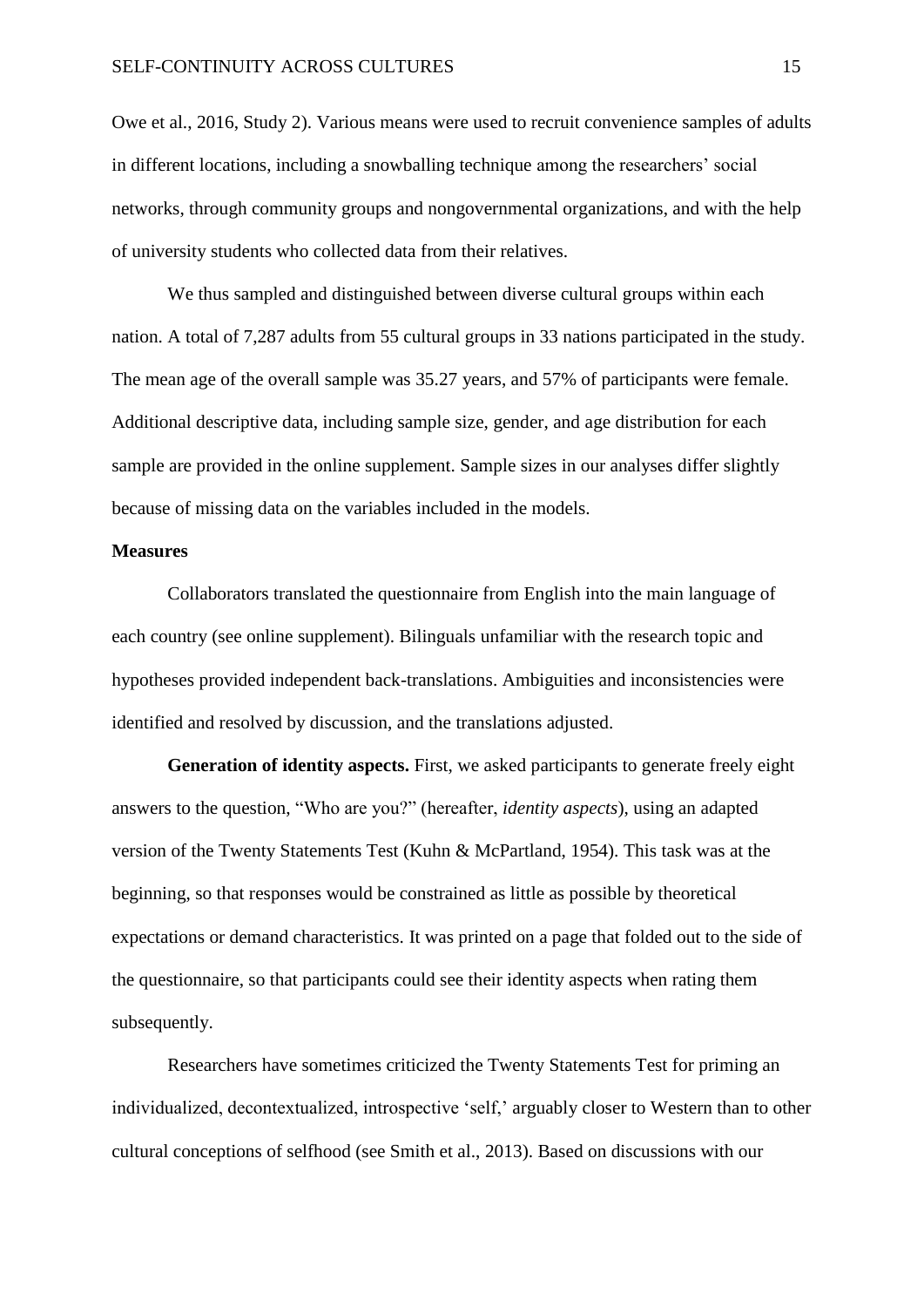international collaborators, we produced a culturally de-centered version of this task, rewording the original question, "Who am I?" into "Who are you?" and developing a revised set of instructions (see Becker et al., 2012, for a similar version):

"In the numbered spaces below, please write down 8 things about yourself. You can write your answers as they occur to you without worrying about the order, but together they should summarize the image you have of who you are. You can write anything you think describes you well. Your answers might include social groups or categories you belong to, personal relationships with others, as well as characteristics of yourself as an individual. Some may be things that other people know about, others may be your private thoughts about yourself. Some things you may see as relatively important, and others less so. Some may be things you are relatively happy about, and others less so."

Common answers indeed included individual characteristics (e.g., "intelligent", "shy"), social roles and interpersonal relationships (e.g., "friend", "pupil"), and social categories (e.g., "girl", "Hungarian").

**Ratings of identity aspects.** Participants subsequently rated each of their freely generated identity aspects on various dimensions. Each dimension was presented as a question at the top of a new page, with a block of 11-point scales  $(0 = not at all; 10 =$ *extremely*) positioned underneath to line up with the identity aspects. One question measured the association of each identity aspect with a general *sense of self-continuity* ("To what extent does each of these things make you feel that your past, present, and future are connected?").

After some intervening measures, we included items reflecting the three hypothesized bases of self-continuity: *stability* ("To what extent is each of these things stable and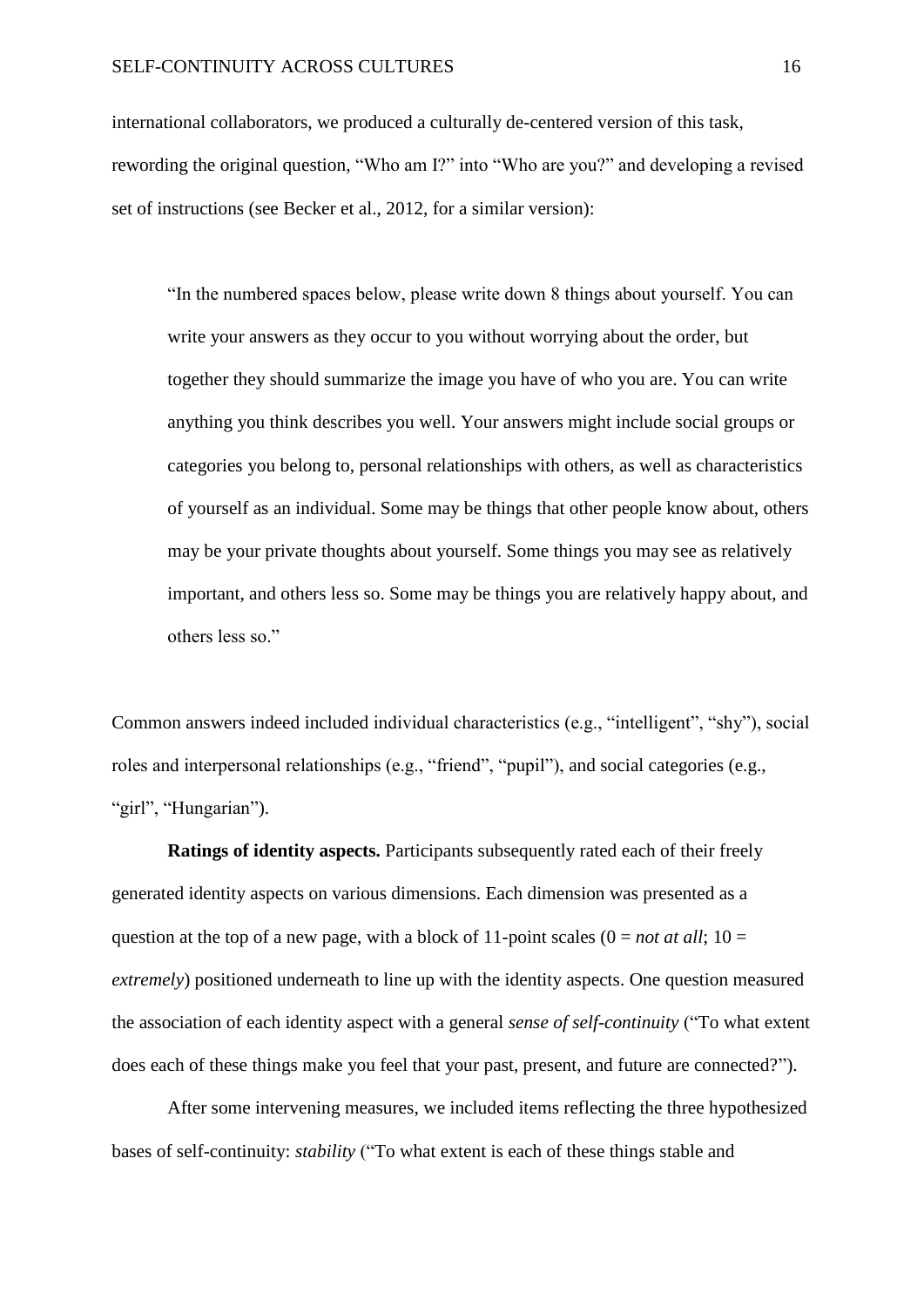unchanging?"), *narrative* ("How much does each of these things make you think of your life as a story?"), and *associative links to one's past* ("How much does each of these things remind you of your past?"). To avoid carry-over effects, these three items were separated from the self-continuity item by several pages of intervening measures and were interspersed among several other rating questions, related to another identity motive (distinctiveness).

**Mutable (vs. immutable) personhood beliefs.** A scale developed by Levy, Stroessner, and Dweck (1998; with items reworded by Bastian & Haslam, 2006) was used to measure mutability beliefs. We used six balanced items from the scale, including, for example, "You can always substantially change the kind of person you are" and "The kind of person you are is something very basic about you and it can't be changed very much" (reversed). Participants rated their level of agreement with each statement on a 6-point scale ranging from 1 (*completely disagree*) to 6 (*completely agree*). We calculated mean individual scores (i.e., personal endorsement) and mean for each cultural group (i.e., cultural beliefs) to include as moderators in our analyses (overall  $M = 3.12$ ;  $SD = 1.01$ ). Both individual (overall  $\alpha$  = .73) and cultural level ( $\alpha$  = .85) reliabilities were good. The mutability belief scores by cultural group can be found in the online supplement.

**Contextualized (vs. decontextualized) personhood beliefs.** This scale, developed by Owe et al. (2013), taps into the beliefs about personhood that are thought to underlie cultural collectivism. It measures beliefs about the importance (vs. unimportance) of social and contextual attributes in defining a person. The scale consists of six balanced items, including, for example, "To understand a person well, it is essential to know about his/her family" and "One can understand a person well without knowing about the place he/she comes from" (reversed). Participants rated their level of agreement with each statement on a 6-point scale ranging from 1 (*completely disagree*) to 6 (*completely agree*). We calculated mean individual scores (i.e., personal endorsement) and mean for each cultural group (i.e., cultural beliefs) to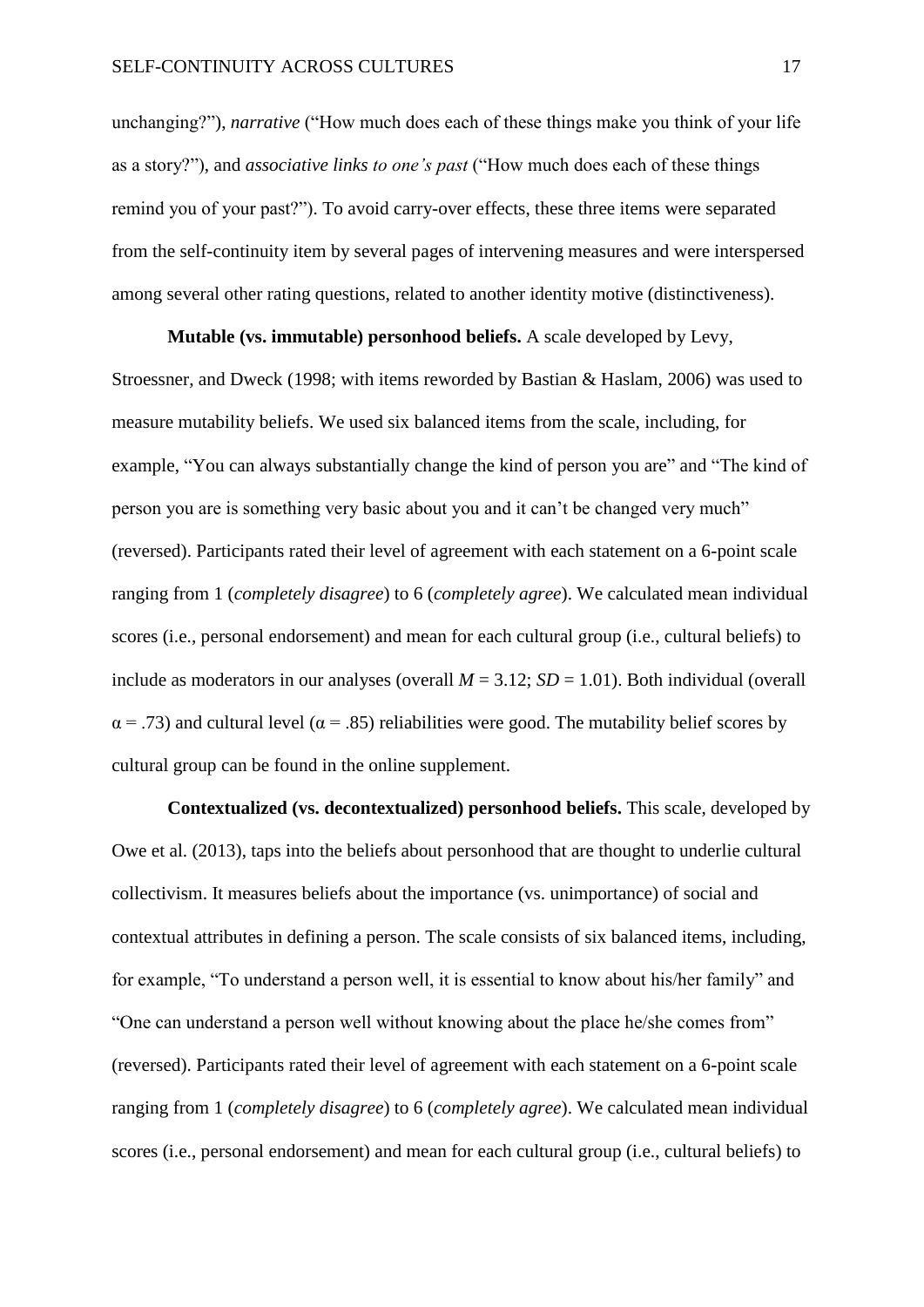include as moderators in our analyses (overall  $M = 3.40$ ;  $SD = 1.02$ ). Both individual (overall  $\alpha$  = .75) and cultural level ( $\alpha$  = .89) reliabilities were good. The contextualism belief scores by cultural group can be found in the online supplement.

**Demographic information.** Participants indicated their age, gender, country of birth, nationality, and several other demographic characteristics.

## **Analytical Approach**

Given the nested data structure, we tested predictions of within-person variance in sense of self-continuity using multilevel regression analysis (Hox, 2002). Level 1 units were identity aspects ( $N = 54,352$ ), with individuals as Level 2 units ( $N = 6,915$ ), cultural groups as Level 3 units ( $N = 55$ ), and nations as Level 4 units ( $N = 33$ ). At Level 1, we modelled regression coefficients for within-person predictors of the self-continuity ratings (stability, narrative, and associative links). These predictors were centered around participant means, so that the within-person effects we were interested in were not confounded with betweenperson covariance (Hofmann & Gavin, 1998). At Level 2, we modelled regression coefficients for individual difference variables (personal beliefs, age, and gender). We included gender and age to control for differences in the composition of our samples, but had no theoretical basis for predicting differences based on these variables. At Level 3, we modelled regression coefficients were for culture-level variables (cultural beliefs). Continuous variables at Levels 2 and 3 were centered around their grand means, and a contrast code was used for gender (female  $= -1$ , male  $= 1$ ). We used grand-mean centering rather than group-mean centering at Level 2 in order to control for the potential confounding influence of aggregated individual-level moderations when testing culture-level moderations at Level 3 (Firebaugh, 1980; Hofmann & Gavin, 1998). We included no predictors at Level 4, but we modelled an error term at this level of analysis to account for the clustering of cultural groups within nations. Analyses were conducted in MLwiN 2.35 (Rasbash, Browne, Healy,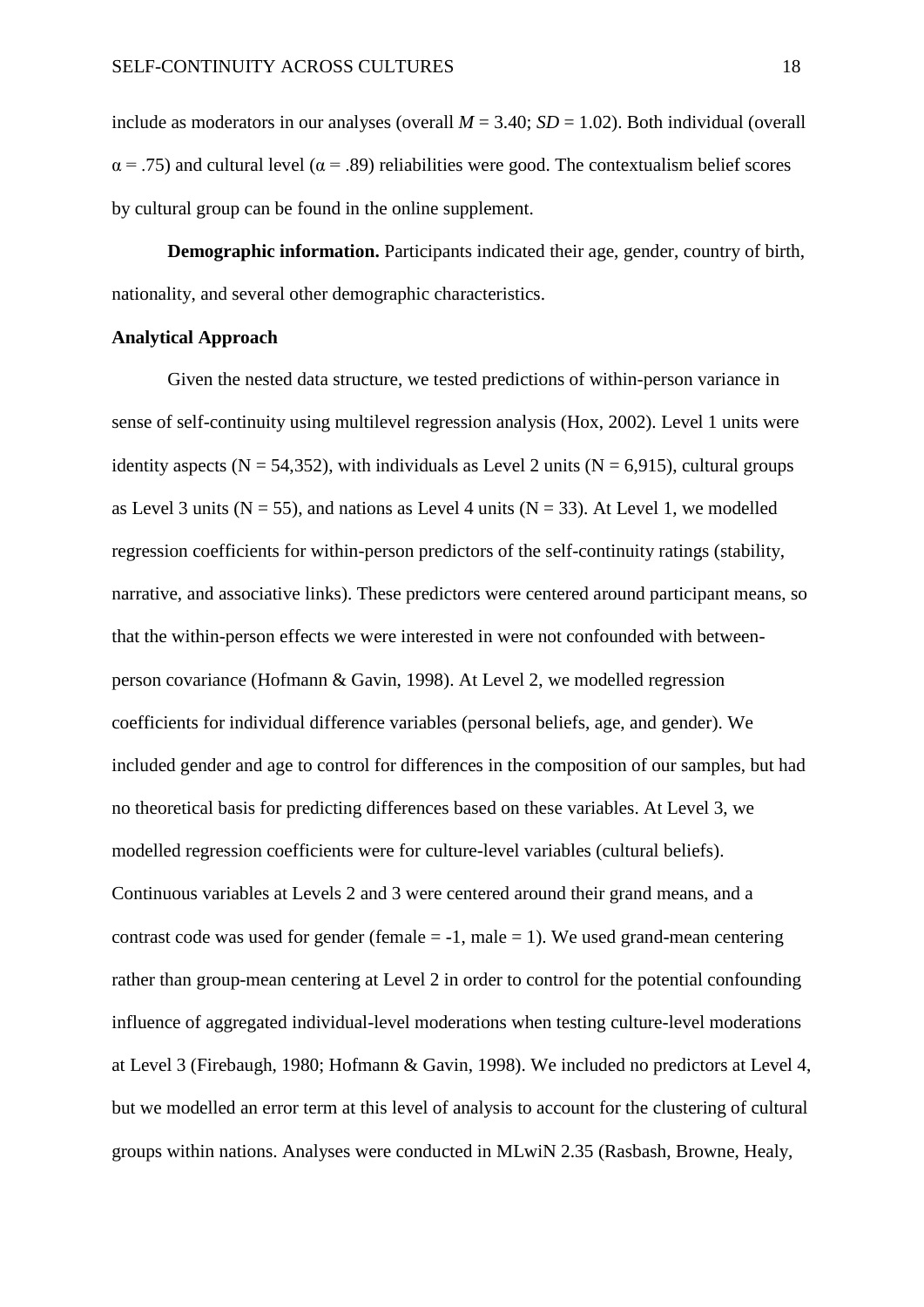Cameron, & Charlton, 2015), using maximum likelihood estimation with convergence criterion of .000001.

The study included measures of two different types of personhood beliefs: mutability beliefs and contextualism beliefs. These two measures showed near-zero correlations at the cultural level ( $r[53] = .03$ ,  $p = .836$ ) and at the individual level ( $r[7231] = -.06$ ,  $p < .001$ ), thus confirming their discriminant validity.

#### **Results**

We computed a series of multilevel regression models predicting self-continuity ratings using the three hypothesized bases of self-continuity: stability, narrative, and associative links. Descriptives and correlations for these variables are presented in Table 1. Regression model parameters are shown in Table 2. We conducted analyses in two steps. First, we examined within-person relationships between the three bases of self-continuity and the general sense of self-continuity. Model 1 included just these three ratings as Level 1 predictors. Supporting H1a to H3a, all three bases of self-continuity were significant predictors of the self-continuity ratings and had small-to-medium size effects (Betas from .22 to .34, *p*s <.001). On average, participants tended to derive greater sense of self-continuity from those of their identity aspects that made them see themselves as stable, view their lives as a story, and that reminded them of their past. This model accounted for an estimated 24.04% of within-person variance in self-continuity.

We added cross-level interaction effects to see whether the weight of self-continuity on each of the three bases was significantly moderated by personal and/or cultural beliefs about personhood (Model 2). We entered scores of individual-level mutable (vs. immutable) and contextualized (vs. decontextualized) personhood beliefs as Level 2 moderators, and culture-level mutable (vs. immutable) and contextualized (vs. decontextualized) personhood beliefs as Level 3 moderators, of the Level 1 regression weights on the three bases of self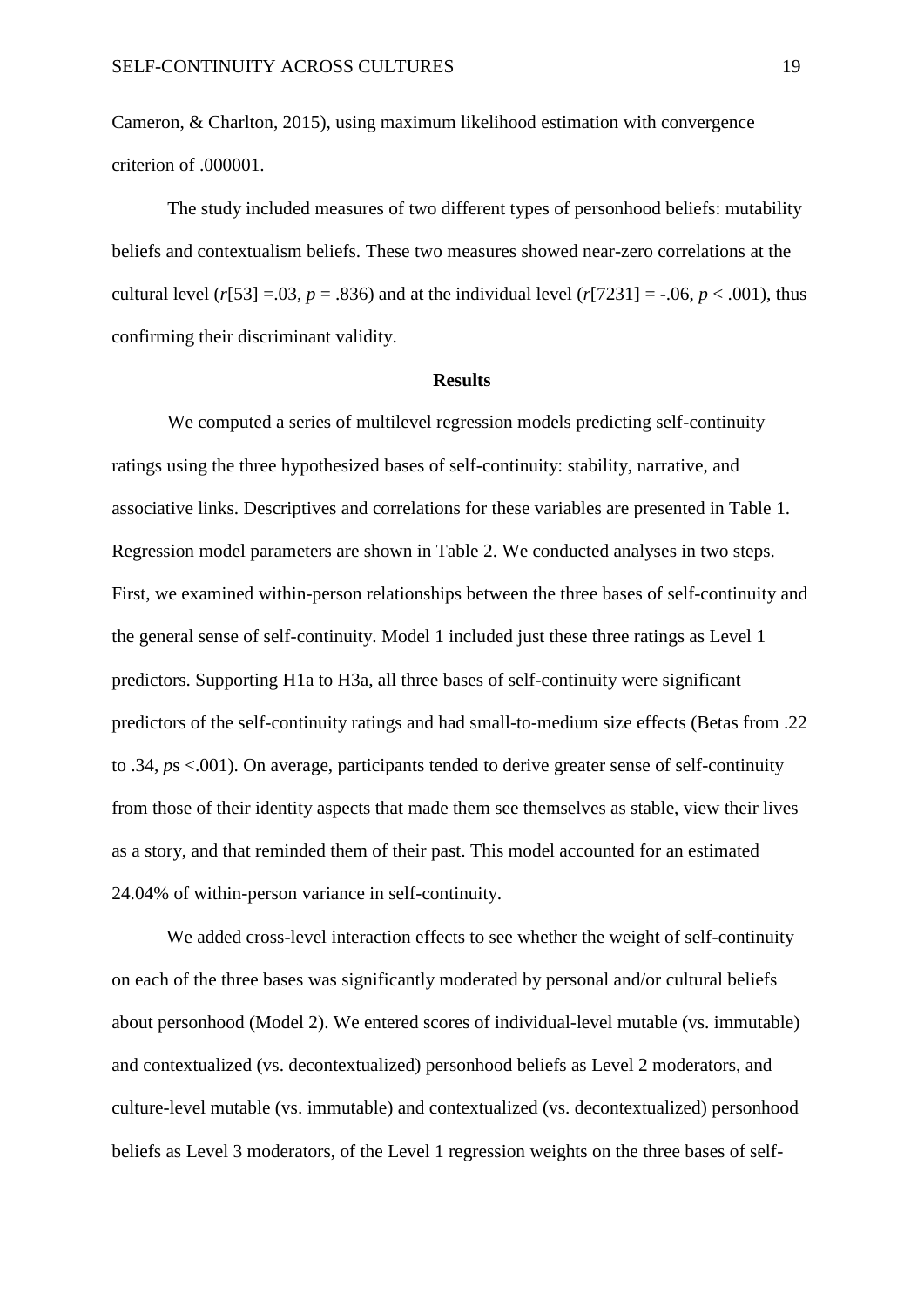continuity. Following Aiken and West (1991), we included the underlying main effects alongside these theoretically important interaction effects. We also controlled for age and gender of participants as main effects and moderators on Level 2. Compared to Model 1, this model provided a significant improvement in fit,  $\chi^2(24) = 197.15$ ,  $p < .001$ .

Crucially, significant cross-level interaction effects involving mutability beliefs showed a pattern supporting our predictions (see Table 2). Although it did not vary significantly with cultural mutability beliefs (H1b), stability was a stronger predictor of selfcontinuity among participants endorsing lower mutability beliefs (H1c:  $B = -0.02$ ,  $p < .001$ ). Narrative was a stronger predictor in cultures where people on average endorsed higher mutability beliefs (H2b:  $B = .07$ ,  $p < .001$ ), although it did not vary by personal endorsement of mutability (H2c). Contrary to our exploratory hypotheses H3b and H3c, the extent to which participants derived a sense of self-continuity from aspects of their identity that reminded them of their past was not moderated significantly by personal nor by cultural mutability beliefs. $<sup>1</sup>$ </sup>

As discussed by McClelland and Judd (1993), it is notoriously difficult to detect moderation effects in correlational studies, and even substantively important interactions may account for seemingly trivial amounts of variance. To help readers evaluate the substantive importance of the effects we found, we have estimated the magnitude of the Level 1 effects at upper- and lower-bound values of the mutability belief dimension. We estimated simple slopes of the regression of self-continuity on the three bases at extreme values (2 SD below and above the mean) of personal endorsement of mutability (1.10; 5.14), and at minimum (2.45) and maximum (3.82) values of cultural mutability. As shown in Figure 2, the effect of stability was somewhat stronger among individuals with lower mutability beliefs ( $B = .27$ , *p*  $< .001$ ), compared to those with higher mutability beliefs (B = .20, *p*  $< .001$ ). In contrast, the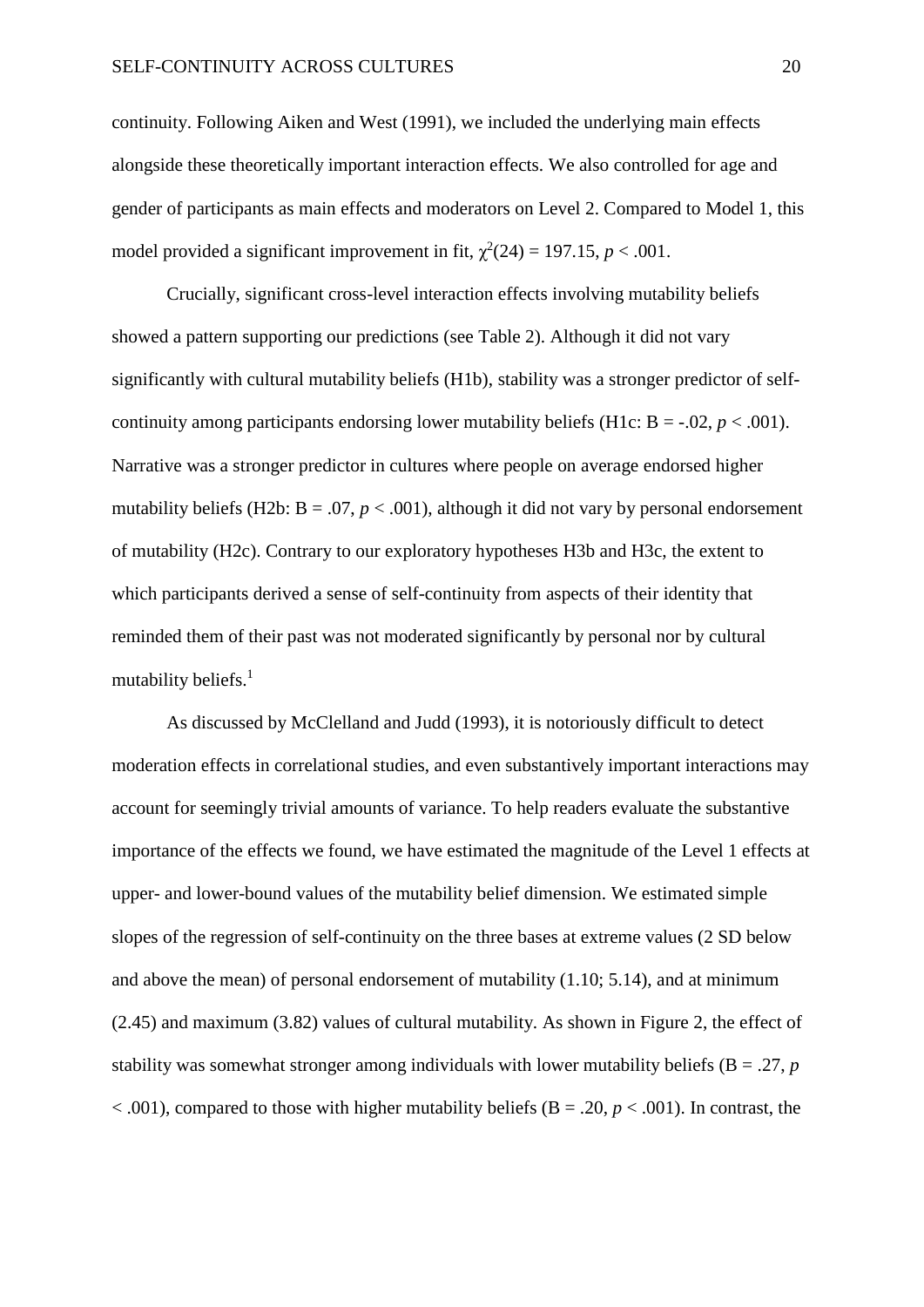effect of narrative was stronger in cultures with the highest mutability beliefs ( $B = .32$ ,  $p <$ .001), compared to those with the lowest mutability beliefs  $(B = .22, p < .001)$ .

We also found evidence of moderation by personal and cultural contextualism beliefs. Stability was a stronger predictor of self-continuity in cultures with higher contextualism beliefs ( $B = .04$ ,  $p = .009$ ), but a weaker predictor among individuals with higher personal endorsement of contextualism beliefs ( $B = -0.01$ ,  $p = 0.050$ ). Narrative was a stronger predictor of self-continuity in cultures with lower contextualism beliefs  $(B = -0.05, p < .001)$ , whereas associative links was a stronger predictor of self-continuity in cultures with higher contextualism beliefs ( $B = .04$ ,  $p = .002$ ).

We estimated simple slopes of the regression of self-continuity on the three bases at extreme values (2 SD below and above the mean) of personal endorsement of contextualism (1.36; 5.44), and at minimum (2.79) and maximum (4.49) values of cultural contextualism. As shown in Figure 3, the effect of stability was somewhat stronger in cultures with the highest contextualism beliefs ( $B = .28$ ,  $p < .001$ ), compared to those with the lowest contextualism beliefs ( $B = 0.22$ ,  $p < 0.001$ ), but somewhat weaker among individuals with higher contextualism beliefs ( $B = .22$ ,  $p < .001$ ), compared to those with lower contextualism beliefs ( $B = .26$ ,  $p < .001$ ). The effect of narrative was somewhat weaker in cultures with the highest contextualism beliefs ( $B = .21$ ,  $p < .001$ ), compared to those with the lowest contextualism beliefs ( $B = .30$ ,  $p < .001$ ). In contrast, the effect of associative links was somewhat stronger in cultures with the highest contextualism beliefs  $(B = .23, p < .001)$ , compared to those with the lowest contextualism beliefs  $(B = .16, p < .001)$ .

#### **Discussion**

Patterns in the responses of adult participants from 55 cultural groups in 33 nations, supported theoretical predictions that seeing oneself as stable, thinking of one's life as a story (Chandler et al., 2003), and experiencing associative links to one's past (Vignoles et al.,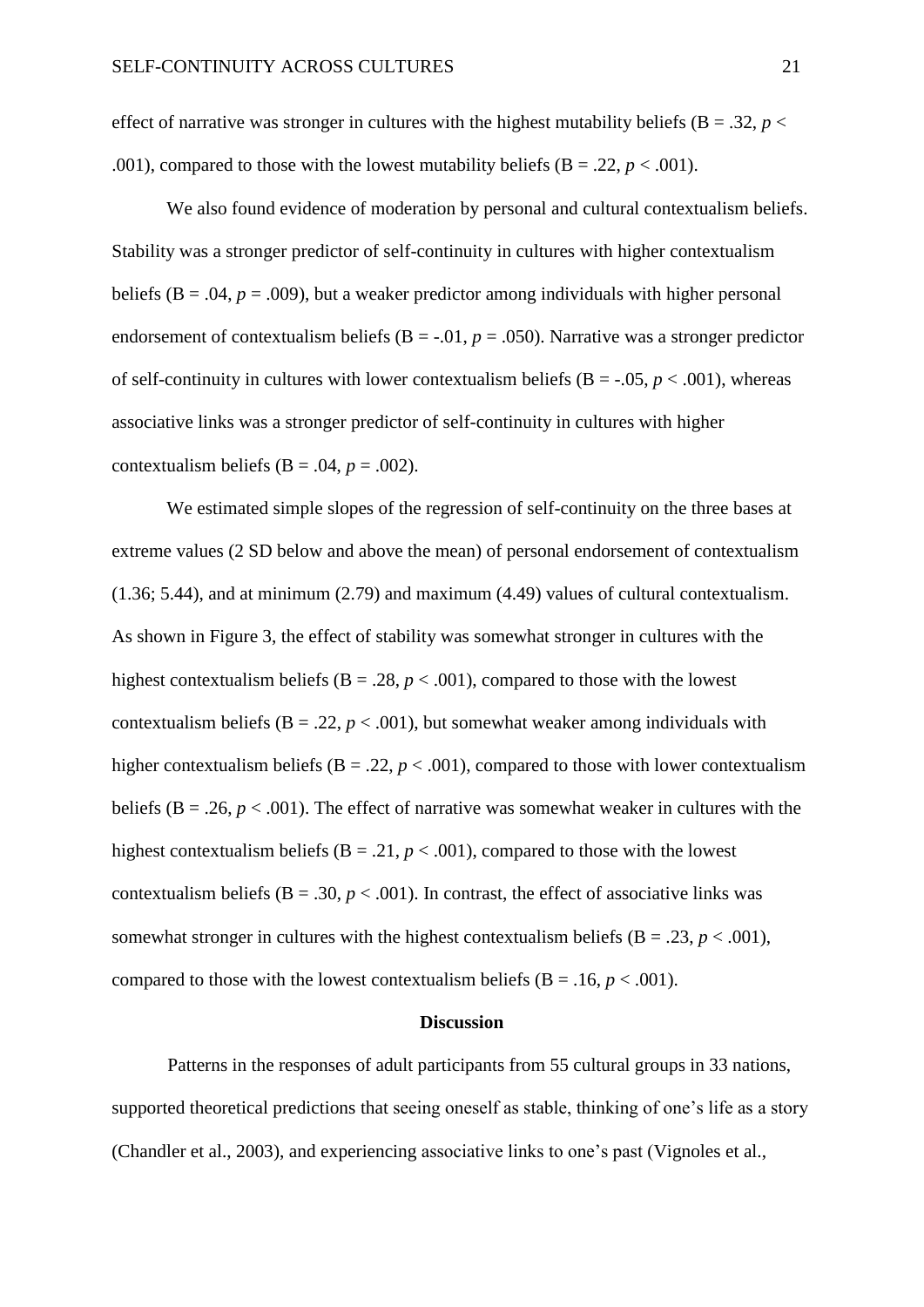2017) would be alternative ways of constructing a sense of self-continuity. All three bases significantly predicted the extent to which participants viewed aspects of their identities as connecting their past, present and future (H1a to H3a). Moreover, across the sampled range of the moderators in our analyses, the effects of all three bases remained significant. This is a first empirical demonstration of how each of the three bases uniquely and robustly predicts within-person variation in the sense of self-continuity.

Our second goal was to test whether and how these bases of self-continuity would vary with individual and cultural differences in personhood beliefs. Supporting Chandler and colleagues' (2003) predictions, mutable (vs. immutable) personhood beliefs moderated how self-continuity was constructed. Individuals with lower mutability beliefs tended to base their sense of self-continuity more on stability (H1b), whereas members of cultures with higher mutability beliefs tended to base their sense of self-continuity more on narrative (H2c). These findings extend previous support for Motivated Identity Construction Theory regarding the cultural flexibility of identity motives (Becker et al., 2012, 2014).

Notably, these two predicted moderation effects were found at different levels of analysis—individual or cultural. Our results showed that participants' use of stability varied with personally endorsed mutability beliefs (while controlling for culture-level differences): Individuals who believed more strongly that people cannot change tended to derive a sense of self-continuity especially from those of their identity aspects that they perceived as more stable. In contrast, participants' use of narrative varied with culturally normative mutability beliefs (i.e., the average beliefs within a cultural group, while controlling for individual-level differences): Members of cultural groups in which it was believed more strongly on average that people can change tended to derive a sense of self-continuity more from those of their identity aspects that made them think of their lives as a story.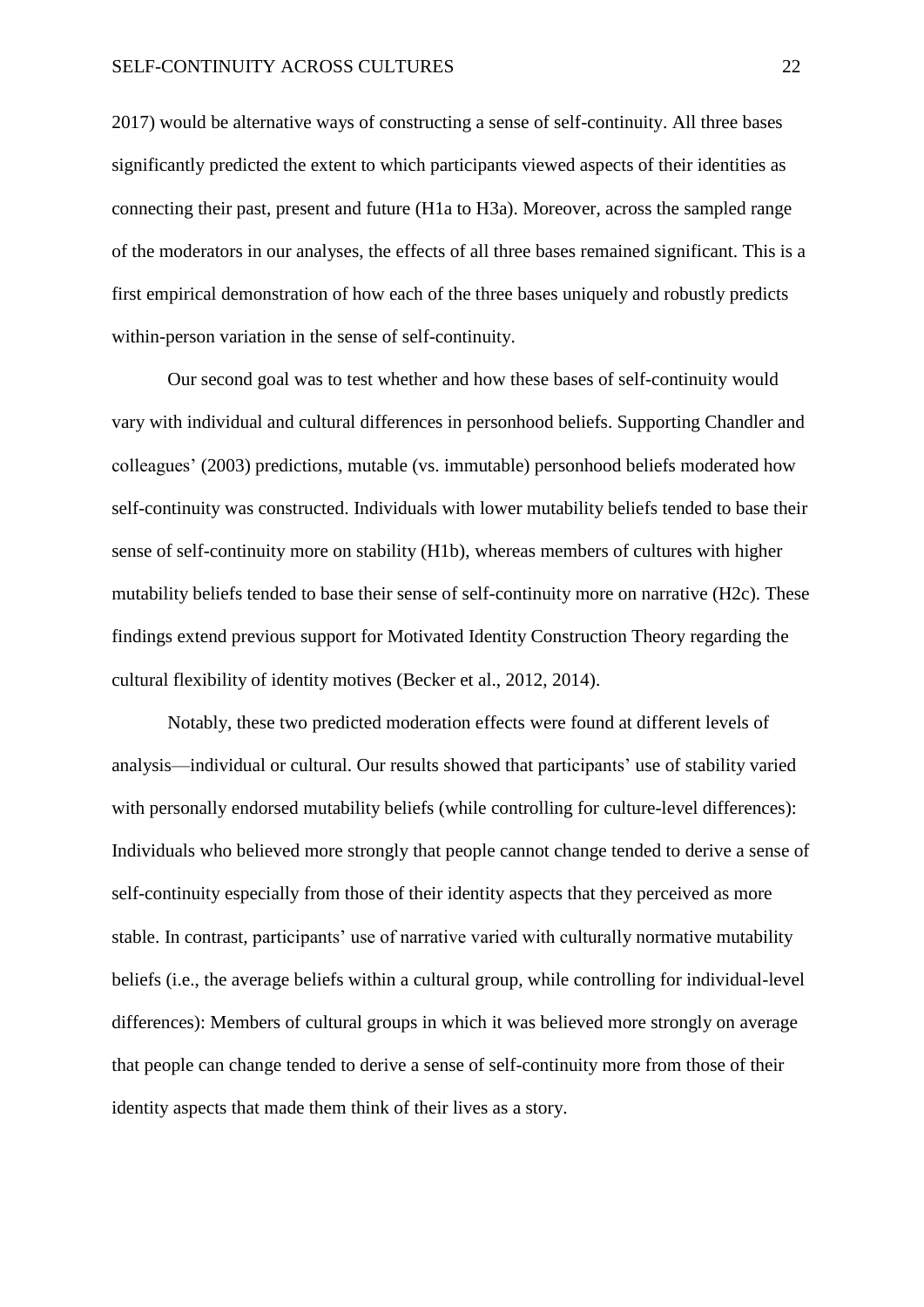These moderation effects at different levels of analysis require different levels of explanation, consistent with viewing identities as constructed through a complex interplay of psychological processes and sociocultural practices (Vignoles, in press). Basing one's selfcontinuity on stability seemingly depends on intrapsychic processes, since the association of self-continuity with stability is stronger to the extent that the individual holds a correspondingly immutable view of personhood, regardless of the beliefs that prevail in her cultural context. In contrast, basing one's self-continuity on narrative seemingly depends to a greater extent on cultural practices, since this association is stronger to the extent that the individual's cultural group holds a correspondingly mutable view of personhood, regardless of the individual's own personhood beliefs. Constructing narratives is a profoundly social process—stories have to be told, and thus shared, before they can be internalized (Gergen & Gergen, 1988). Hence, it would be the sociocultural practice of "storytelling", rather than an intrapsychic process, that allows people to derive self-continuity from parts of themselves that make them think of their lives as stories (Hammack, 2008).

Contextualism beliefs also moderated the ways in which self-continuity was constructed. These moderations, mainly situated at the cultural level, showed that members of groups with a more contextualized view of personhood associated self-continuity more strongly with stability and associative links to one's past, whereas members of groups with a more decontextualized view of personhood associated self-continuity more strongly with narrative. <sup>2</sup> These findings were not predicted a priori, and they would benefit from replication. Nonetheless, one possible—albeit speculative—interpretation focuses on individualism-collectivism, the cultural dimension of which contextualism beliefs are one facet (Owe et al., 2013; Vignoles et al., 2016). Individualist societies have been associated with higher residential mobility (Oishi & Kisling, 2009), relational mobility (Yuki & Schug, 2012), divorce rates (Lester, 1995), and arguably mid-life career changes (Sullivan & Arthur,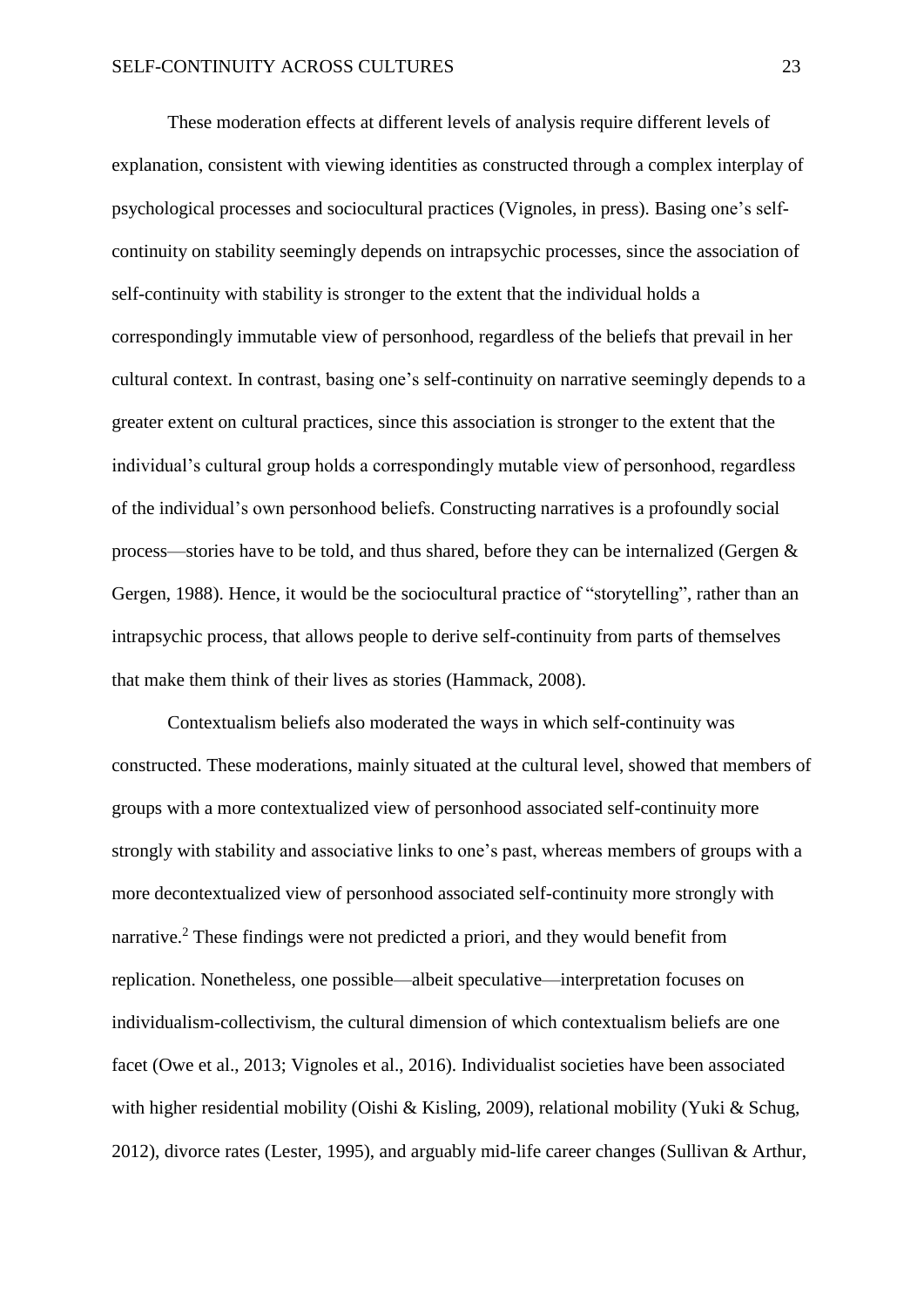2006). Thus, one's place of residence, core personal relationships, and occupation—all of which are likely to be major sources of day-to-day continuity for many people—tend to be more changeable over the long term in individualist societies (where decontextualized personhood beliefs prevail) than in collectivist societies (where contextualized personhood beliefs prevail). Perhaps, then, the changeability of these important domains of identity may somewhat reduce the viability of basing one's sense of self-continuity on stability over the long term, whereas it would make the need for a personal narrative more pressing.

We should note several limitations of the current study. First, our findings are based on cross-sectional data, and so we cannot be certain about causal directions. Longitudinal and experimental research would help to untangle the underlying causal relationships. Second, our focus on identity aspects as discrete units of analysis means that our dependent variable potentially does not provide a full account of self-continuity. Indeed, one important part of establishing self-continuity may be the forming of a coherent sense of self that ties together different identity aspects, rather than applying to each of them separately. Third, our focus on associative links to the past as a source of self-continuity may have missed the potential value for self-continuity of associative links to one's expected future—for example, through identifying with objects that symbolize cherished life goals or aspirations. Fourth, our unpredicted findings of how contextualism beliefs moderated the use of bases of selfcontinuity, and the speculative interpretations that we offer here, require replicating and testing in future research. Last, we have focused here on predicting individual and cultural differences in the tendency to rely on each of the three bases. An interesting direction for future research would be to investigate how these bases are dynamically related: For example, if their sense of stability is undermined through life events or experimental interventions, then people may turn to narrative or to associative links in order to restore selfcontinuity (Sedikides et al., 2015).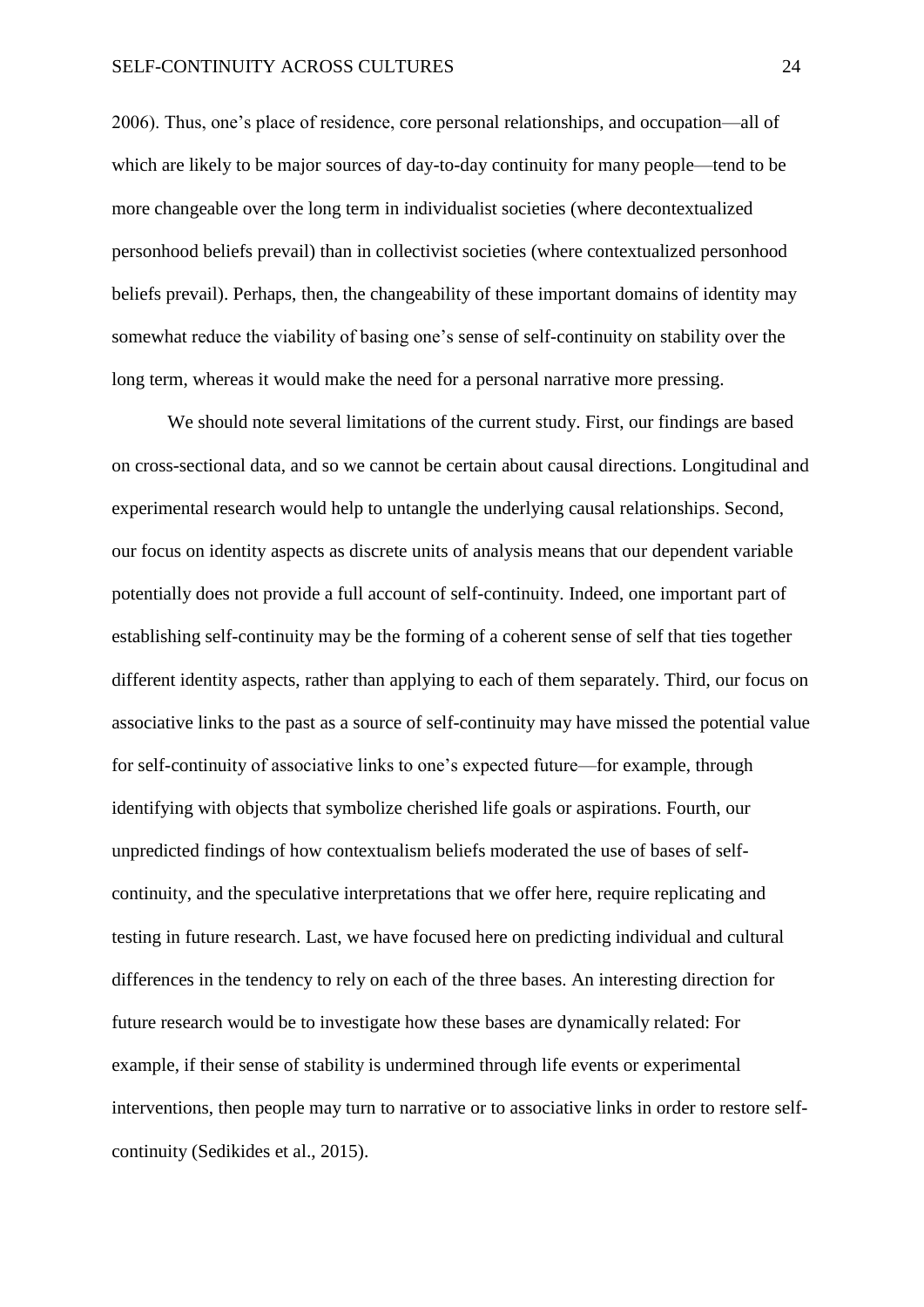To conclude, the current study demonstrates the importance of attending to the multifaceted nature of self-continuity. This can be based on seeing oneself as stable or on creating a narrative (as theorized by Chandler et al., 2003), which rely on explicit reasoning. However, it can also be based on experiencing associative links to one's past (as theorized by Vignoles et al., 2016), where self-continuity is felt at a more implicit level. Finally, cultural context should be taken into account when investigating people's strivings for self-continuity, as these may express themselves in different ways depending on individual, but also cultural beliefs about personhood. Understanding better the diverse and flexible ways that individuals can use to construct a sense of self-continuity, as well as the individual and cultural factors predicting their use, will help researchers to understand and practitioners to ameliorate the negative personal and social consequences that can occur when self-continuity strivings are frustrated or go awry (Ball & Chandler, 1989; Lampinen et al., 2004; Rosenberg, 1986; Smeekes & Verkuyten, 2015).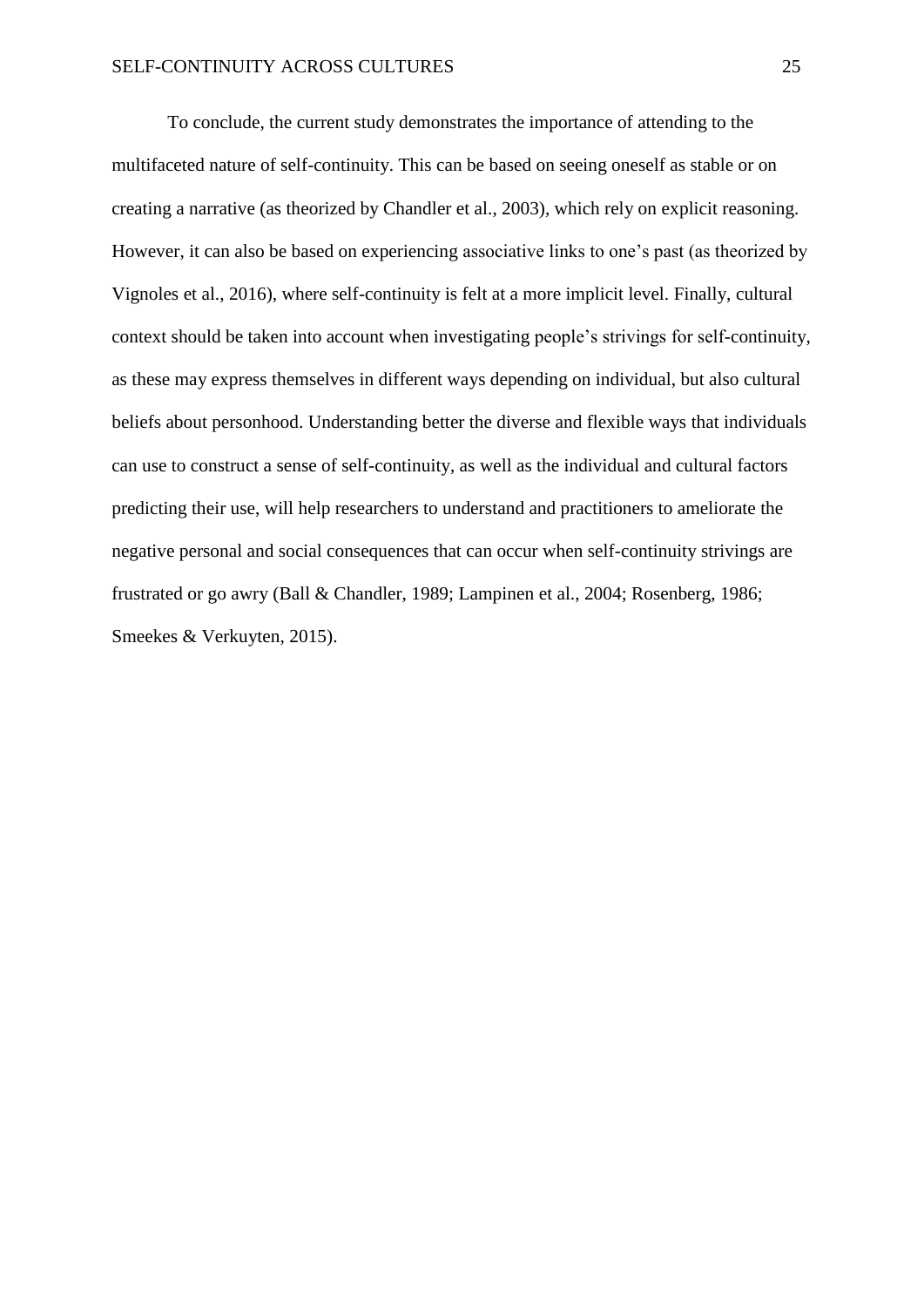#### **Acknowledgements**

This work was conducted by members of the Culture and Identity Research Network, supported by a grant from the Economic and Social Research Council (ESRC, UK) to Vivian Vignoles and Rupert Brown (reference: RES-062-23-1300) and an ESRC doctoral studentship (reference: ES/G015074/1) to Ellinor Owe. The work in Chile was supported by FONDECYT (1161371), the Centre for Social Conflict and Cohesion Studies (FONDAP/15130009) and the Center for Intercultural and Indigenous Research (CIIR) (FONDAP/15110006), allocated to Roberto González.

Study materials and data have been deposited with the UK Data Service (Vignoles & Brown, 2016).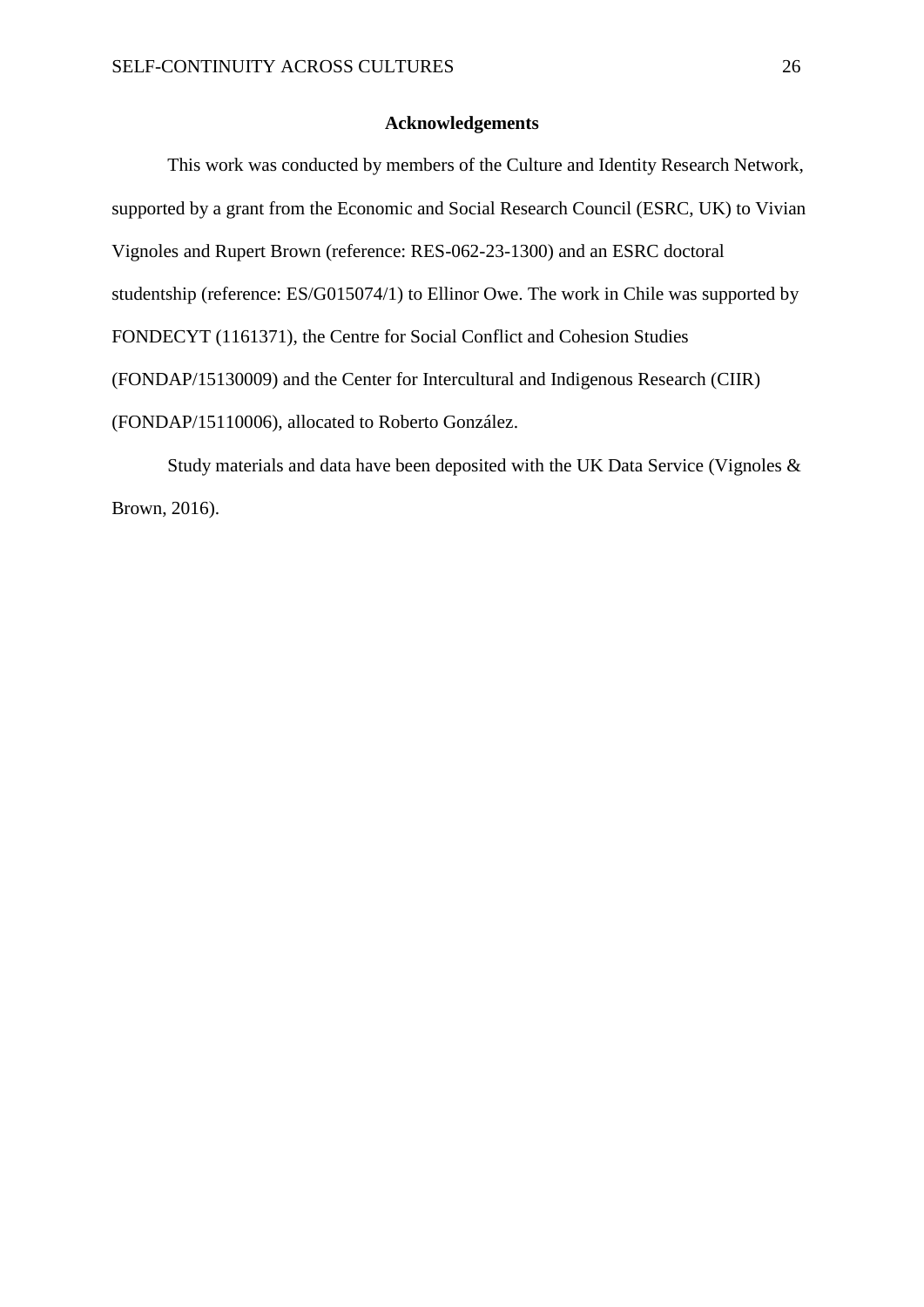#### **References**

- Ball, L., & Chandler, M. (1989). Identity formation in suicidal and nonsuicidal youth: The role of self-continuity. *Development and Psychopathology*, *1*(3), 257. https://doi.org/10.1017/S0954579400000444
- Bastian, B., & Haslam, N. (2006). Psychological essentialism and stereotype endorsement. *Journal of Experimental Social Psychology*, *42*(2), 228–235. https://doi.org/10.1016/j.jesp.2005.03.003
- Becker, M., Vignoles, V. L., Owe, E., Brown, R., Smith, P. B., Easterbrook, M., … Yamakoğlu, N. (2012). Culture and the distinctiveness motive: Constructing identity in individualistic and collectivistic contexts. *Journal of Personality and Social Psychology*, *102*(5), 833–855. https://doi.org/10.1037/a0026853
- Becker, M., Vignoles, V. L., Owe, E., Easterbrook, M. J., Brown, R., Smith, P. B., … Koller, S. H. (2014). Cultural bases for self-evaluation: Seeing oneself positively in different cultural contexts. *Personality and Social Psychology Bulletin*, *40*(4), 657–675. https://doi.org/10.1177/0146167214522836
- Chandler, M. J., Lalonde, C. E., Sokol, B., & Hallett, D. (2003). Personal persistence, identity development, and suicide: A study of Native and Non-Native North American adolescents. *Monographs of the Society for Research in Child Development*, *68*(2, Serial No. 273).
- Chiu, C., Dweck, C. S., Tong, J. Y., & Fu, J. H. (1997). Implicit theories and conceptions of morality. *Journal of Personality and Social Psychology*, *73*(5), 923–940. https://doi.org/10.1037/0022-3514.73.5.923
- Chiu, C., Hong, Y., & Dweck, C. S. (1997). Lay dispositionism and implicit theories of personality. *Journal of Personality and Social Psychology*, *73*(1), 19–30. https://doi.org/10.1037/0022-3514.73.1.19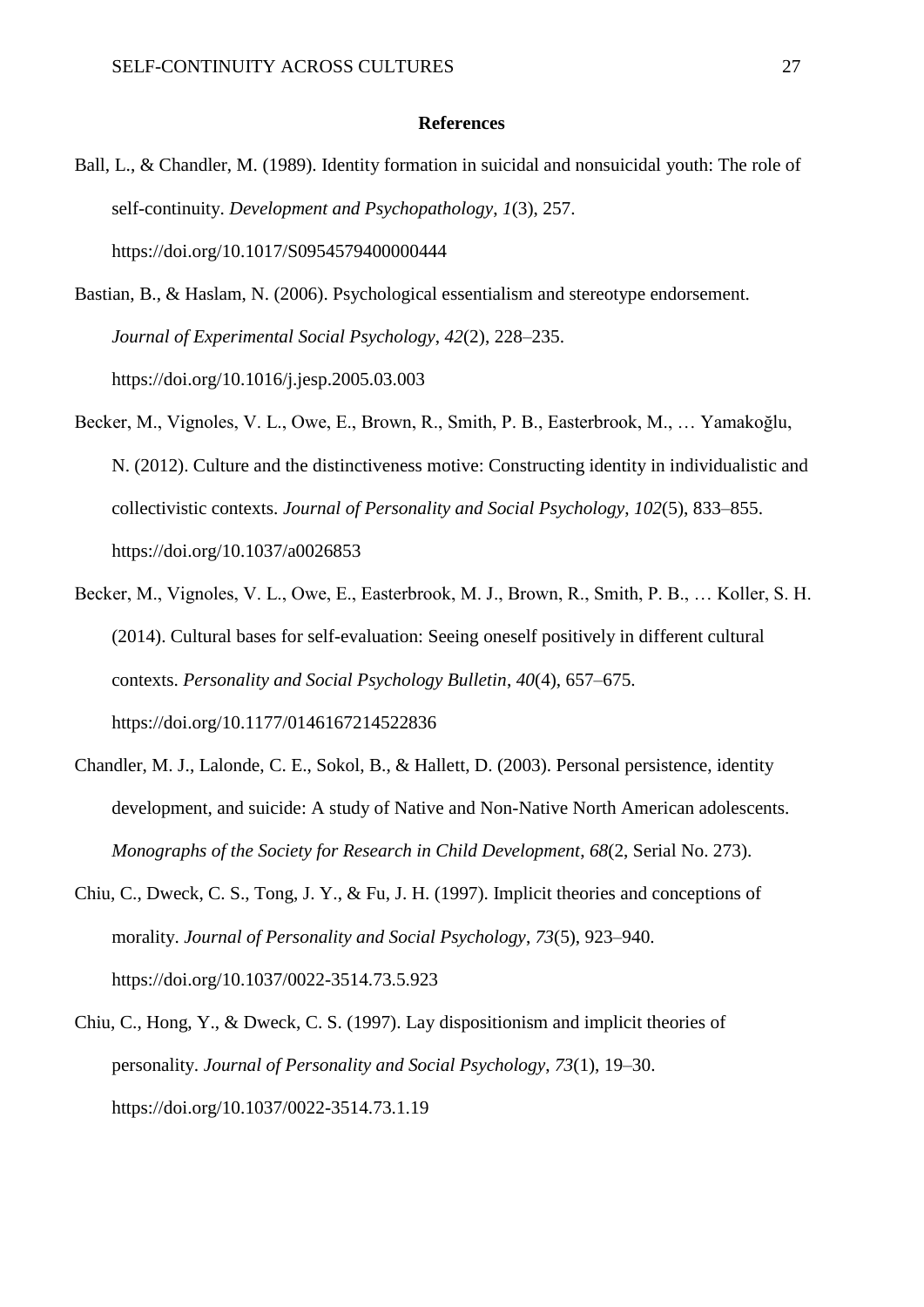- Church, A. T., Katigbak, M. S., Ortiz, F. A., del Prado, A. M., Vargas Flores, J. de J., Ibáñez Reyes, J., … Cabrera, H. F. (2005). Investigating implicit trait theories across cultures. *Journal of Cross-Cultural Psychology*, *36*(4), 476–496. https://doi.org/10.1177/0022022105275963
- Church, A. T., Ortiz, F. A., Katigbak, M. S., Avdeyeva, T. V., Emerson, A. M., Vargas Flores, J. de J., & Ibáñez Reyes, J. (2003). Measuring individual and cultural differences in implicit trait theories. *Journal of Personality and Social Psychology*, *85*(2), 332–347. https://doi.org/10.1037/0022-3514.85.2.332
- Dweck, C. S. (2000). *Self-theories: Their role in motivation, personality, and development*. Philadelphia, PA: Psychology Press.
- El Haj, M., Antoine, P., & Kapogiannis, D. (2015). Similarity between remembering the past and imagining the future in Alzheimer's disease: Implication of episodic memory. *Neuropsychologia*, *66*, 119–125. https://doi.org/10.1016/j.neuropsychologia.2014.11.015

Erikson, E. H. (1968). *Identity: Youth and crisis*. London: Faber & Faber.

- Firebaugh, G. (1980). Groups as contexts and frog ponds. In K. H. Roberts & L. Burstein (Eds.), *Issues in aggregation* (pp. 43–52). San Francisco, CA: Jossey-Bass.
- Gergen, K. J., & Gergen, M. M. (1988). Narrative and the self as relationship. *Advances in Experimental Social Psychology*, *21*, 17–56.
- Habermas, T., & Paha, C. (2002). Souvenirs and other personal objects: Reminding of past events and significant others in the transition to university. In J. D. Webster & B. K. Haight (Eds.), *Critical advances in reminiscence work* (pp. 123–138). New York: Springer.
- Hammack, P. L. (2008). Narrative and the cultural psychology of identity. *Personality and Social Psychology Review*, *12*(3), 222–247. https://doi.org/10.1177/1088868308316892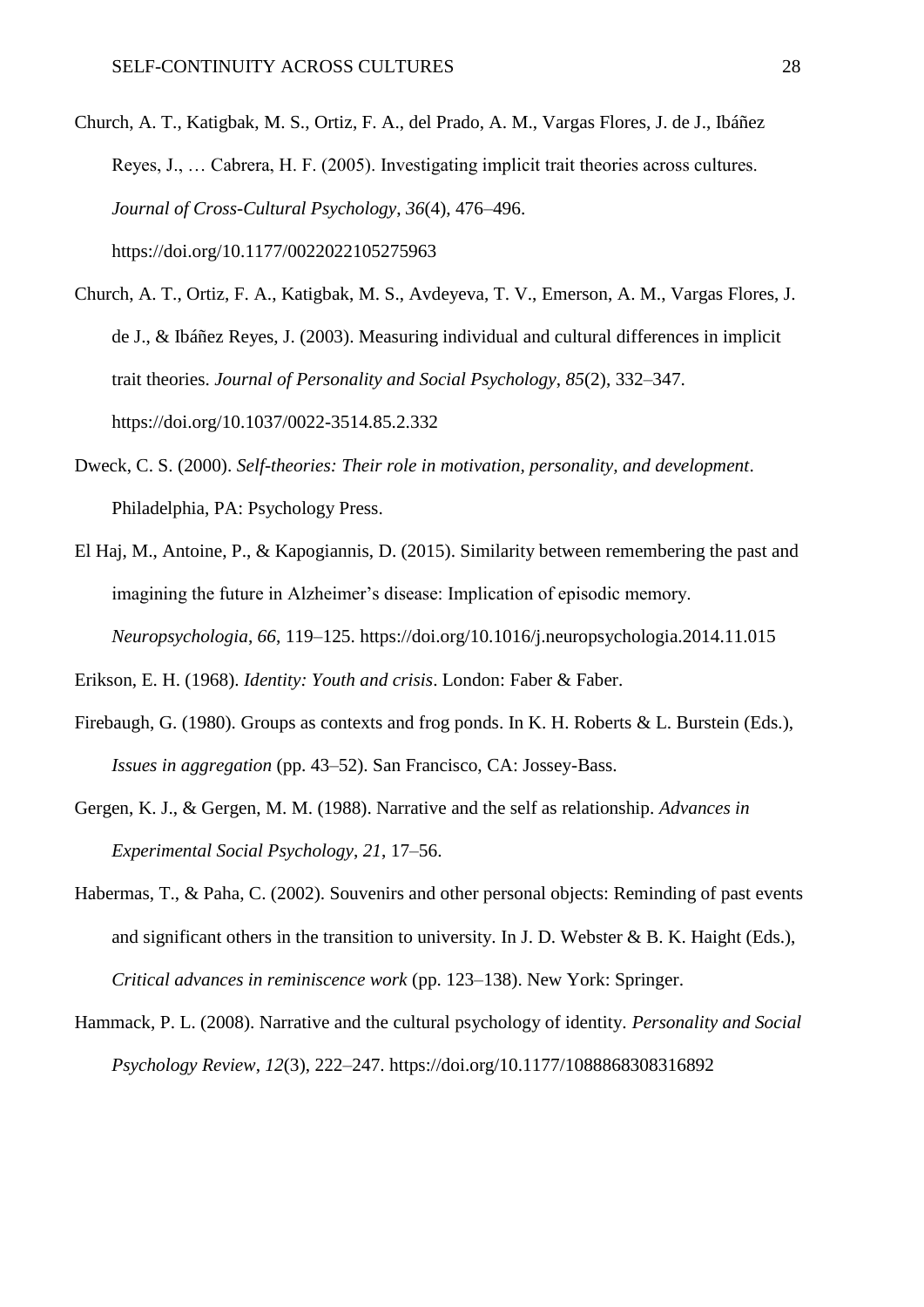- Haslam, N., Bastian, B., & Bissett, M. (2004). Essentialist beliefs about personality and their implications. *Personality and Social Psychology Bulletin*, *30*(12), 1661–1673. https://doi.org/10.1177/0146167204271182
- Heine, S. J., Lehman, D. R., Peng, K., & Greenholtz, J. (2002). What's wrong with cross-cultural comparisons of subjective Likert scales?: The reference-group effect. *Journal of Personality and Social Psychology*, *82*(6), 903–918. https://doi.org/10.1037/0022-3514.82.6.903
- Hofmann, D. A., & Gavin, M. B. (1998). Centering decisions in hierarchical linear models: Implications for research in organizations. *Journal of Management*, *24*(5), 623–641. https://doi.org/10.1177/014920639802400504
- Hofstede, G. H. (1980). *Culture's consequences: International studies of work-related values.* Newbury Park, CA: Sage.
- Hox, J. J. (2002). *Multilevel analysis techniques and applications.* Mahwah, NJ: Erlbaum.
- James, W. (1892). *Psychology: Briefer course*. London: Macmillan & Co.
- Kashima, Y., Kashima, E., Chiu, C.-Y., Farsides, T., Gelfand, M., Hong, Y.-Y., … Yzerbyt, V. (2005). Culture, essentialism, and agency: are individuals universally believed to be more real entities than groups? *European Journal of Social Psychology*, *35*(2), 147–169. https://doi.org/10.1002/ejsp.237
- Kroger, J., & Adair, V. (2008). Symbolic meanings of valued personal objects in identity transitions of late adulthood. *Identity*, *8*(1), 5–24. https://doi.org/10.1080/15283480701787251
- Kuhn, M. H., & McPartland, T. S. (1954). An empirical investigation of self-attitudes. *American Sociological Review*, *19*(1), 68–76. https://doi.org/10.2307/2088175
- Lampinen, J. M., Odegard, T. N., & Leding, J. K. (2004). Diachronic disunity. In D. R. Beike, J. M. Lampinen, & D. A. Behrend (Eds.), *The self and memory* (pp. 227–253). New York: Psychology Press.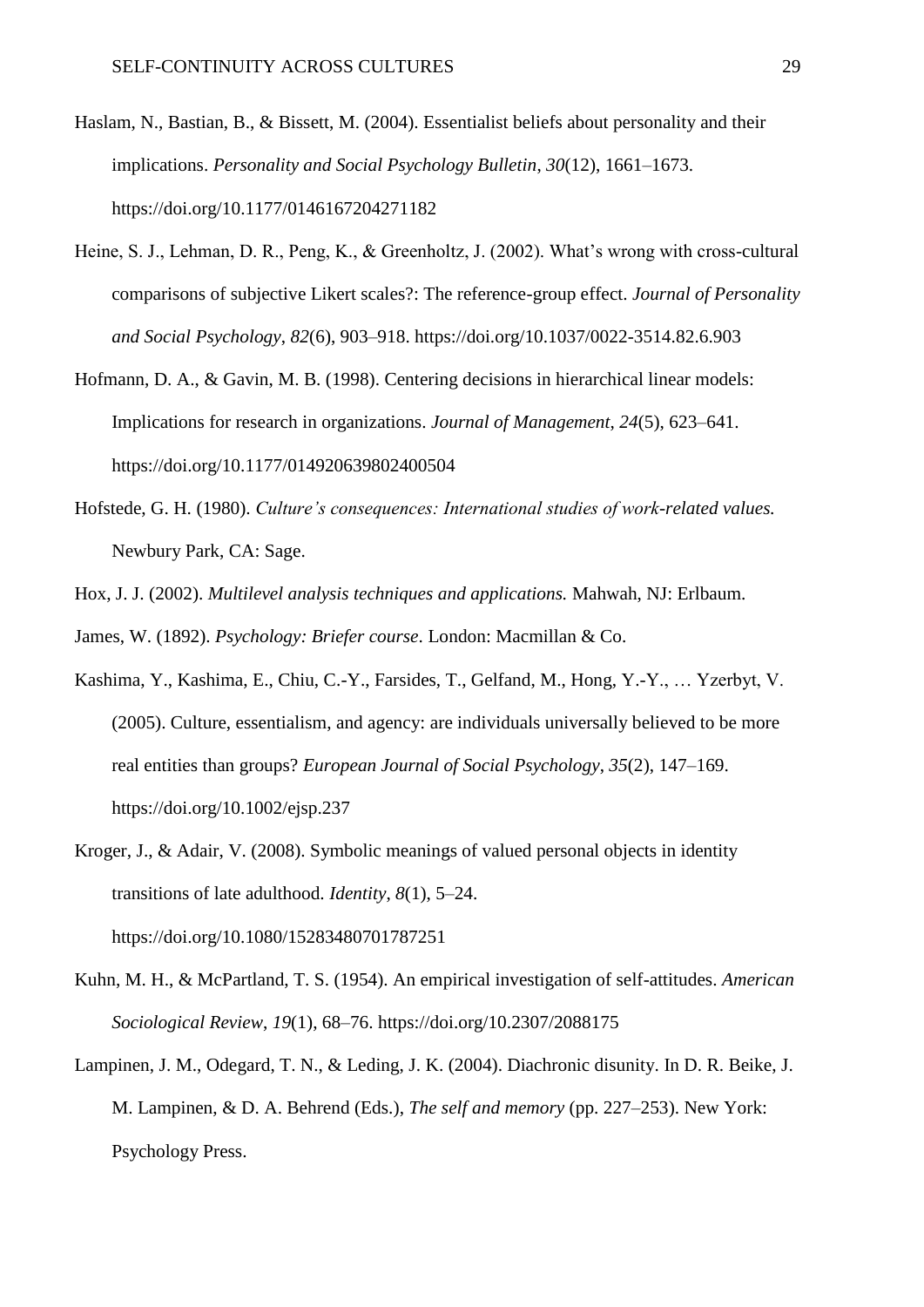- Lester, D. (1995). Individualism and divorce. *Psychological Reports*, *76*(1), 258–258. https://doi.org/10.2466/pr0.1995.76.1.258
- Levy, S. R., Stroessner, S. J., & Dweck, C. S. (1998). Stereotype formation and endorsement: The role of implicit theories. *Journal of Personality and Social Psychology*, *74*(6), 1421–1436. https://doi.org/10.1037/0022-3514.74.6.1421
- McAdams, D. P. (2011). Narrative identity. In S. J. Schwartz, K. Luyckx, & V. L. Vignoles (Eds.), *Handbook of identity theory and research* (pp. 99–115). New York: Springer.
- McClelland, G. H., & Judd, C. M. (1993). Statistical difficulties of detecting interactions and moderator effects. *Psychological Bulletin*, *114*(2), 376. https://doi.org/10.1037/0033- 2909.114.2.376
- McLean, K. C., Pasupathi, M., & Pals, J. L. (2007). Selves creating stories creating selves: A process model of self-development. *Personality and Social Psychology Review*, *11*(3), 262– 278. https://doi.org/10.1177/1088868307301034
- Norenzayan, A., Choi, I., & Nisbett, R. E. (2002). Cultural similarities and differences in social inference: Evidence from behavioral predictions and lay theories of behavior. *Personality and Social Psychology Bulletin*, *28*(1), 109–120. https://doi.org/10.1177/0146167202281010
- Oishi, S., & Kisling, J. (2009). The mutual constitution of residential mobility and individualism. In R. S. Wyer, C. -y. Chiu, & Y. -y. Hong (Eds.), *Understanding culture: Theory, research, and application* (pp. 223–238). New York: Taylor & Francis.
- Owe, E., Vignoles, V. L., Becker, M., Brown, R., Smith, P. B., Lee, S. W. S., … Jalal, B. (2013). Contextualism as an important facet of individualism-collectivism: Personhood beliefs across 37 national groups. *Journal of Cross-Cultural Psychology*, *44*(1), 24–45. https://doi.org/10.1177/0022022111430255
- Rasbash, J., Browne, W. J., Healy, M., Cameron, B., & Charlton, C. (2015). MLwiN (Version 2.35). Centre for Multilevel Modelling, University of Bristol.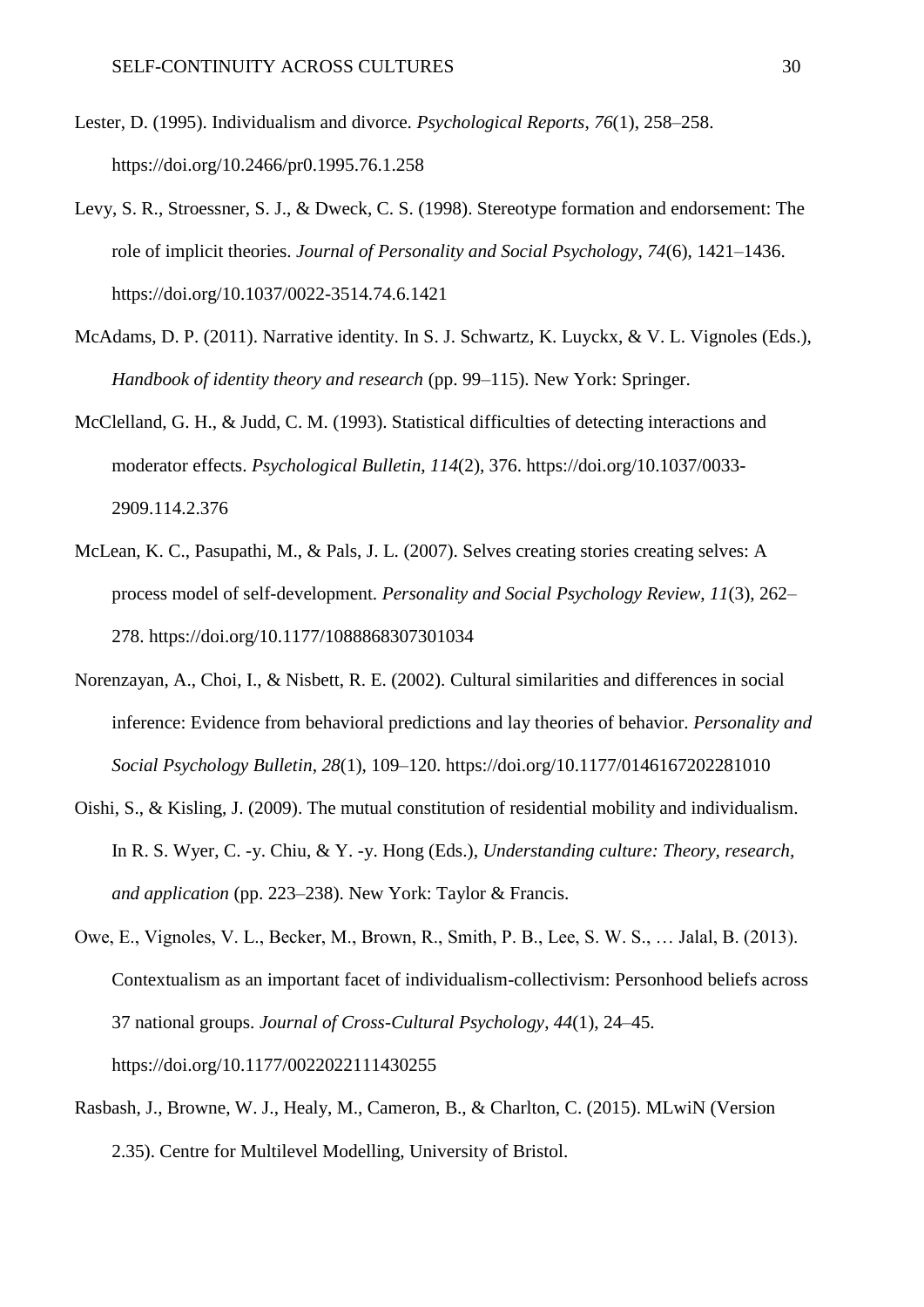Rosenberg, M. (1968). *Conceiving the self*. Malabar, FL: Krieger.

- Ross, M. (1989). Relation of implicit theories to the construction of personal histories. *Psychological Review*, *96*(2), 341–357. https://doi.org/10.1037/0033-295X.96.2.341
- Rutt, J. L., & Löckenhoff, C. E. (2016). From past to future: Temporal self-continuity across the life span. *Psychology and Aging*, *31*(6), 631–639. https://doi.org/10.1037/pag0000090
- Schacter, D. L., Addis, D. R., Hassabis, D., Martin, V. C., Spreng, R. N., & Szpunar, K. K. (2012). The future of memory: Remembering, imagining, and the brain. *Neuron*, *76*(4), 677–694. https://doi.org/10.1016/j.neuron.2012.11.001
- Sedikides, C., Wildschut, T., Routledge, C., & Arndt, J. (2015). Nostalgia counteracts selfdiscontinuity and restores self-continuity. *European Journal of Social Psychology*, *45*(1), 52– 61. https://doi.org/10.1002/ejsp.2073
- Shrauger, J. S. (1975). Responses to evaluation as a function of initial self-perceptions. *Psychological Bulletin*, *82*(4), 581–596. https://doi.org/10.1037/h0076791
- Smeekes, A., & Verkuyten, M. (2015). The presence of the past: Identity continuity and group dynamics. *European Review of Social Psychology*, *26*(1), 162–202. https://doi.org/10.1080/10463283.2015.1112653
- Smith, P. B. (2004). Acquiescent response bias as an aspect of cultural communication style. *Journal of Cross-Cultural Psychology*, *35*(1), 50–61. https://doi.org/10.1177/0022022103260380
- Smith, P. B., Fischer, R., Vignoles, V. L., & Bond, M. H. (2013). *Understanding social psychology across cultures: Engaging with others in a changing world*. London: Sage.
- Sokol, Y., & Eisenheim, E. (2016). The relationship between continuous identity disturbances, negative mood, and suicidal ideation. *The Primary Care Companion For CNS Disorders*, *18*(1). https://doi.org/10.4088/PCC.15m01824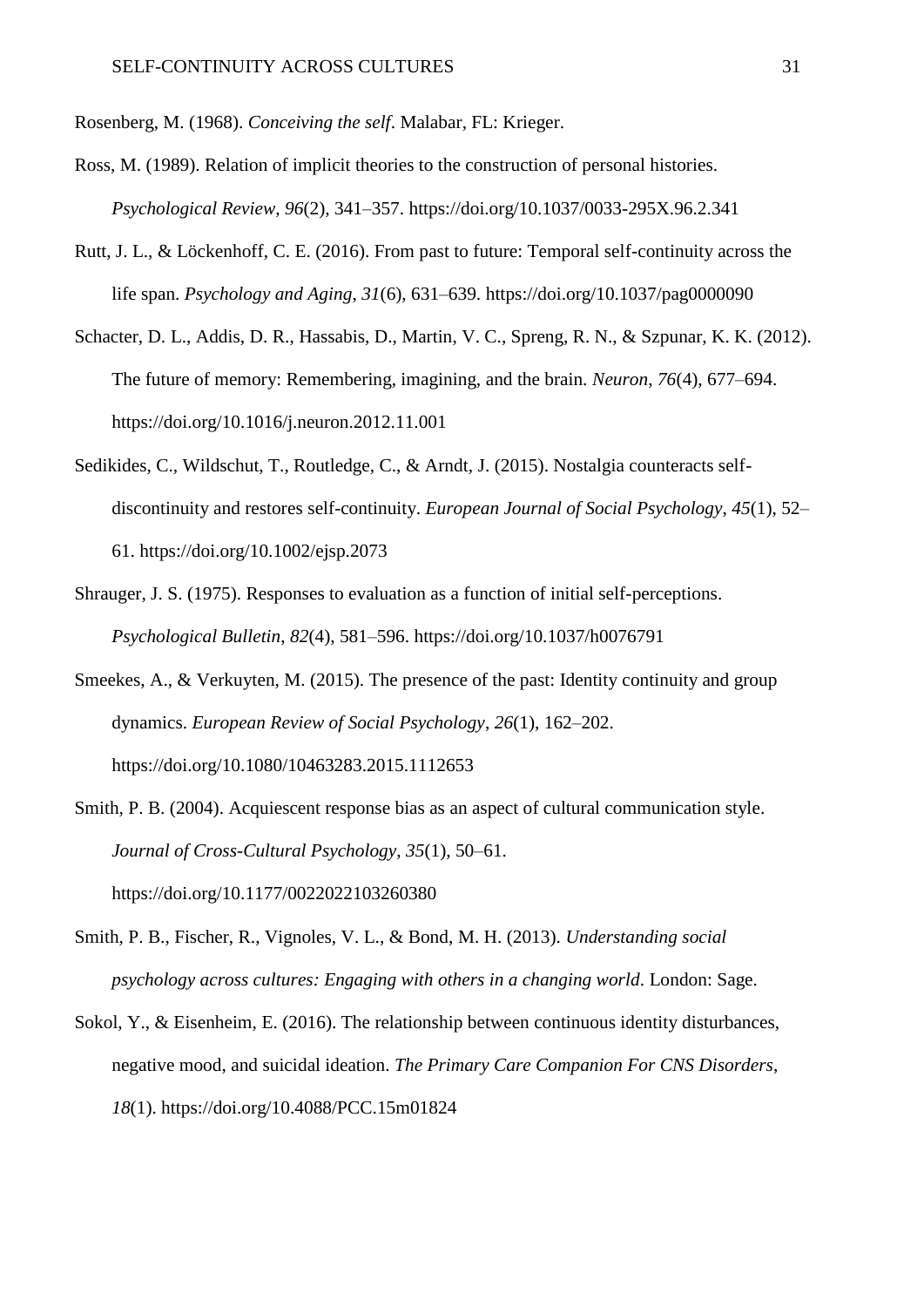- Sullivan, S. E., & Arthur, M. B. (2006). The evolution of the boundaryless career concept: Examining physical and psychological mobility. *Journal of Vocational Behavior*, *69*(1), 19– 29. https://doi.org/10.1016/j.jvb.2005.09.001
- Swann, W. B. J., & Bosson, J. K. (2008). Identity negotiation: A theory of self and social interaction. In O. P. John, R. W. Robins, & L. A. Pervin (Eds.), *Handbook of personality psychology: Theory and research* (3rd ed., pp. 448–471). New York: Guildford.
- Taylor, C. (1989). *Sources of the self: The making of the modern identity.* Cambridge: Cambridge University Press.
- Triandis, H. C. (1995). *Individualism and collectivism.* Boulder, CO: Westview Press.
- Troll, L. E., & Skaff, M. M. (1997). Perceived continuity of self in very old age. *Psychology and Aging*, *12*(1), 162–169. https://doi.org/10.1037/0882-7974.12.1.162
- Vignoles, V. L. (in press). Identity: Personal AND social. In K. Deaux & M. Snyder (Eds.), *Oxford handbook of personality and social psychology* (2nd ed.). Oxford, UK: Oxford University Press.
- Vignoles, V. L. (2011). Identity motives. In S. J. Schwartz, K. Luyckx, & V. L. Vignoles (Eds.), *Handbook of identity theory and research* (pp. 403–432). New York: Springer.
- Vignoles, V. L., & Brown, R. (2011). Motivated identity construction in cultural context. In *ESRC End of Award Report, RES-062-23-1300*. Swindon, UK: ESRC.
- Vignoles, V.L., & Brown, R. (2016). Motivated Identity Construction in Cultural Context, 2008- 2011. [data collection]. 2nd Edition. UK Data Service. SN: 6877, https://doi.org/10.5255/UKDA-SN-6877-2
- Vignoles, V. L., Manzi, C., Regalia, C., Jemmolo, S., & Scabini, E. (2008). Identity motives underlying desired and feared possible future selves. *Journal of Personality*, *76*(5), 1165– 1200. https://doi.org/10.1111/j.1467-6494.2008.00518.x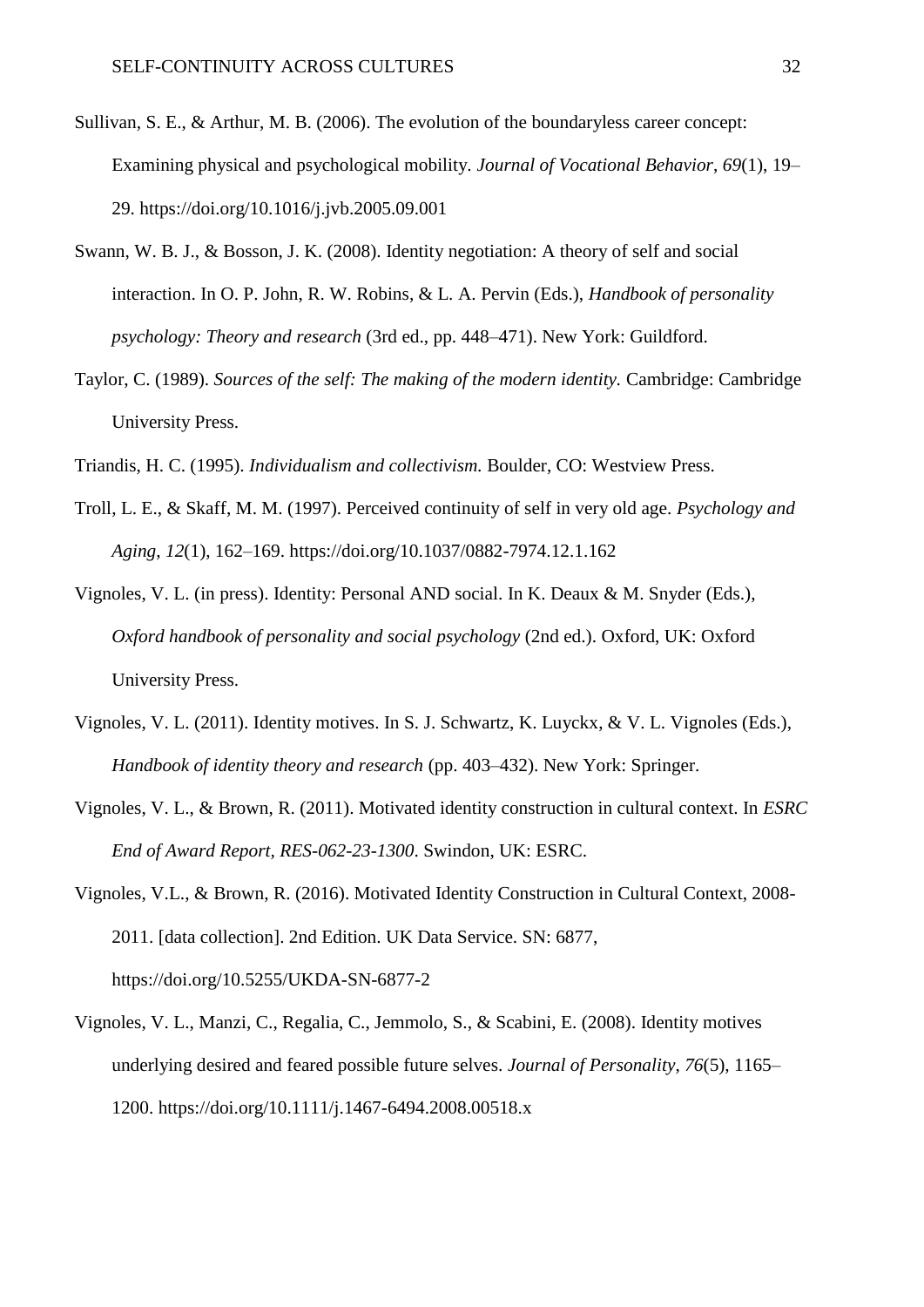- Vignoles, V. L., Owe, E., Becker, M., Smith, P. B., Easterbrook, M. J., Brown, R., … Bond, M. H. (2016). Beyond the 'east–west' dichotomy: Global variation in cultural models of selfhood. *Journal of Experimental Psychology: General*, *145*(8), 966–1000. https://doi.org/10.1037/xge0000175
- Vignoles, V. L., Regalia, C., Manzi, C., Golledge, J., & Scabini, E. (2006). Beyond self-esteem: Influence of multiple motives on identity construction. *Journal of Personality and Social Psychology*, *90*(2), 308–333. https://doi.org/10.1037/0022-3514.90.2.308
- Vignoles, V. L., Sani, F., Easterbrook, M. J., & Cvetkovska, S. (2017). *The motive for selfcontinuity: Connecting past, present and future identities*. Manuscript in preparation, University of Sussex, UK.

Wiggins, D. (2001). *Sameness and substance renewed*. Cambridge: Cambridge University Press.

- Yuki, M., & Schug, J. (2012). Relational mobility: A socioecological approach to personal relationships. In O. Gillath, G. Adams, & A. Kunkel (Eds.), *Relationship science: Integrating evolutionary, neuroscience, and sociocultural approaches.* (pp. 137–151). Washington: American Psychological Association. https://doi.org/10.1037/13489-007
- Zimbardo, P. G., & Boyd, J. N. (1999). Putting time in perspective: A valid, reliable individualdifferences metric. *Journal of Personality and Social Psychology*, *77*(6), 1271–1288.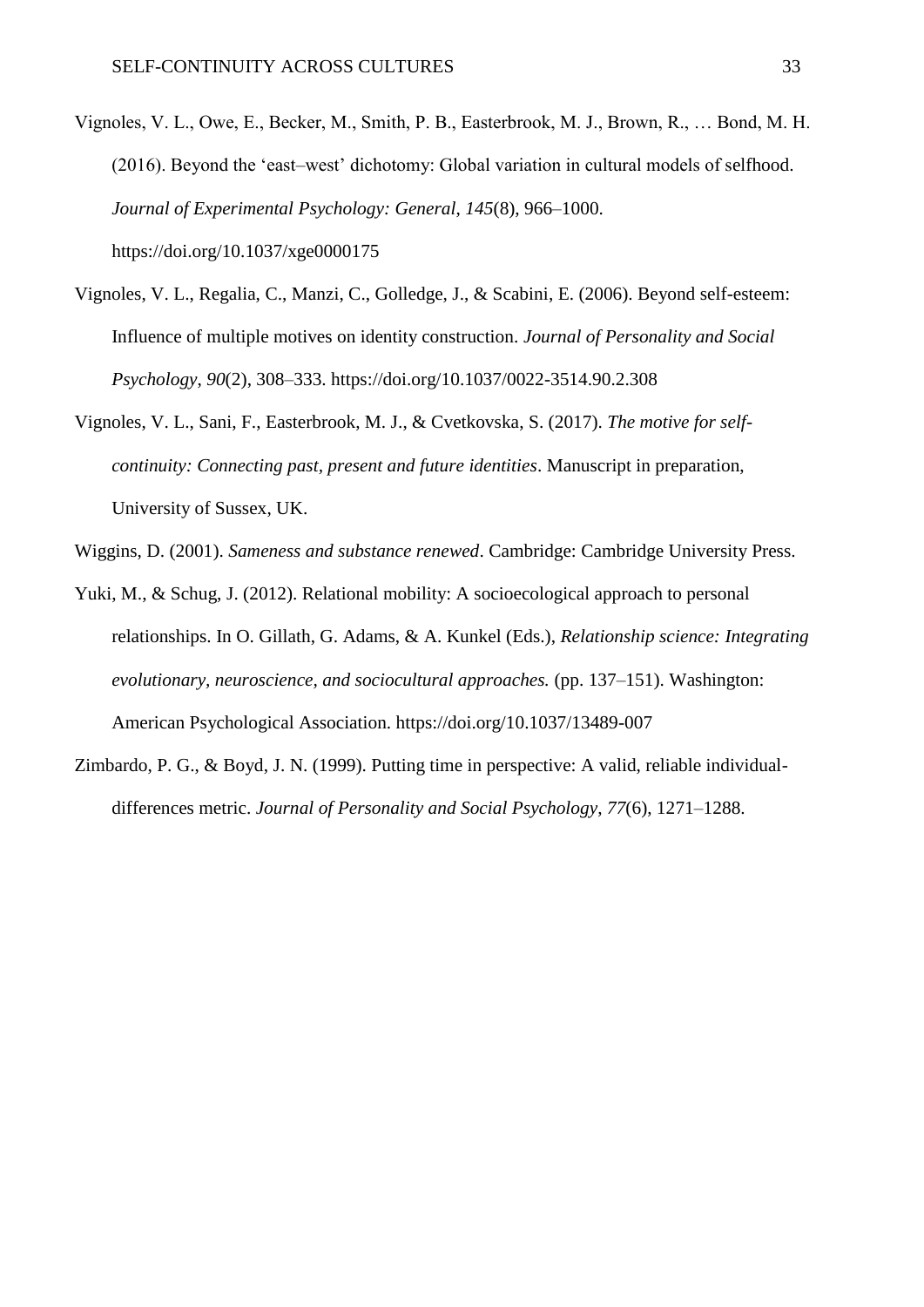#### **Footnotes**

<sup>1</sup> Similar estimates for the moderation effects of mutable (vs. immutable) personhood beliefs were found in a model without controls for contextualism beliefs, gender and age.

 $2$  This pattern of findings would not offer an alternative explanation of the differences observed by Chandler et al. (2003) between First Nations and European-heritage Canadians, where the former relied more on narrative and the latter on stability. Here, stability was a stronger basis for continuity not only in cultural groups with more contextualized personhood beliefs, but also among individuals with more *de*contextualized personhood beliefs. Although it is intriguing to find opposing effects at two different levels of analysis, the individual-level moderation especially should not be over-interpreted, considering that it only very narrowly reached statistical significance at the conventional .05 level.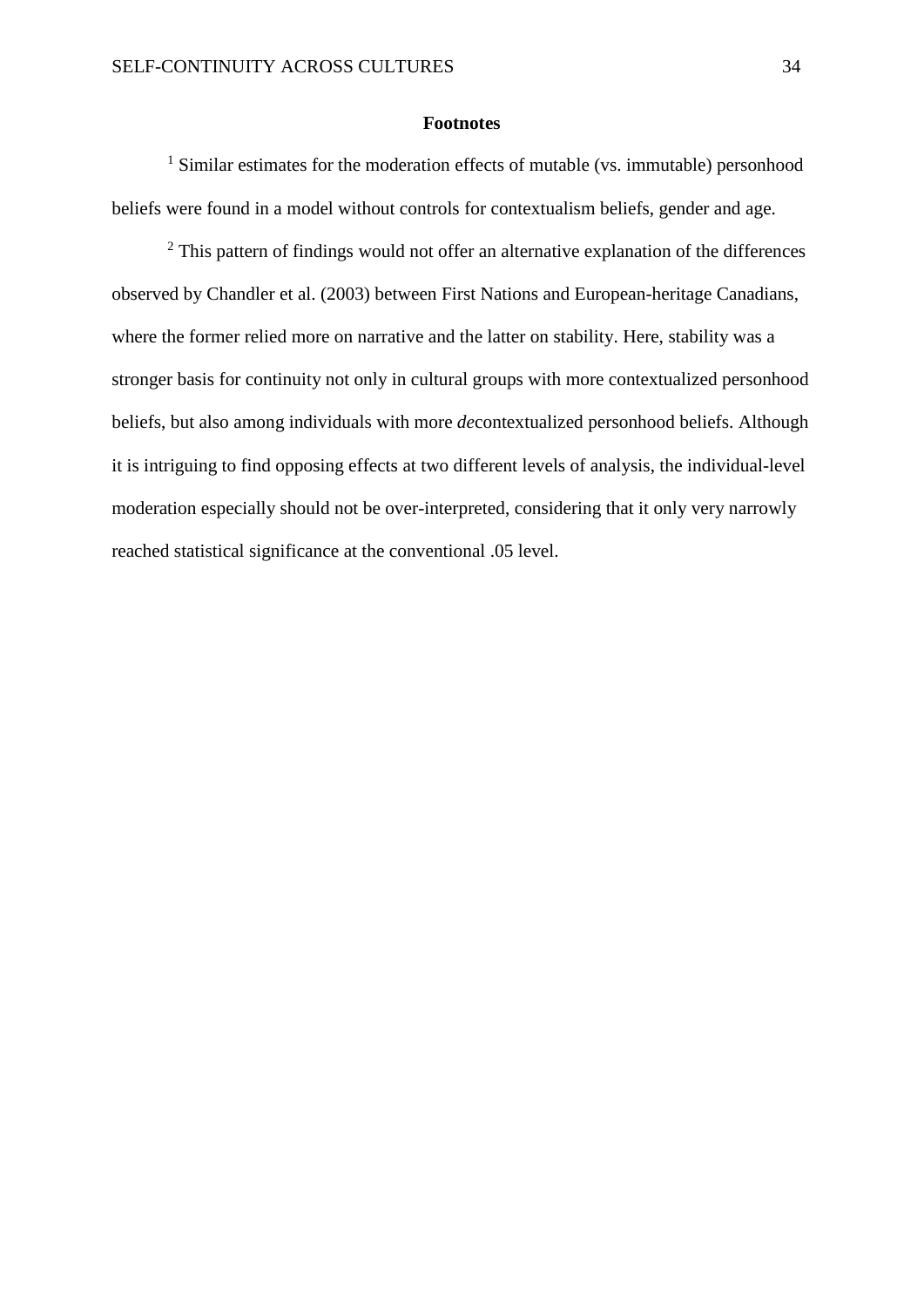## Table 1.

*Means, Standard Deviations, and Zero-Order Correlations between Ratings of Identity* 

*Aspects (listwise N = 54,352) for Self-Continuity, Stability, Narrative, and Associative Links.* 

| Variable             | M    | SD   |     | $\mathcal{D}_{\mathcal{L}}$ | 3   | 4   |
|----------------------|------|------|-----|-----------------------------|-----|-----|
| 1. Self-Continuity   | 7.36 | 2.61 |     | .39                         | .44 | .47 |
| 2. Stability         | 7.63 | 2.43 | .37 |                             | .27 | .30 |
| 3. Narrative         | 6.57 | 2.94 | .41 | .27                         |     | .43 |
| 4. Associative links | 6.73 | 2.94 | .40 | .27                         | .37 |     |

*Note*. Values below diagonal use raw ratings, and values above diagonal use participant mean-centered values. All coefficients are significant at *p* < .001.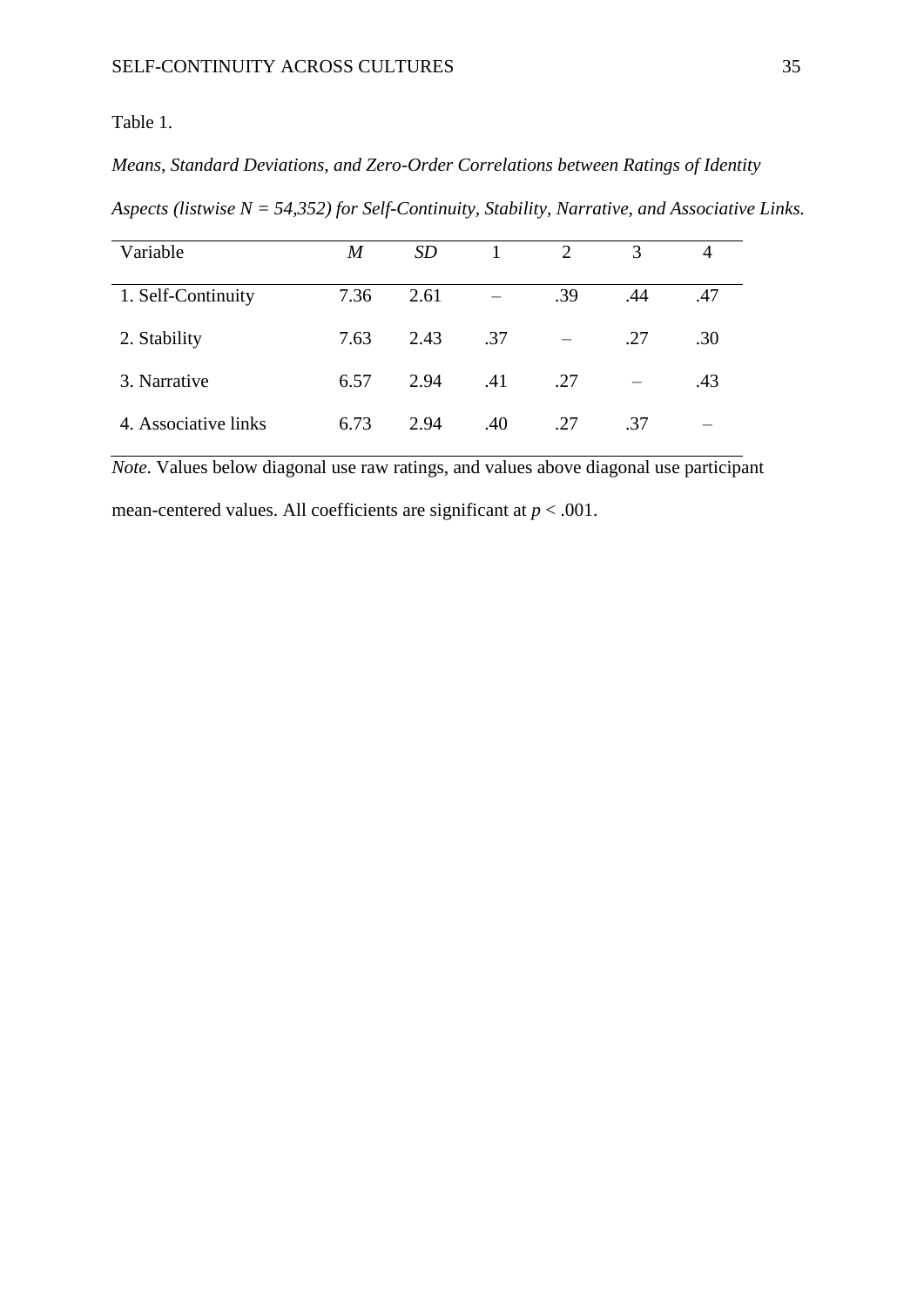## Table 2.

*Estimated Parameters of Multilevel Regression Predicting Self-Continuity Ratings.*

|                                                                           |      | Model 1   |                  |         |          | Model 2   |                  |         |  |  |  |
|---------------------------------------------------------------------------|------|-----------|------------------|---------|----------|-----------|------------------|---------|--|--|--|
|                                                                           | B    | <b>SE</b> | $\boldsymbol{p}$ | $\beta$ | B        | <b>SE</b> | $\boldsymbol{p}$ | $\beta$ |  |  |  |
| Within-participants main effects (Level 1: $N = 54,352$ identity aspects) |      |           |                  |         |          |           |                  |         |  |  |  |
| Stability [H1a]                                                           | .239 | .004      | < 0.001          | .226    | .238     | .005      | < .001           | .226    |  |  |  |
| Narrative [H2a]                                                           | .269 | .004      | < 0.001          | .260    | .270     | .005      | < 0.001          | .260    |  |  |  |
| Associative links to one's past [H3a]                                     | .186 | .004      | < 0.001          | .198    | .187     | .004      | < 0.001          | .198    |  |  |  |
| Individual-level main effects (Level 2: $N = 6,915$ individuals)          |      |           |                  |         |          |           |                  |         |  |  |  |
| Personal mutability beliefs                                               |      |           |                  |         | $-0.016$ | .023      | .472             | $-.009$ |  |  |  |
| Personal contextualism beliefs                                            |      |           |                  |         | .030     | .022      | .180             | .017    |  |  |  |
| Age                                                                       |      |           |                  |         | .075     | .018      | < .001           | .055    |  |  |  |
| Gender                                                                    |      |           |                  |         | $-.101$  | .022      | < 0.001          | $-.027$ |  |  |  |
| Culture-level main effects (Level 3: $N = 55$ cultural groups)            |      |           |                  |         |          |           |                  |         |  |  |  |
| Cultural mutability beliefs                                               |      |           |                  |         | .006     | .190      | .976             | .004    |  |  |  |
| Cultural contextualism beliefs                                            |      |           |                  |         | .580     | .210      | .006             | .366    |  |  |  |
| Individual-level moderators of within-participants slopes                 |      |           |                  |         |          |           |                  |         |  |  |  |
| Personal mutability beliefs x stability [H1b]                             |      |           |                  |         | $-.018$  | .005      | < .001           | $-.017$ |  |  |  |
| Personal mutability beliefs x narrative [H2b]                             |      |           |                  |         | .003     | .004      | .529             | $-.003$ |  |  |  |
| Personal mutability beliefs x associative links to one's past [H3b]       |      |           |                  |         | $-.005$  | .004      | .211             | $-.005$ |  |  |  |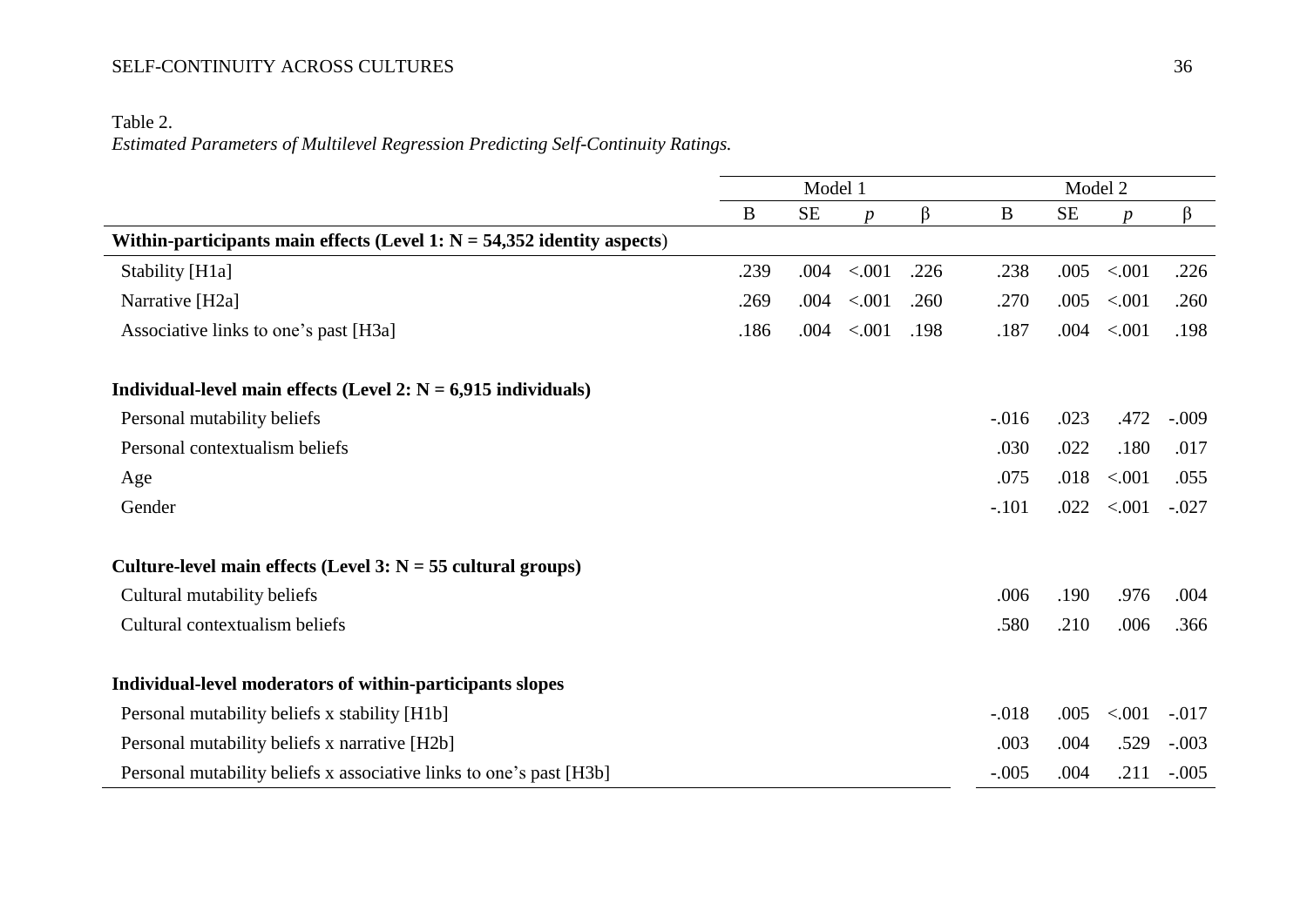|                                                                     |       | Model 1   |                  |         |          |           |                  |         |
|---------------------------------------------------------------------|-------|-----------|------------------|---------|----------|-----------|------------------|---------|
|                                                                     | B     | <b>SE</b> | $\boldsymbol{p}$ | $\beta$ | $\bf{B}$ | <b>SE</b> | $\boldsymbol{p}$ | β       |
| Personal contextualism beliefs x stability                          |       |           |                  |         | $-.009$  | .004      | .050             | $-.009$ |
| Personal contextualism beliefs x narrative                          |       |           |                  |         | .003     | .004      | .535             | .003    |
| Personal contextualism beliefs x associative links to one's past    |       |           |                  |         | $-.007$  | .004      | .084             | $-.007$ |
| Age x stability                                                     |       |           |                  |         | .012     | .004      | .001             | .015    |
| Age x narrative                                                     |       |           |                  |         | .017     | .004      | < .001           | .022    |
| Age x associative links to one's past                               |       |           |                  |         | $-.003$  | .003      | .237             | $-.004$ |
| Gender x stability                                                  |       |           |                  |         | $-.013$  | .005      | .003             | $-.006$ |
| Gender x narrative                                                  |       |           |                  |         | $-0.013$ | .005      | .004             | $-.006$ |
| Gender x associative links to one's past                            |       |           |                  |         | .008     | .004      | .039             | .004    |
| Culture-level moderators of within-participants slopes              |       |           |                  |         |          |           |                  |         |
| Cultural mutability beliefs x stability [H1c]                       |       |           |                  |         | .006     | .013      | .617             | .002    |
| Cultural mutability beliefs x narrative [H2c]                       |       |           |                  |         | .070     | .013      | < .001           | .024    |
| Cultural mutability beliefs x associative links to one's past [H3c] |       |           |                  |         | $-.007$  | .012      | .569             | $-.003$ |
| Cultural contextualism beliefs x stability                          |       |           |                  |         | .036     | .014      | .009             | .012    |
| Cultural contextualism beliefs x narrative                          |       |           |                  |         | $-.054$  | .014      | < .001           | $-.018$ |
| Cultural contextualism beliefs x associative links to one's past    |       |           |                  |         | .040     | .013      | .002             | .014    |
| <b>Residual variance</b>                                            |       |           |                  |         |          |           |                  |         |
| Within-participant level                                            | 3.013 | .020      | < .001           |         | 3.003    | .020      | < 0.001          |         |
| Individual level                                                    | 2.741 | .053      | < .001           |         | 2.724    | .053      | < 0.001          |         |
| Culture level                                                       | .085  | .033      | .011             |         | .055     | .024      | .024             |         |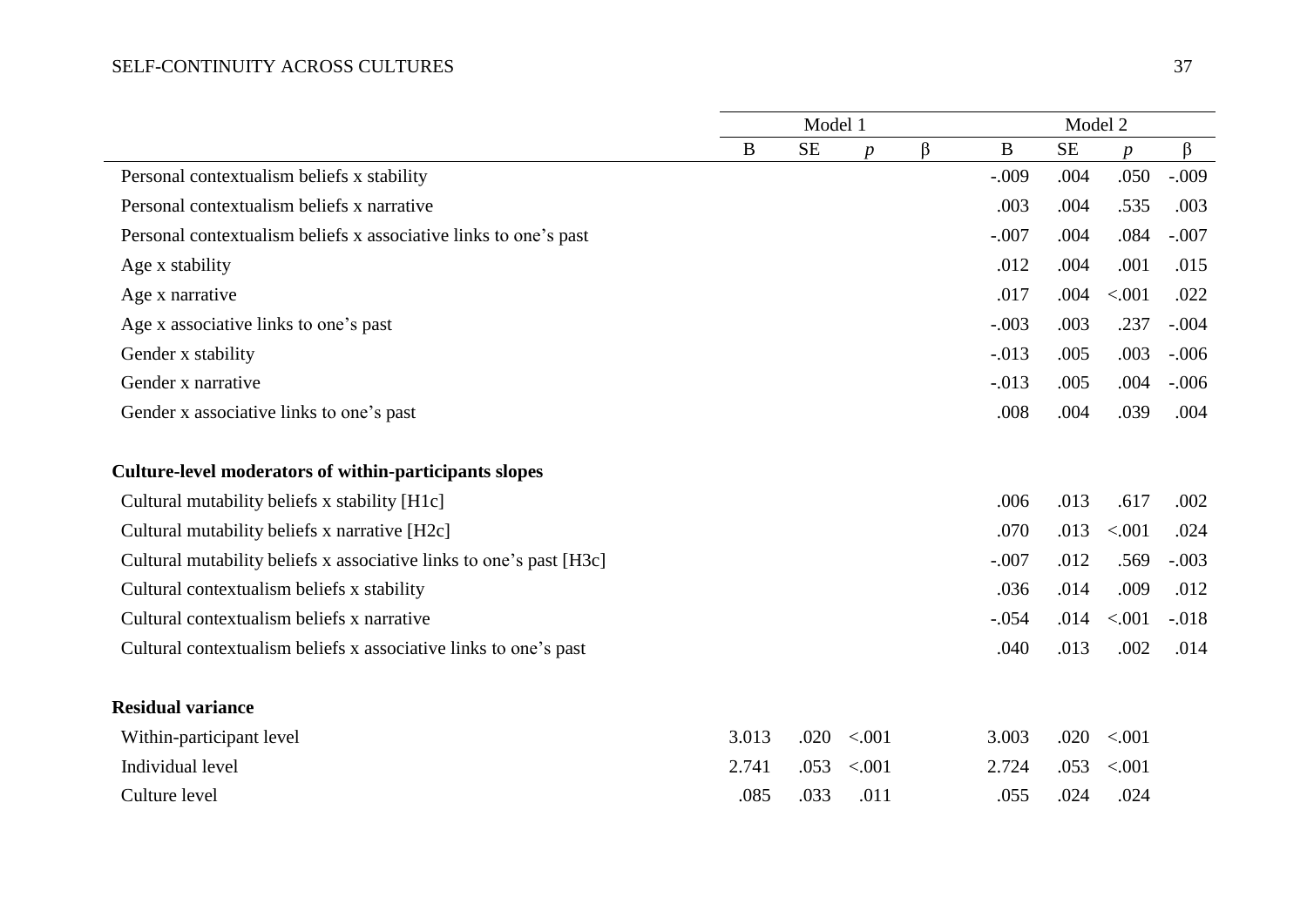|                 |      | Model 1 |         | Model 2      |           |         |  |  |
|-----------------|------|---------|---------|--------------|-----------|---------|--|--|
|                 | ້    | SЕ      |         | $\mathbf{D}$ | <b>SE</b> |         |  |  |
| National level  | .152 | .059    | .010    | .158         | .054      | .004    |  |  |
| <b>Deviance</b> |      |         | 228,785 |              |           | 228,588 |  |  |

Note. Gender was contrast coded as female = -1, male = 1; age was in units of 10 years. Values of β were derived from B weights by multiplying by the standard deviation of the predictor and dividing by the standard deviation of the outcome (Hox, 2002); because between-participant variance was excluded from level 1 predictors by within-participant centering, we used within-participant standard deviations for the outcome and level 1 predictors in level 1 main effects and cross-level interaction effects; for main effects at level 2 and 3, we used between-participant and between-culture standard deviations respectively; for cross-level interactions, we multiplied by the standard deviation of both interacting predictors at their respective levels of analysis.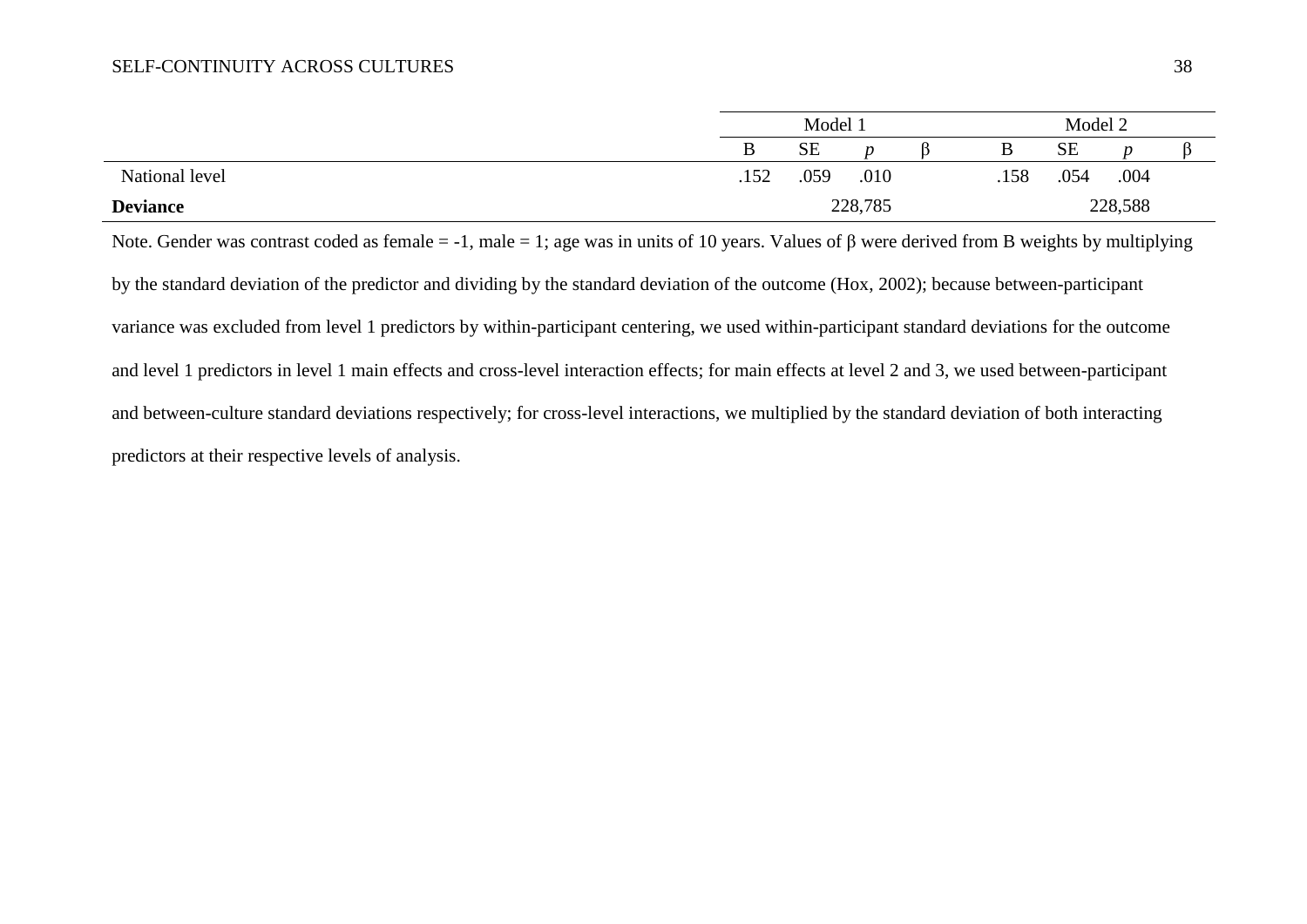

## Figure 1.

Illustrative examples of identity aspects and their ratings from one Ghanaian and one British participant.

*Note*. Here, Participant A (left) shows a strong positive correlation between the extent to which an aspect of identity is perceived as stable and unchanging (top) and the sense of selfcontinuity provided by that aspect. A weaker correlation appears between the extent to which his identity aspects make him think of his life as a story (bottom) and the sense of selfcontinuity. This indicates that the sense of self-continuity of Participant A is based more on stability, and less on narrative. Participant B (right) shows a very different profile and seems to base his sense of self-continuity more on narrative, and less on stability.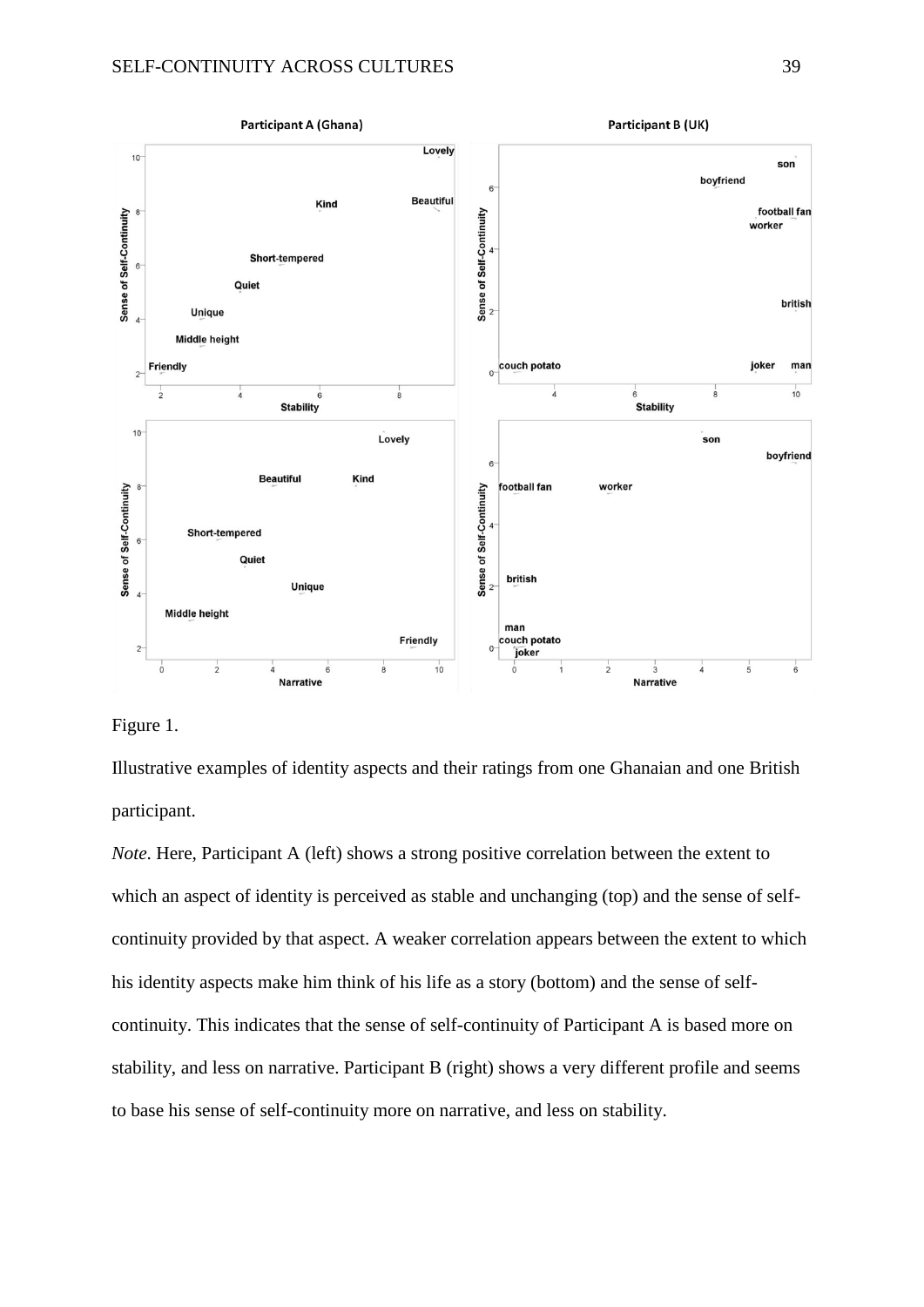

## Figure 2.

Stability, narrative, and associative links as predictors of sense of self-continuity, depending on *personal endorsement of mutability beliefs* 

(Panel A) and on *cultural mutability beliefs* (Panel B).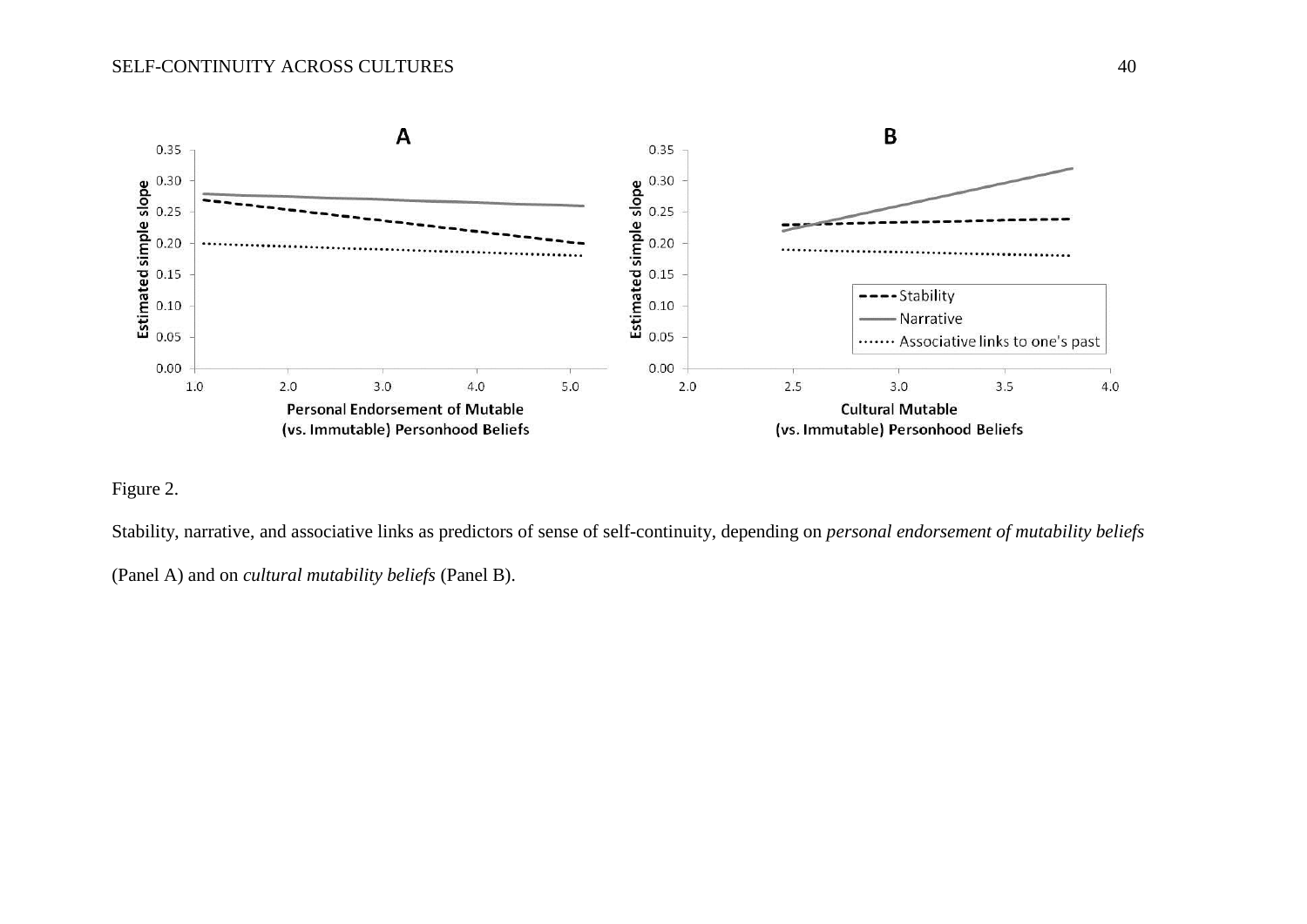

## Figure 3.

Stability, narrative, and associative links as predictors of sense of self-continuity, depending on *personal endorsement of contextualism beliefs* 

(Panel A) and on *cultural contextualism beliefs* (Panel B).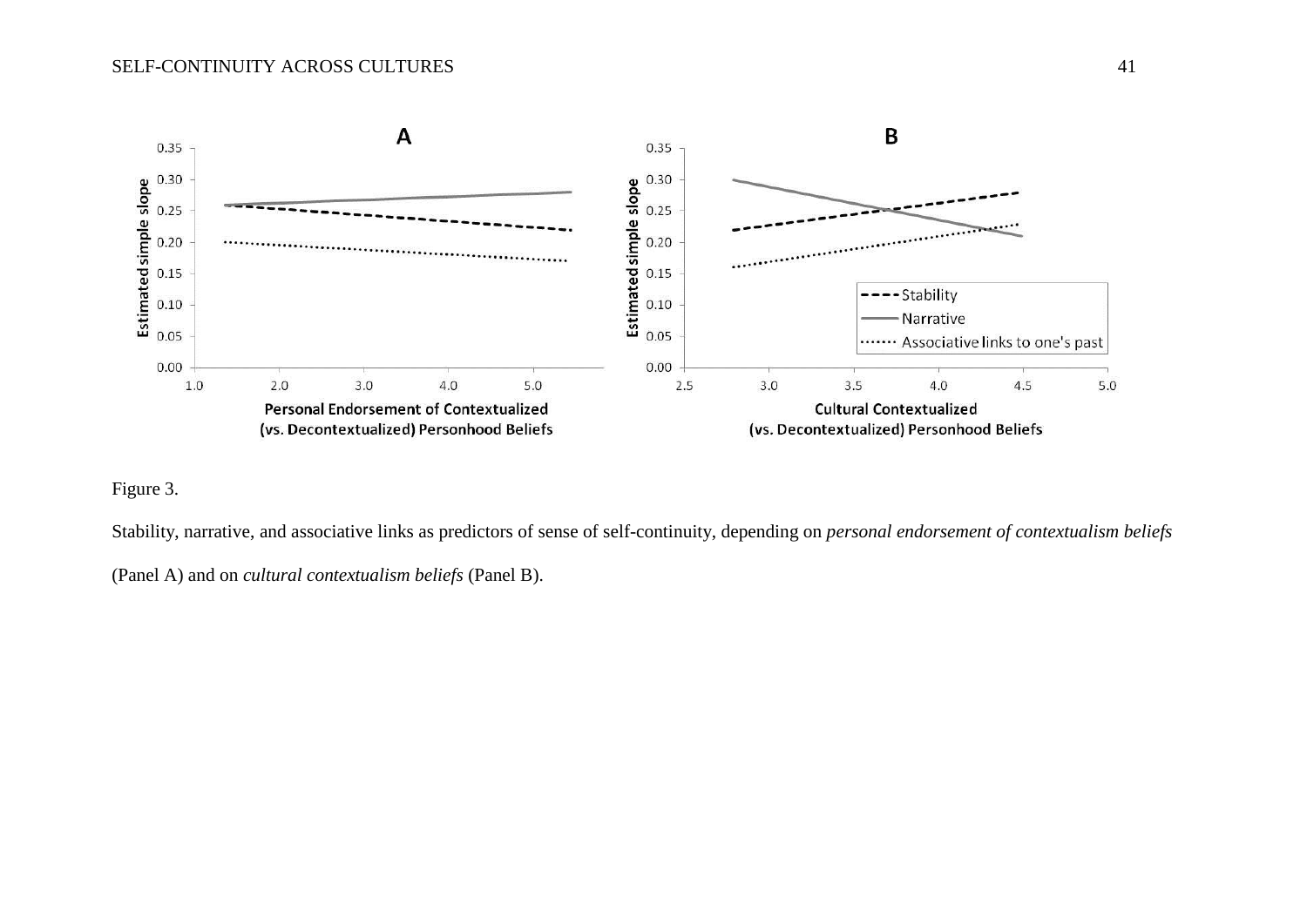# Online appendix

# *Demographic Details for Each Cultural Sample.*

|                             | $\cal N$ | $\mathcal M$ age | Age | Age | SD    | $\%$ | $M$ mutable        | SD mutable             | M contextualized          | SD                           | Language   | City/region                                   |
|-----------------------------|----------|------------------|-----|-----|-------|------|--------------------|------------------------|---------------------------|------------------------------|------------|-----------------------------------------------|
| Cultural                    |          |                  | min | max | age   | fem. | (vs.<br>immutable) | $(vs)$ .<br>immutable) | (vs.<br>decontextualized) | contextualized<br>(vs.       |            |                                               |
| group                       |          |                  |     |     |       |      | beliefs            | beliefs                | beliefs                   | decontextualized)<br>beliefs |            |                                               |
| Belgium<br><b>High SES</b>  | 185      | 43.78            | 27  | 61  | 8.15  | 48   | 2.69               | .94                    | 3.04                      | 1.05                         | French     | French speaking<br>Belgium                    |
| Belgium<br>Low SES          | 178      | 28.57            | 18  | 54  | 9.23  | 47   | 2.94               | .96                    | 2.94                      | 1.19                         | French     | Wallonia                                      |
| <b>Brazil</b><br>Central    | 185      | 33.60            | 18  | 77  | 13.74 | 44   | 3.61               | 1.04                   | 3.70                      | 1.06                         | Portuguese | Goiânia                                       |
| <b>Brazil</b><br>North East | 150      | 38.95            | 20  | 67  | 11.62 | 73   | 3.53               | 1.03                   | 3.51                      | 1.06                         | Portuguese | João Pessoa                                   |
| <b>Brazil</b><br>South      | 165      | 25.97            | 16  | 59  | 9.65  | 56   | 3.45               | .89                    | 3.48                      | 1.05                         | Portuguese | Porto Alegre                                  |
| Cameroon<br><b>Bafut</b>    | 100      | 26.07            | 19  | 45  | 6.07  | 67   | 3.47               | .76                    | 3.15                      | .87                          | English    | North West                                    |
| Chile<br>Majority           | 149      | 44.97            | 22  | 77  | 12.42 | 58   | 3.12               | 1.12                   | 3.07                      | .96                          | Spanish    | <b>Mainly Santiago</b><br>Metropolitan Region |
| Chile<br>Mapuche            | 150      | 38.16            | 18  | 72  | 14.79 | 55   | 3.01               | 1.00                   | 3.35                      | 1.21                         | Spanish    | Temuco, La<br>Araucanía Region                |
| China East                  | 124      | 31.58            | 18  | 70  | 8.24  | 69   | 2.68               | .72                    | 4.05                      | .84                          | Chinese    | Beijing                                       |
| China<br>West               | 135      | 31.15            | 18  | 60  | 8.67  | 68   | 2.88               | .69                    | 3.65                      | .85                          | Chinese    | Sichuan                                       |
| Colombia<br>rural           | 149      | 35.21            | 18  | 69  | 13.37 | 62   | 3.19               | .85                    | 3.20                      | 1.00                         | Spanish    | San Martín, Meta and<br>Villavicencio, Meta   |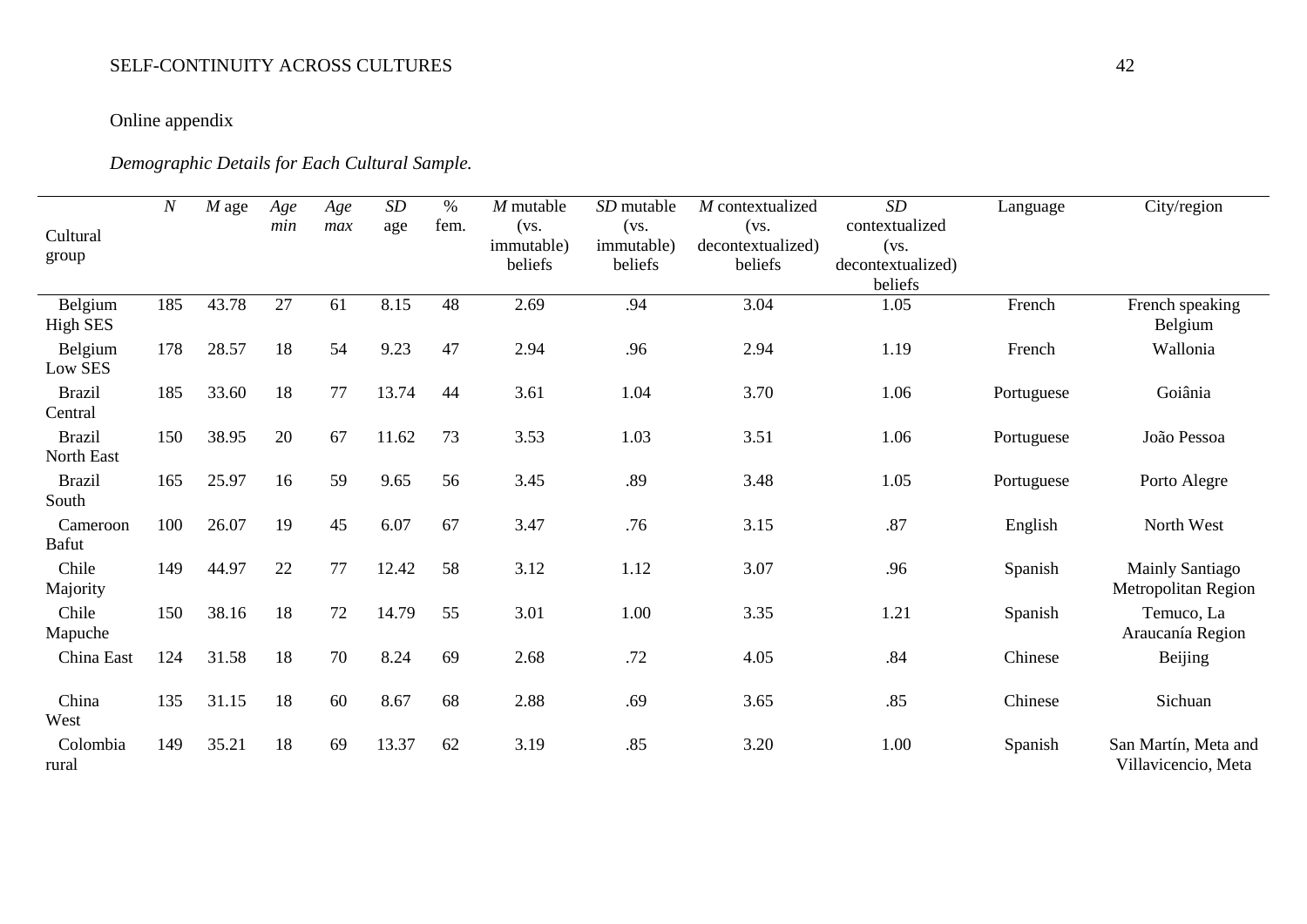| Cultural<br>group          | $\boldsymbol{N}$ | $\mathcal M$ age | Age<br>min | Age<br>max | SD<br>age | $\%$<br>fem. | $M$ mutable<br>(vs.<br>immutable)<br>beliefs | SD mutable<br>(vs.<br>immutable)<br>beliefs | $M$ contextualized<br>(vs.<br>decontextualized)<br>beliefs | SD<br>contextualized<br>(vs.<br>decontextualized)<br>beliefs | Language  | City/region                     |
|----------------------------|------------------|------------------|------------|------------|-----------|--------------|----------------------------------------------|---------------------------------------------|------------------------------------------------------------|--------------------------------------------------------------|-----------|---------------------------------|
| Colombia<br>urban          | 150              | 38.72            | 19         | 68         | 11.48     | 60           | 3.29                                         | 1.06                                        | 3.14                                                       | 1.20                                                         | Spanish   | Bogota                          |
| Egypt                      | 164              | 31.12            | 19         | 65         | 9.95      | 52           | 2.88                                         | 1.08                                        | 3.45                                                       | .93                                                          | Arabic    | Cairo and greater<br>Cairo area |
| Ethiopia<br>highlanders    | 150              | 33.11            | 20         | 72         | 9.21      | 38           | 3.02                                         | 1.05                                        | 4.49                                                       | .99                                                          | Amharic   | Oromiya                         |
| Ethiopia<br>urban          | 150              | 35.02            | 20         | 65         | 8.97      | 46           | 3.51                                         | 1.02                                        | 3.95                                                       | .97                                                          | Amharic   | Addis Ababa                     |
| Georgia<br><b>Baptists</b> | 81               | 44.85            | 18         | 85         | 17.17     | 75           | 3.50                                         | .93                                         | 3.39                                                       | 1.11                                                         | Georgian  | Tbilisi                         |
| Georgia<br>Orthodox        | 138              | 39.16            | 18         | 69         | 12.04     | 45           | 2.45                                         | 1.04                                        | 3.65                                                       | .98                                                          | Georgian  | Tbilisi                         |
| Germany<br>East            | 153              | 40.26            | 18         | 74         | 14.68     | 58           | 2.71                                         | .83                                         | 3.35                                                       | .96                                                          | German    | All over East<br>Germany        |
| Germany<br>West            | 104              | 39.71            | 16         | 79         | 15.67     | 58           | 2.85                                         | .91                                         | 3.36                                                       | 1.02                                                         | German    | All over West<br>Germany        |
| Ghana<br>Ashanti           | 116              | 28.58            | 16         | 44         | 5.06      | 23           | 3.33                                         | .71                                         | 3.19                                                       | .91                                                          | English   | Kumasi Regional<br>Capital      |
| Hungary<br>Majority        | 151              | 36.83            | 19         | 85         | 12.74     | 46           | 3.11                                         | 1.01                                        | 3.40                                                       | 1.00                                                         | Hungarian | <b>Budapest</b>                 |
| Hungary<br>Roma            | 92               | 33.37            | 17         | 65         | 11.65     | 48           | 3.32                                         | .89                                         | 3.17                                                       | .90                                                          | Hungarian | Various                         |
| Iceland                    | 124              | 35.19            | 20         | 67         | 13.25     | 67           | 3.55                                         | .82                                         | 3.15                                                       | .86                                                          | Icelandic | Greater Reykjavík<br>area       |
| Italy rural                | 90               | 40.30            | 18         | 67         | 13.62     | 72           | 2.94                                         | 1.05                                        | 3.39                                                       | .92                                                          | Italian   | mainly Lombardy                 |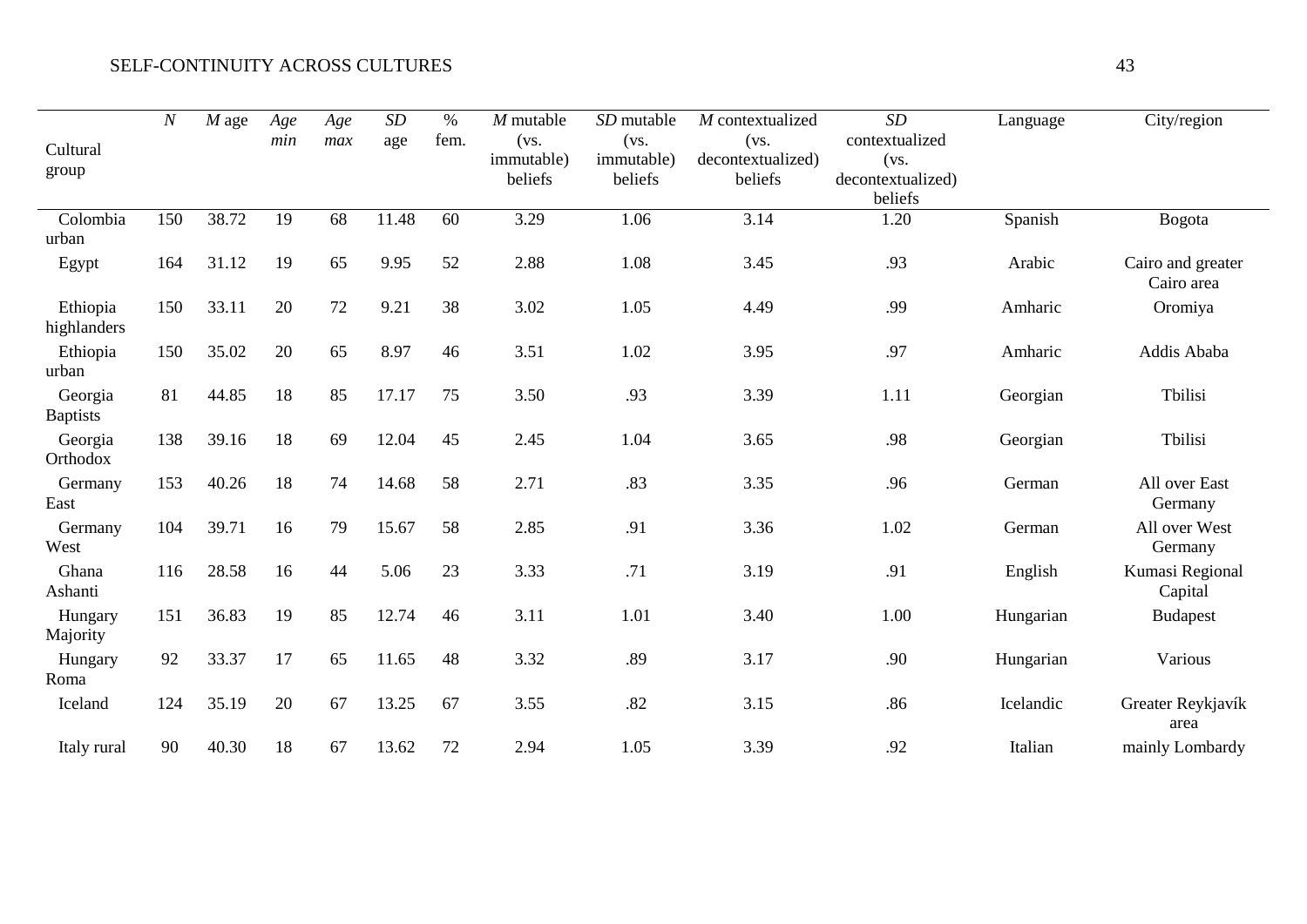| Cultural<br>group               | $\cal N$ | $M$ age | Age<br>min | Age<br>max | SD<br>age | $\%$<br>fem. | $M$ mutable<br>(vs.<br>immutable)<br>beliefs | SD mutable<br>(vs.<br>immutable)<br>beliefs | $M$ contextualized<br>(vs.<br>decontextualized)<br>beliefs | SD<br>contextualized<br>(vs.<br>decontextualized)<br>beliefs | Language  | City/region                   |
|---------------------------------|----------|---------|------------|------------|-----------|--------------|----------------------------------------------|---------------------------------------------|------------------------------------------------------------|--------------------------------------------------------------|-----------|-------------------------------|
| Italy urban                     | 83       | 37.59   | 18         | 66         | 12.35     | 69           | 3.04                                         | 1.03                                        | 3.57                                                       | 1.01                                                         | Italian   | mainly Lombardy               |
| Japan<br>Hokkaido               | 73       | 50.87   | 25         | 82         | 12.42     | 63           | 2.78                                         | .80                                         | 3.05                                                       | .81                                                          | Japanese  | Sapporo                       |
| Japan<br>Mainland               | 211      | 41.43   | 18         | 81         | 15.47     | 60           | 2.87                                         | .77                                         | 3.02                                                       | .81                                                          | Japanese  | Kansai-area and<br>Kanto-area |
| Lebanon E<br>Beirut             | 140      | 35.45   | 17         | 80         | 13.32     | 52           | 2.57                                         | 1.06                                        | 3.08                                                       | .99                                                          | Arabic    | East Beirut                   |
| Lebanon<br>W Beirut             | 124      | 34.72   | 17         | 83         | 14.74     | 41           | 2.52                                         | .96                                         | 3.47                                                       | 1.05                                                         | Arabic    | West Beirut                   |
| Malaysia                        | 150      | 28.05   | 20         | 60         | 7.90      | 63           | 3.48                                         | .60                                         | 3.79                                                       | .74                                                          | Malay     | Kuala Lumpur                  |
| Namibia<br>Damara               | 69       | 25.14   | 19         | 43         | 6.36      | 61           | 3.39                                         | .90                                         | 2.91                                                       | 1.08                                                         | English   | Windhoek                      |
| Namibia<br>Owambo               | 135      | 24.34   | 19         | 49         | 5.29      | 68           | 3.71                                         | .78                                         | 2.91                                                       | 1.01                                                         | English   | Windhoek                      |
| <b>New</b><br>Zealand<br>Pakeha | 204      | 34.91   | 17         | 80         | 13.03     | 49           | 3.54                                         | .94                                         | 3.39                                                       | .88                                                          | English   | Wellington                    |
| Norway                          | 102      | 37.01   | 19         | 65         | 13.47     | 57           | 3.39                                         | 1.16                                        | 2.79                                                       | .85                                                          | Norwegian | East-Norway                   |
| Oman                            | 160      | 25.21   | 14         | 42         | 4.97      | 45           | 3.53                                         | 1.16                                        | 3.36                                                       | .93                                                          | Arabic    | Various regions               |
| Peru rural                      | 73       | 41.31   | 18         | 72         | 13.38     | 62           | 3.28                                         | .85                                         | 3.75                                                       | 1.08                                                         | Spanish   | Catalina (Chepén)             |
| Peru urban                      | 81       | 30.65   | 18         | 62         | 14.56     | 52           | 3.21                                         | .94                                         | 3.35                                                       | .80                                                          | Spanish   | Lima                          |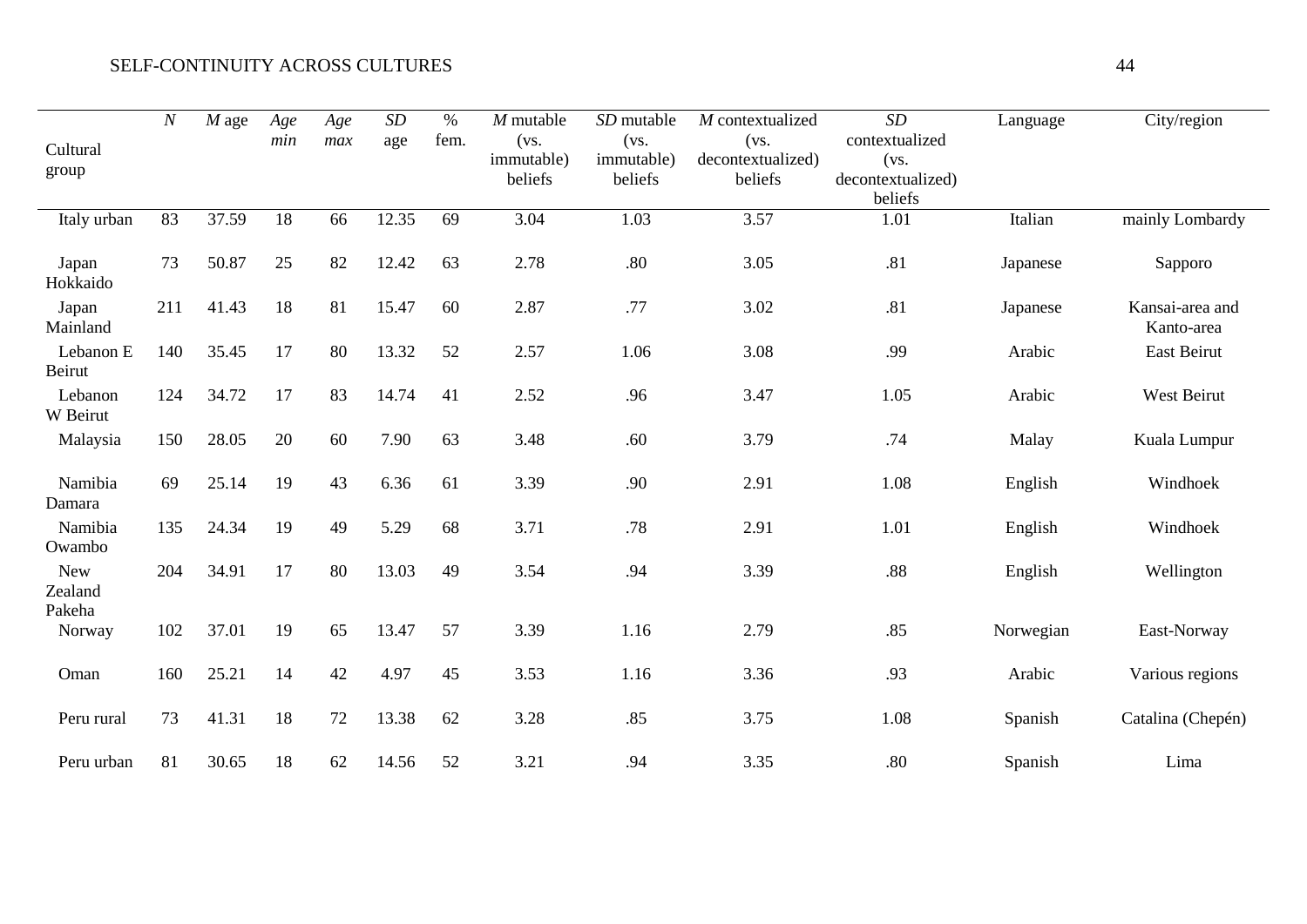| Cultural<br>group        | $\cal N$ | $M$ age | Age<br>min | Age<br>max | SD<br>age | $\%$<br>fem. | $M$ mutable<br>(vs.<br>immutable)<br>beliefs | SD mutable<br>(vs.<br>immutable)<br>beliefs | $M$ contextualized<br>(vs.<br>decontextualized)<br>beliefs | $\overline{SD}$<br>contextualized<br>(vs.<br>decontextualized)<br>beliefs | Language       | City/region                                                                                                                                 |
|--------------------------|----------|---------|------------|------------|-----------|--------------|----------------------------------------------|---------------------------------------------|------------------------------------------------------------|---------------------------------------------------------------------------|----------------|---------------------------------------------------------------------------------------------------------------------------------------------|
| Philippines<br>Christian | 152      | 32.01   | 18         | 76         | 12.19     | 51           | 3.50                                         | .85                                         | 4.05                                                       | .87                                                                       | English/Tausug | Manila, Iloilo, Sulu                                                                                                                        |
| Philippines<br>Muslim    | 154      | 24.97   | 18         | 63         | 8.79      | 50           | 3.60                                         | .62                                         | 3.93                                                       | $.80\,$                                                                   | English/Tausug | Sulu                                                                                                                                        |
| Romania<br>rural         | 162      | 37.02   | 14         | 85         | 15.00     | 59           | 2.77                                         | .93                                         | 3.26                                                       | .99                                                                       | Romanian       | West Region of<br>Romania                                                                                                                   |
| Romania<br>urban         | 314      | 35.17   | 19         | 73         | 12.14     | 56           | 2.55                                         | .97                                         | 3.21                                                       | 1.04                                                                      | Romanian       | The West Region of<br>Romania                                                                                                               |
| Russia<br>Caucasians     | 140      | 32.26   | 13         | 60         | 11.91     | 81           | 3.15                                         | .84                                         | 3.15                                                       | .91                                                                       | Russian        | Chechnya Republic,<br>Ingishetiya Republic,<br>Stavropool province,<br>Stavropool city,<br>Nazran (town),<br>Grozniy city,<br>Malocbec town |
| Russia<br>Russians       | 122      | 29.43   | 17         | 64         | 12.29     | 76           | 2.82                                         | .99                                         | 3.26                                                       | .84                                                                       | Russian        | Moscow                                                                                                                                      |
| Singapore                | 110      | 34.95   | 20         | 60         | 12.69     | 54           | 3.30                                         | .91                                         | 3.73                                                       | .84                                                                       | English        | Singapore                                                                                                                                   |
| Spain rural              | 75       | 38.61   | 20         | 91         | 16.04     | 47           | 2.90                                         | .97                                         | 3.36                                                       | 1.13                                                                      | Spanish        | La Herradura,<br>Granada, and La<br>Puebla de Montalbán,<br>Toledo                                                                          |
| Spain<br>urban           | 105      | 41.16   | 20         | 68         | 13.34     | 55           | 3.00                                         | 1.00                                        | 3.43                                                       | 1.08                                                                      | Spanish        | Madrid                                                                                                                                      |
| Sweden                   | 101      | 45.18   | 19         | 90         | 15.94     | 65           | 3.50                                         | 1.08                                        | 3.11                                                       | 1.05                                                                      | Swedish        | All over Sweden                                                                                                                             |